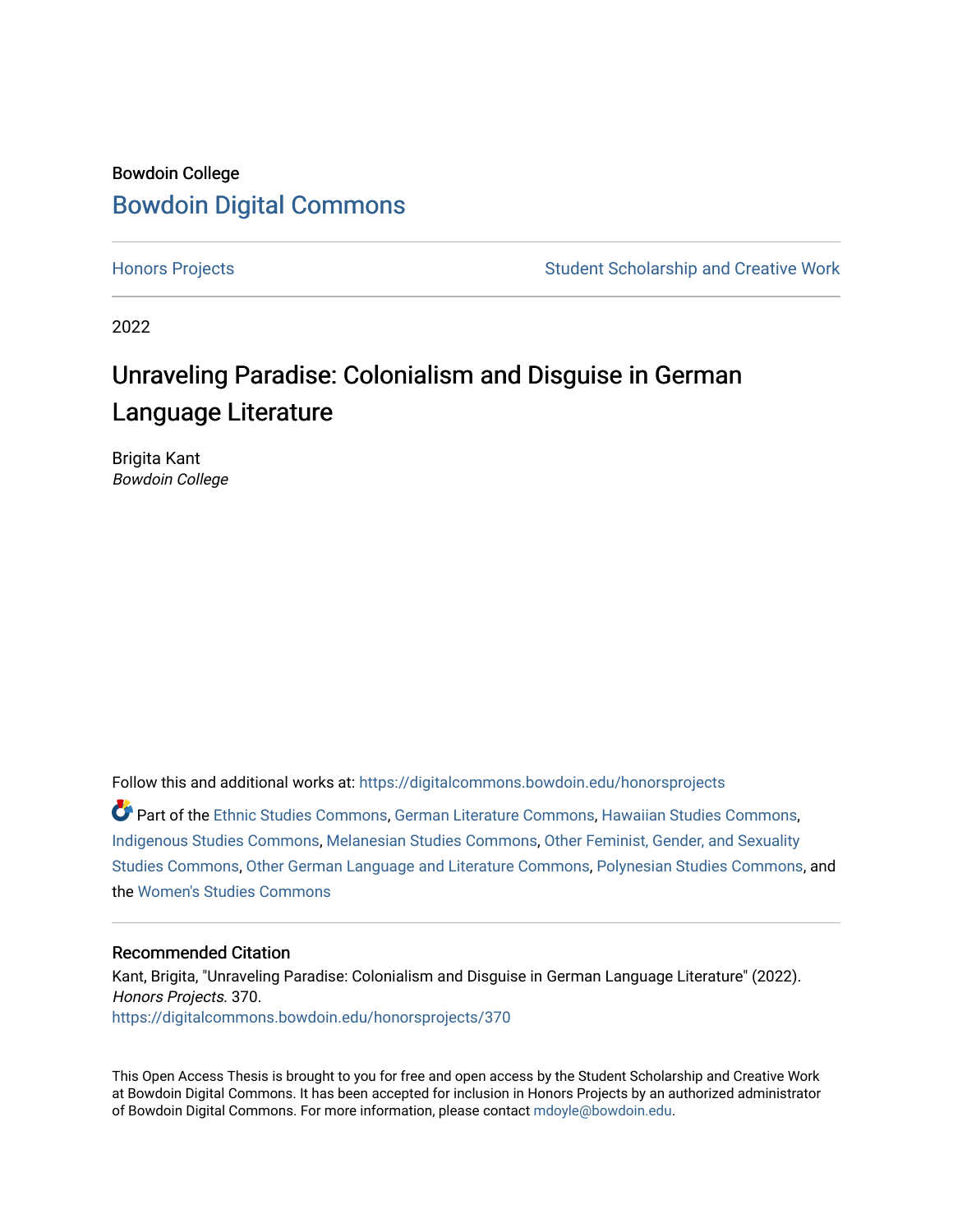Unraveling Paradise:

Colonialism and Disguise in German Language Literature

An Honors Paper for the Department of German

By Brigita Kant

Bowdoin College, 2022 ©2022 Brigita Kant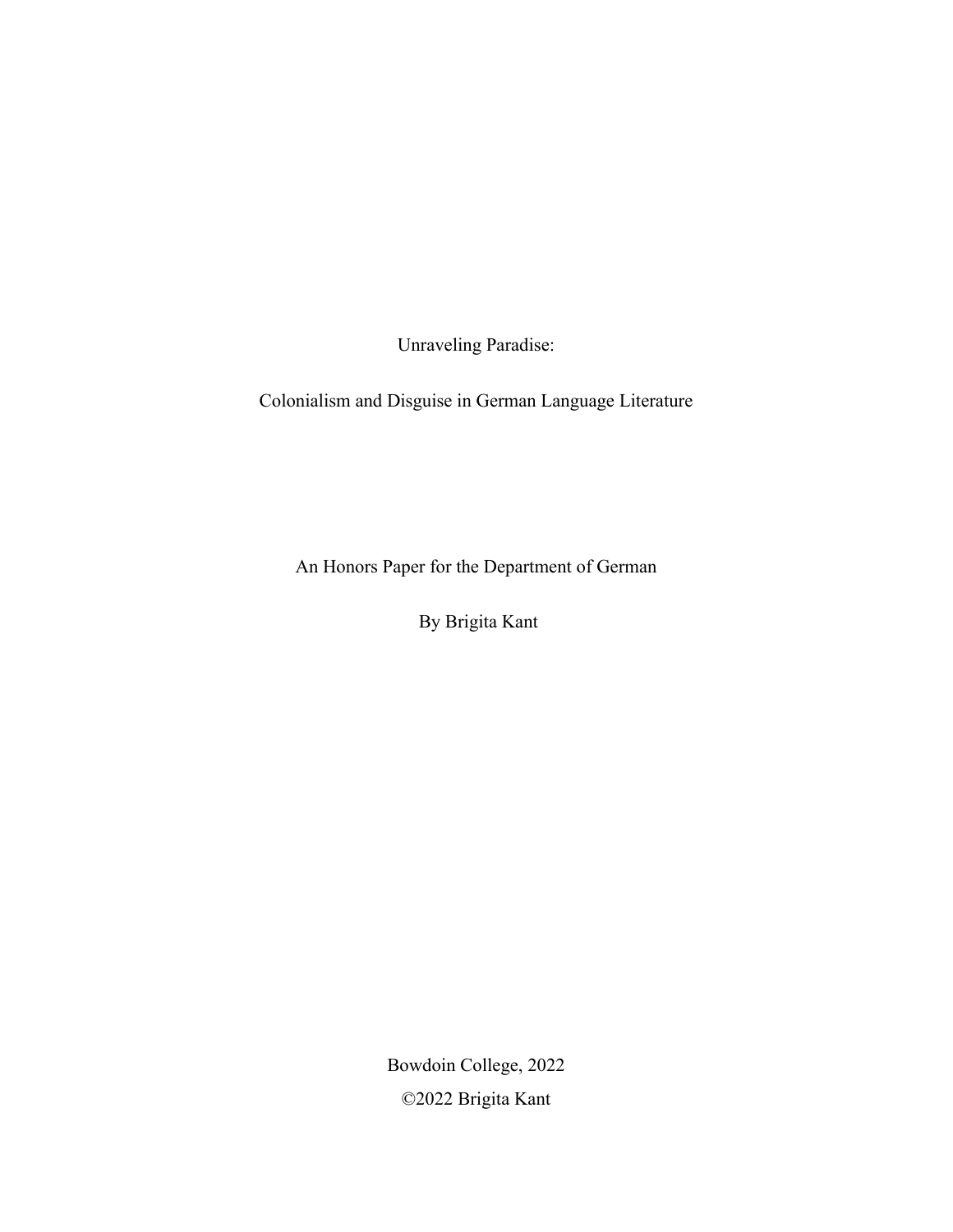#### **Introduction**

At the turn of the  $20<sup>th</sup>$  century, Germany became a center for industry and technology in Europe. This was also a period of complex German colonial relations. Around the world, Germany struggled to assert a fiscally successful colonial presence. As noted by George Steinmetz in his book *The Devil's Handwriting: Precoloniality and the German Colonial State in Qingdao, Samoa, and Southwest Africa,* German colonies spanned across the globe, including colonies in Cameroon, Namibia, Tanzania, Togo, China's Shandong Province of Jiazhou, and the Oceanic nations of Palau, Papua New Guinea, and Samoa (Steinmetz, 1-2). German colonialism in Samoa, the basis for my project and the setting of the text in my second chapter, was central to Germany's struggle for colonial power. Its ownership was desired by Germany, Great Britain, and the United States in the late 1800s, creating tensions between these three nations and their relations to Samoa. As explained in Kees van Dijk's book *Pacific Strife,* the central disagreement between the three competing states was regarding which colonial nation had better military capabilities and could therefore maintain order over colonized Samoan citizens. For Germany and Great Britain, the strife over who would claim possession of Samoa came to resemble the quarrel that had happened between them years earlier over New Guinea and parts of Africa. But Germany especially felt that they had much more at stake. As described by the German Minister for Foreign Affairs Bernhard von Bülow, Samoa was a key part of German colonial policy, as it was "the birth of German colonial aspirations" (Dijk, 108).

However, while Samoa later became the central area of conflict in the Pacific Islands between the United States, United Kingdom, and Germany, the Fiji Islands was the first location where conflict was had. In 1858, a small number of Germans came to Fiji when at the time most of the Fijian colonial community was British. While Britain did not initially see Germany as a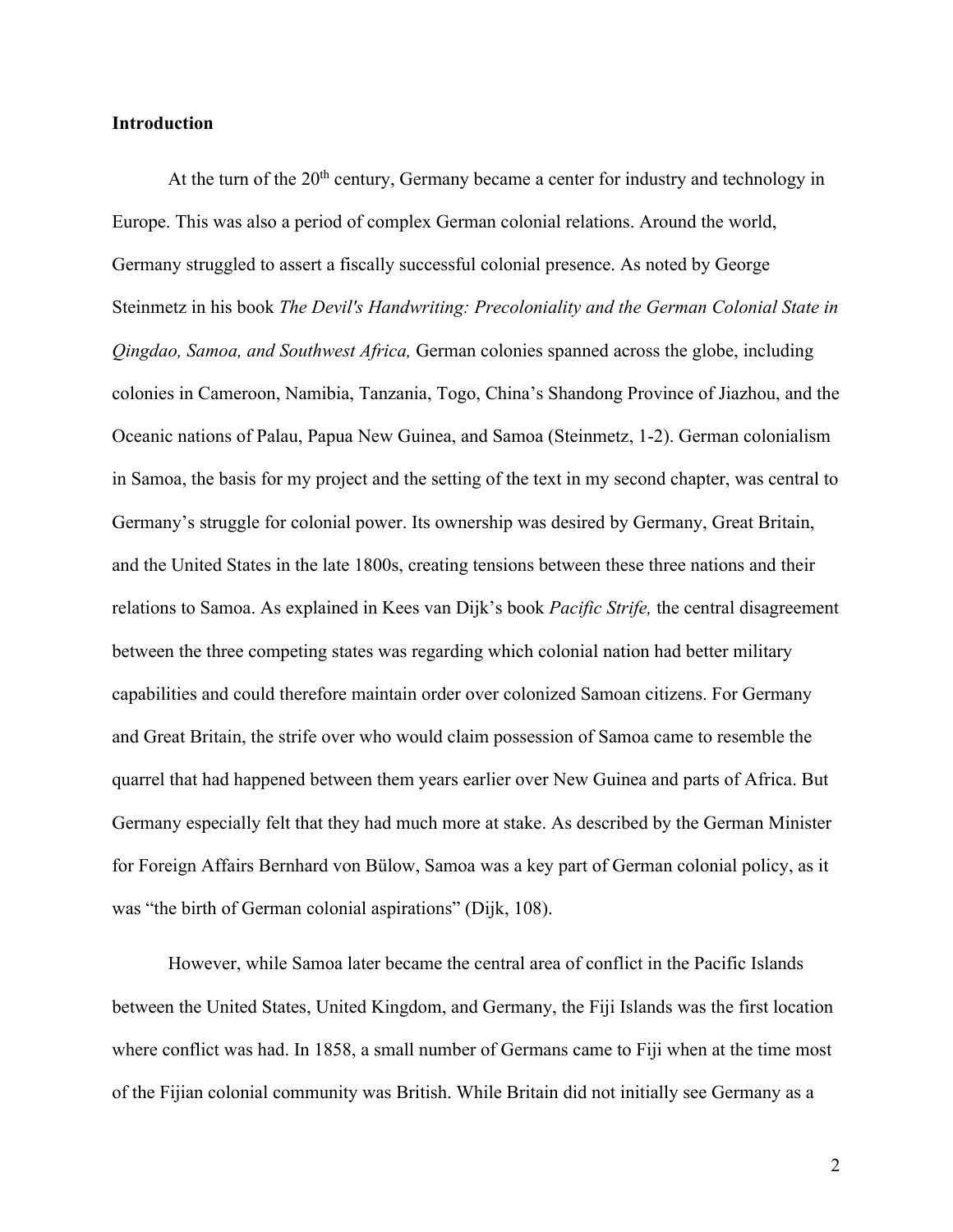threat, they soon felt that Germany was attempting to take over many of the locations that the UK already had or wanted to annex in the Pacific region. In 1874, Fiji's leader Cakobau gave Great Britain full annexation of Fiji. What resulted were years of dispute over the land rights of German settlers, particularly their demands to be compensated by the British for land and property destruction caused by Fijian uprisings in years before. The Germans felt they had not been protected by their supposed ally, and they also felt that Fijian laws (where the British had political sway) were purposefully discriminatory against them. A joint investigation into these claims in 1885 allowed the two nations to find mutual ground in 1885, however, the tensions were never properly resolved (Djik, 80).

Likely because of the difficulties in the Fiji Islands, building conflict was beginning to take place in Samoa. In 1872, the United States gained a foothold in Samoa, but realized that maintaining their place in Samoa also meant keeping Germany out. As Great Britain and the U.S. were at the time allied, hostility also began brewing between Germany and Great Britain over which state would lay claim to Samoa. A large part of the divisions between the three states was rooted in religious tensions, particularly the fear that missionaries of one denomination who lived on the island would have to undergo the island being annexed by a state with a different main denomination (Dijk, 65). Tensions continued to build and after another decade of strife between the U.S.A, Great Britain, and Germany, colonial ownership of Samoa was given to Germany during the Anglo-German Samoa Convention held on November 8<sup>th</sup>, 1899. Given the U.S. left Samoa years earlier, the U.S. worked with Britain to grant Germany claim to Samoa by reaching a compromise- in exchange for Samoa, Tonga would become a British protectorate (Djik, 95).

The German fascination with the Pacific Islands went beyond the concept of military power. Instead, German colonies in the Pacific, among others including Papua New Guinea and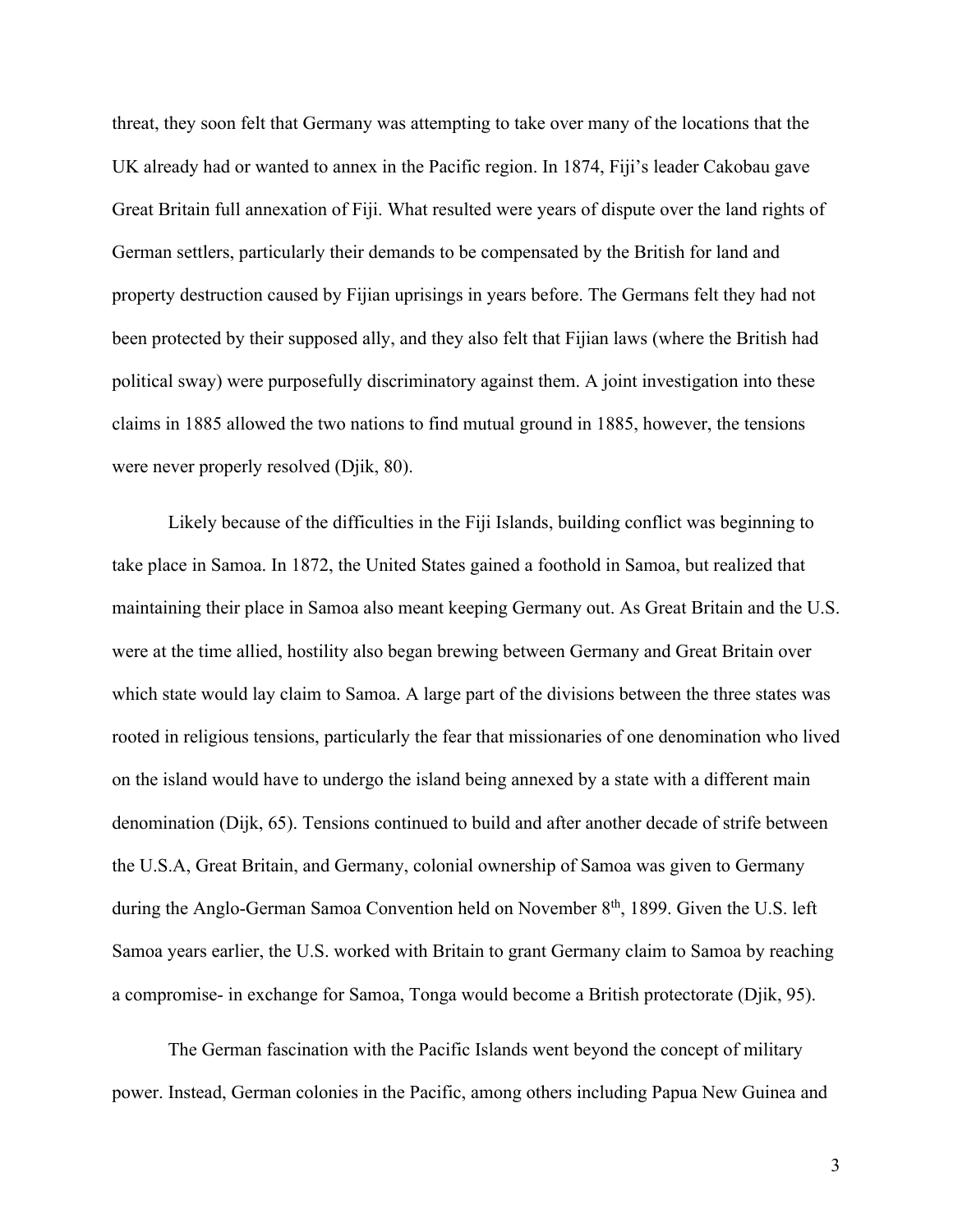the Solomon Islands, served as experimentations for all encompassing German power and rule. Essential to the shaping of how the Pacific Islands were approached as a place for German colonization was Samoa. Samoa came to represent a new opportunity to expand German naval power and practice colonial rule after the violence that they inflicted upon South West Africa (now known as Namibia). Between 1904 and 1907, the German Empire caused an ethnic extermination of the Herero and Nama peoples (Melber, 143). The genocide was said to have been begun because of a need to prevent uprising (Dedering, 84). Nevertheless, the concept of preventing uprising rested in the need to exert colonial and racial dominance over the Indigenous communities in South West Africa. Ultimately, the genocide did not lead Germany to reconsider colonialism, but instead acted as encouragement for how to reassert their colonial dominance in other locations and by other means. By this logic, Samoa became so valuable because of its ability to serve as a source for the German purification of guilt while also allowing Germany to establish colonial dominance.

A central figure to Germany's entrance into a new phase of colonial rule was Colonial German governor Wilhelm Solf. Colonel Solf and his supporters said they intended to colonize Samoa in a way that would minimally interfere with the lives and customs of the Samoan people (Steinmetz, 14). The deeper sense of "sympathy" that colonizers like Solf felt for Samoa can be tied back to the 19<sup>th</sup>-century understandings of race and racial affinities. In Robert Tobin's book, *Peripheral Desires: The German Discovery of Sex, the author explains that Solf's approach was* born out of arguments like that of German sociologist and sexologist, Benedict Friedlaender, who stated that "the difference between Europeans and Polynesians was decidedly much smaller than that between Polynesians and Negroes" (Tobin, 143). This claim led him to propose a need, bundling desire and a false sense of ethical obligation, to protect Polynesians. This desire to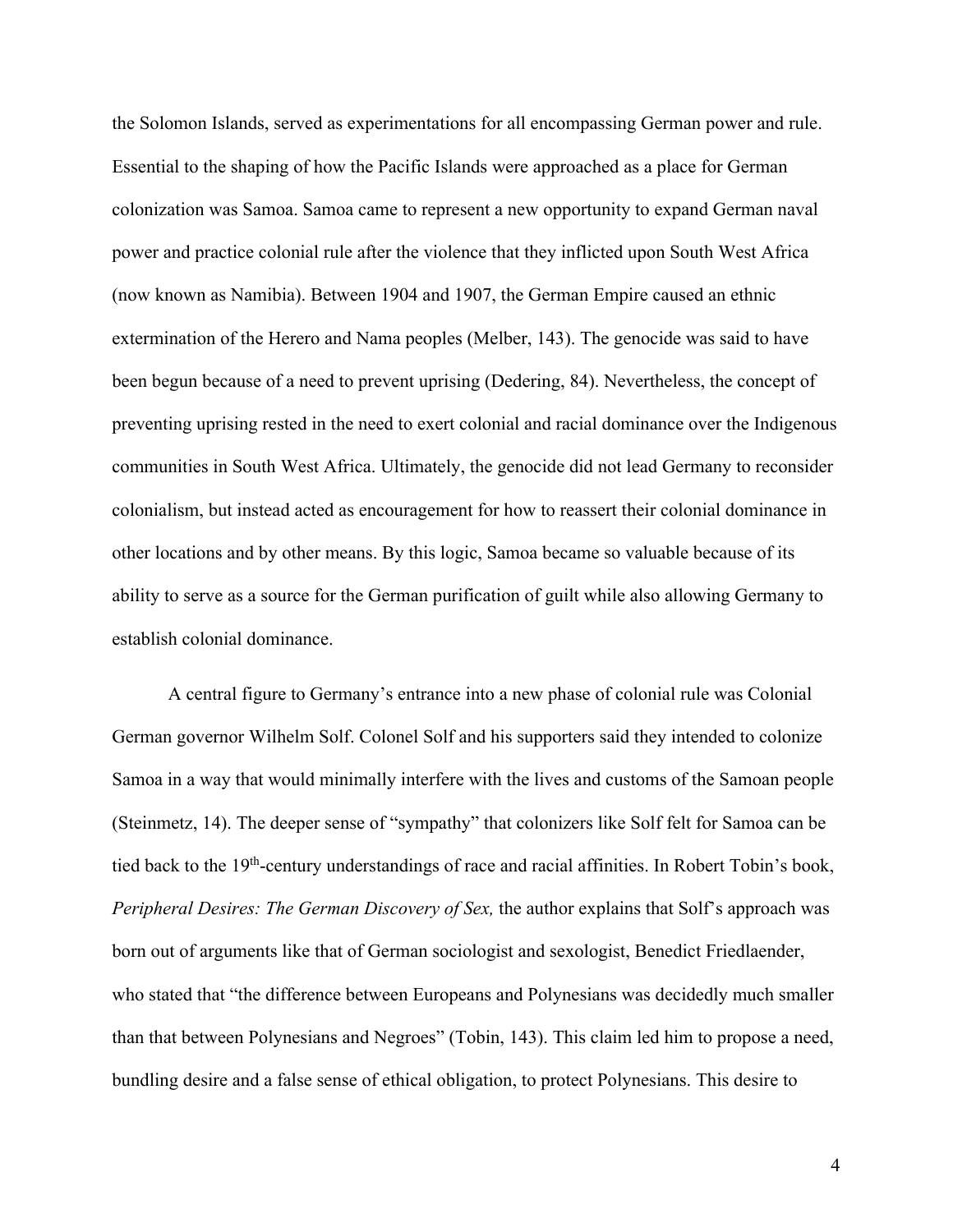protect "primitive communities," which were supposedly aligned with Whiteness, led to Germans viewing themselves as "benevolent colonizers" of the Pacific. But this benevolence was only based on the hypothetical relation of Pacific Islanders to Whiteness that encouraged Germany to wish to "protect" Samoa in a manner that was less "invasive" than their violent actions in South West Africa. Benevolence was also in large part based on Germans comparing themselves to other Western powers. Solf was especially disturbed by the "racial corruption" of the islanders such as the mixed marriages that were common in French colonized Tahiti (Steinmetz, 14).

Furthermore, the German obsession with "protection" is deeply tied to the concept of paradise. As the idea of "paradise" is central to my project, I would like to offer an initial understanding of the concept. It relied on what was viewed by the West as outside of social norms; rhetorically, it was often associated with the idea of unrestricted freedom. For those who felt they were outsiders in German society, particularly disenfranchised White men, paradise served as a form of escape. People partaking in the colonial enterprise cultivated the imagination of the Pacific Islands as a place uncorrupted and untouched, even after the effects of colonialism became visible. Through this cultivation of "paradise," the realities of how violent and negatively impactful colonialism was (and continues to be) have been erased. Simultaneous to the furthering of the concept of "paradise" has been "paradise lost." In Kalissa Alexeyeff's and Siobhan McDonnell's article "Whose Paradise? Encounter, Exchange, and Exploitation," the authors describe "paradise lost" as a favored Euro-American genre because it serves as a "green" and "natural" alternative to their industrialized and urban existence (Alexeyeff et al., 334). European paradise had been lost, hence they felt that they had rediscovered paradise in the Pacific. The German approach to preserving Pacific Island culture was not for the benefit of the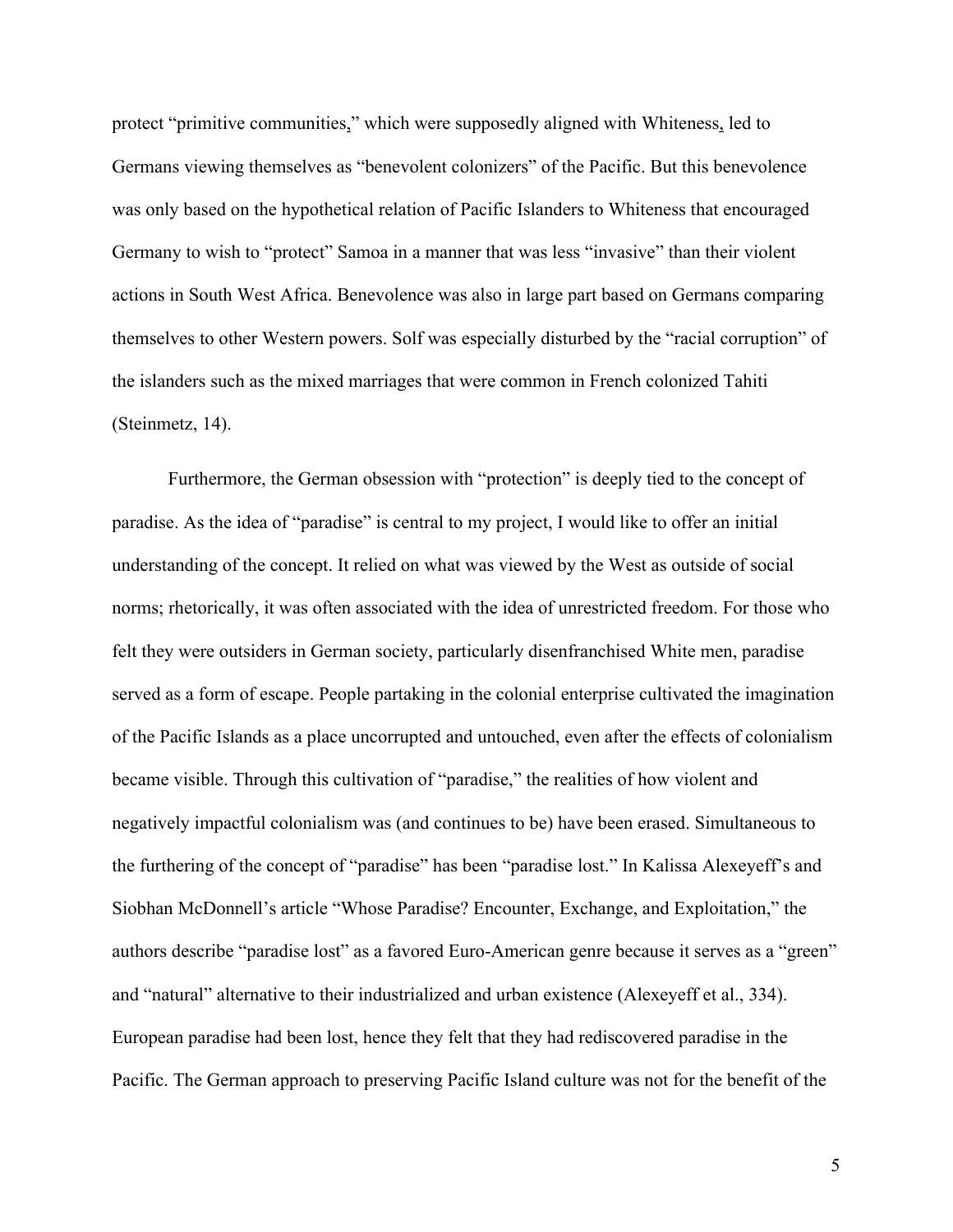islands, but for the benefit of maintaining German paradise fantasies at the cost of these islands being categorized as "primitive". The portrayal of the Pacific Islands as paradise in three texts therefore serves as one of the central ways of disguising colonialism.

In the following chapters, I will show how German beliefs about the Pacific Islands and Pacific Islanders related to racial hierarchy and the supposed "primitivism" of the land and peoples, allowed German behaviors to be hidden behind White saviorism rather than them taking accountability for their role in colonial violence and oppression. In an effort to preserve their identity as saviors and suppress acknowledging the Pacific Island colonial reality, Germans have engaged in the writing, over-writing, and rewriting of this reality.

The works of three German language authors, E.T.A Hoffmann's *Haimatochare* (1819)*,*  Erich Scheurmann's *Der Papalagi* (1920)*,* and Christian Kracht's *Imperium* (2012)*,* have all upheld the conceptions of "Island Paradise," the myth that the Pacific Islands are a place of primitive purity, unaffected by colonialism. This colonial image of Oceania, and specific places like Samoa, have allowed authors to disguise the Pacific Islands as a place for fantasy, where men can assert their dominance and possessiveness without consequences.<sup>1</sup> In the process, Whiteness becomes visible as a central element in their identity construction and affirmation. In this, men from colonizing countries have used the Pacific Islands as a haven to rebel against their understanding of "normal" societal rules, allowing them to engage with violence, sexual relations with women of color, and most importantly, to reinvent themselves through the appropriation of Pacific Island culture.

<sup>&</sup>lt;sup>1</sup> I am using Pacific Islands and Oceania interchangeably throughout my project.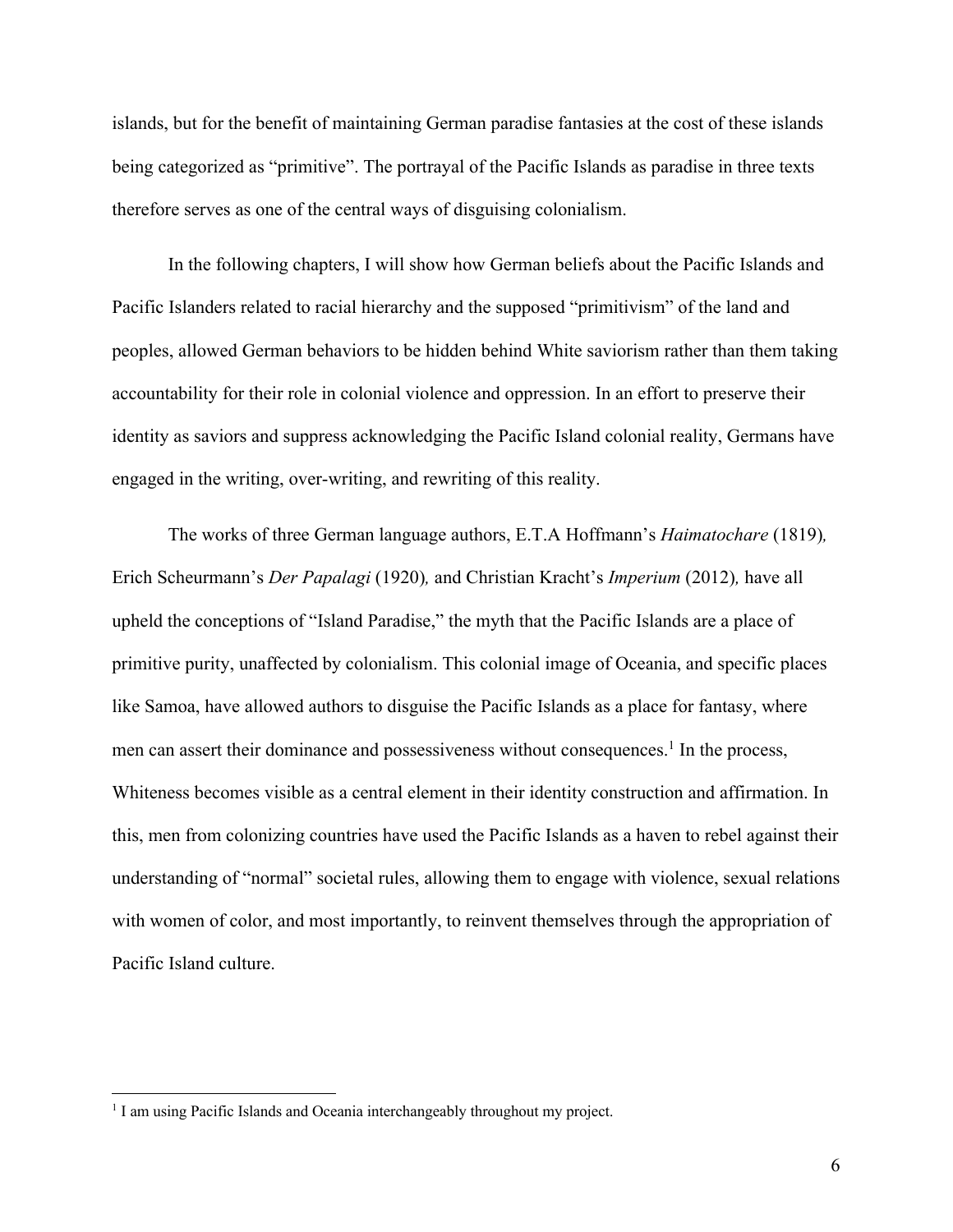Colonial influence presented itself in many forms, including the exposure to certain ideas, governmental laws and rules, such as the banning of mixed-race marriages, as well as the withholding of certain concepts from Indigenous populations, like capitalist modernity. The most authoritative mode for exhibiting oppressive ideas that drove the colonization of the Samoan islands and continued colonial conceptions of the Pacific Islands were forms of media, starting with literary texts and later including photography and film. As I discuss these "authorities" throughout my project, I want to clarify that most often I am referencing their status as modes of authority in order for me to work through how the message of the mode is perceived and understood in the literary examples. Throughout my project I am mainly discussing how German authors have established authority in describing and creating how the Pacific Islands are imagined without any consideration for native voices; I show that even small textual details aided this process.

In chapters one and three, irony as a figure of speech plays a central role. For my project, irony is being largely defined as a "trope that communicates a meaning opposite/contrary to the literal meaning of an utterance. The traditional understanding of irony is then premised on meaning inversion insofar as one meaning is stated and a different, typically antithetical, meaning is implicitly communicated" (Dynel, 91). Irony further creates a form of separation between author and text, allowing for "negation that lets us hold ourselves separate from and above the world" (Dynel, 133). In chapter two, in my discussion of *Der Papalagi,* separation is exhibited through Scheurmann masking his perspective behind that of the fictionalized character, Tuiavii. Separation is further created because Scheurmann's disguise is never revealed by him but nevertheless understood by audiences who read the text critically, especially regarding his messaging around the advancements of Germany compared to, as noted by him, "simple" Samoa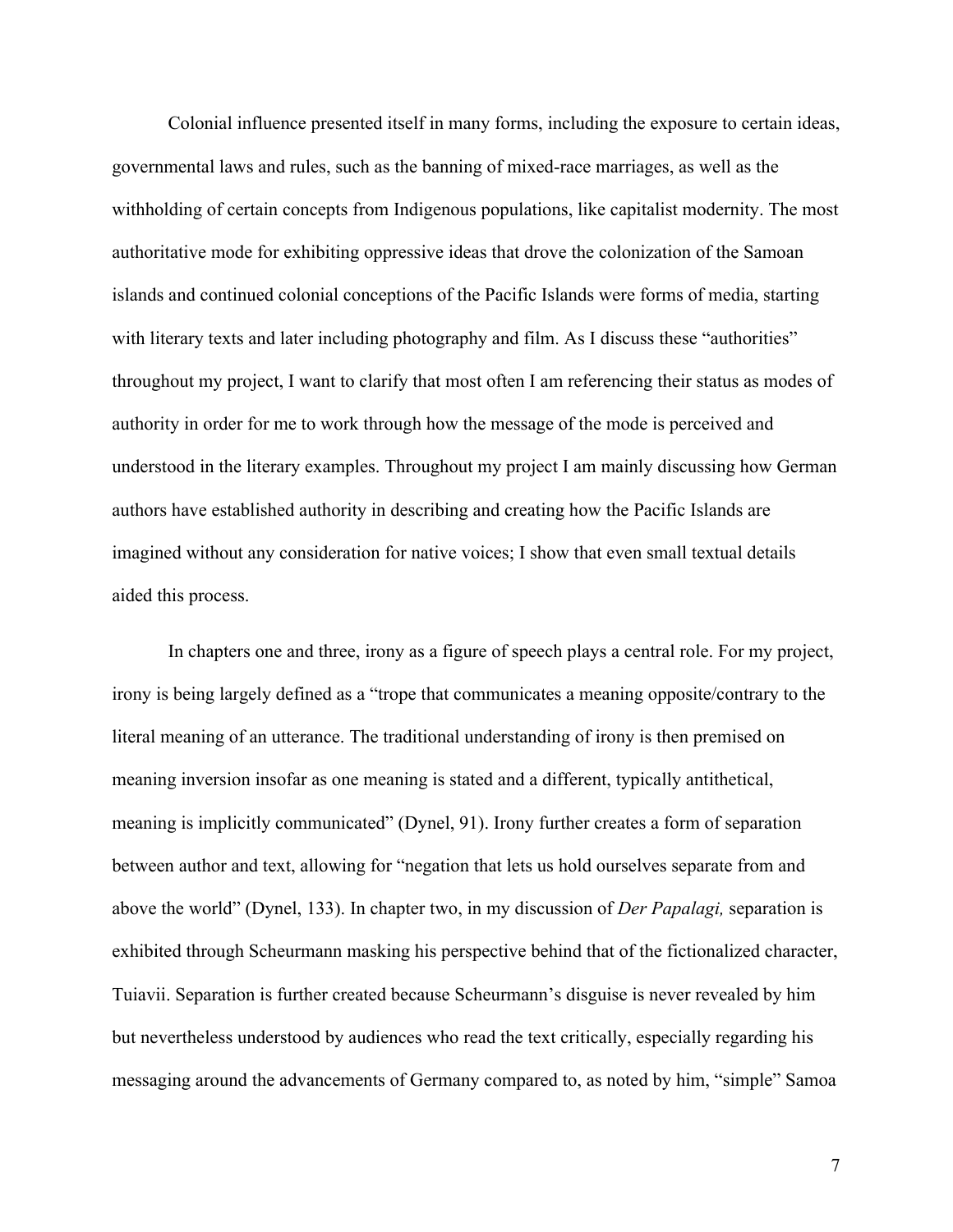(Scheurmann, 8). No matter whether separation and irony are used as deliberate narrative devices or manifest happenstance in the eyes of the reader, in all three texts - *Die Haimatochare, Der Papalagi,* and *Imperium-* I have found that the employment of forms of separation and the "escape trope," White German men wanting to leave Germany, tie back to the concept that only the powerful can choose to relinquish power, or in many instances, only those in power can pretend they desire to relinquish power through their various uses of masked disguise.

In the first chapter, the literary form—epistolary novella—emerges as the dominant disguise.2 In order to affirm his voice as authoritative, E.T.A. Hoffmann manipulates the epistolary literary tool and ties it with a false claim that the letters in the text were given to him by the naturalist Albert von Chamisso who was known to have been exploring in Hawaii in years previous. Written at a time before Germany had embarked on their colonial expedition in the Pacific, E.T.A. Hoffmann's text *Die Haimatochare*, has become a defining work in the canon of German language literature about Pacific Island colonialism. In my project, I accredit this short text to be the basis for Pacific Island literature tropes, particularly the central themes of eroticizing and exoticizing of Indigenous communities that is carried throughout all three of my chapters.

 $<sup>2</sup>$  As my project is not focused on an in-depth analysis of the novella genre, I am only going to offer a brief</sup> definition of "novella." Broadly understood, a novella "lacks subplots and contains only one major storyline that centers around one decisive turning event, such as the sudden occurrence of an accident, a revelation of one person as another, or similar arrivals of the inexplicable into the characters' everyday. This plot and its unforeseen incident drive the whole of the novella and give it the form of a chance occurrence that brings about decisive consequences" (Fuchs, 400). Given that the novella is shorter, it is limited in its ability to explore and develop characters, setting, or plot beyond the limits of one major storyline.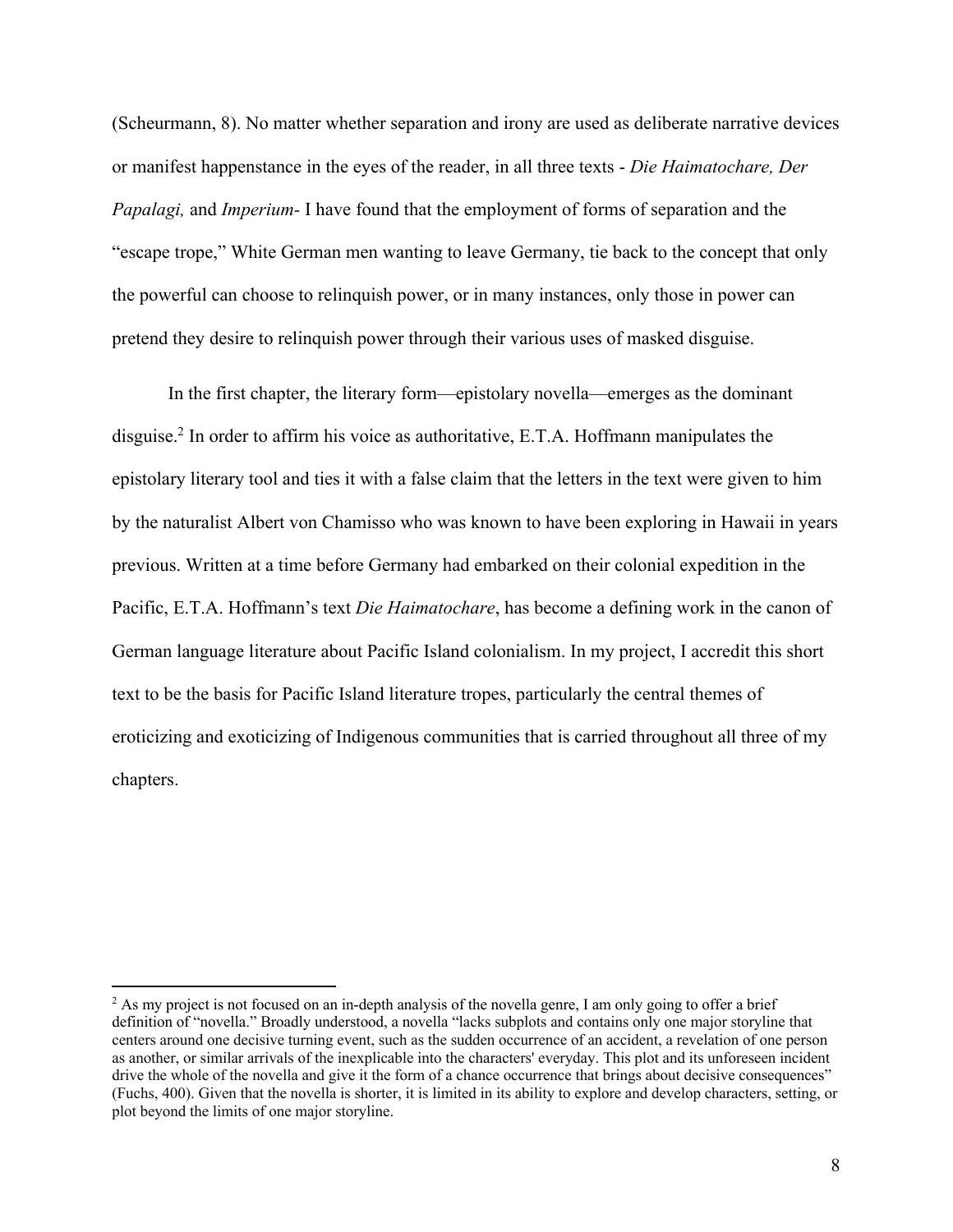#### **Chapter 1**

E.T.A Hoffmann, a Prussian author, published one of his lesser-known short works titled *Haimatochare* in 1819. Unlike his other more popular texts that are set in Germany, including *The Sandman* (1817) and T*he Nutcracker and Mouse King* (1816), *Haimatochare* is set in O'ahu and revolves around the colonization of Hawaii by the British. Hoffmann dedicated much of his artistic life to irony, for example when working for a music magazine where he satirized the upper class's lack of artistic understanding (McGlathery, 59). In Annelise Moore's article, "Hawaii in a Nutshell—E. T. A. Hoffmann's Haimatochare," the author notes that while Hoffmann's text is still ironic and serves as a critique of scientific discoverers and the upper class, *Haimatochare* differs from Hoffmann's other works in both content and writing style (Moore, 14). In *Haimatochare,* the story begins with a preface from Hoffmann, who does not introduce himself by name, in an attempt to appear objective and omniscient. He furthers the narrator's supposedly objective characterization by claiming to rely on "authentic sources."

Told through a series of letters between two British scientists researching the natural life in Hawaii, what starts as a strong and loyal epistolary exchange between two colleagues in the beginning of Hoffmann's text soon becomes violent and tense due to the central focus of the story: the scientists' growing obsession with an unspecified insect. The insect is personified as a woman, leading the reader to believe that the scientists are experiencing a sexual fixation. The insect is then revealed to be a louse newly discovered and named "Haimatochare" by Menzies, one of the scientists. When describing the Haimatochare, Hoffmann refers to it as "she," accompanied by long descriptions of its beauty. The scientists descend into madness and rage through the course of the letters, both vying for possession of Haimatochare, and both believing themselves to be the rightful owner.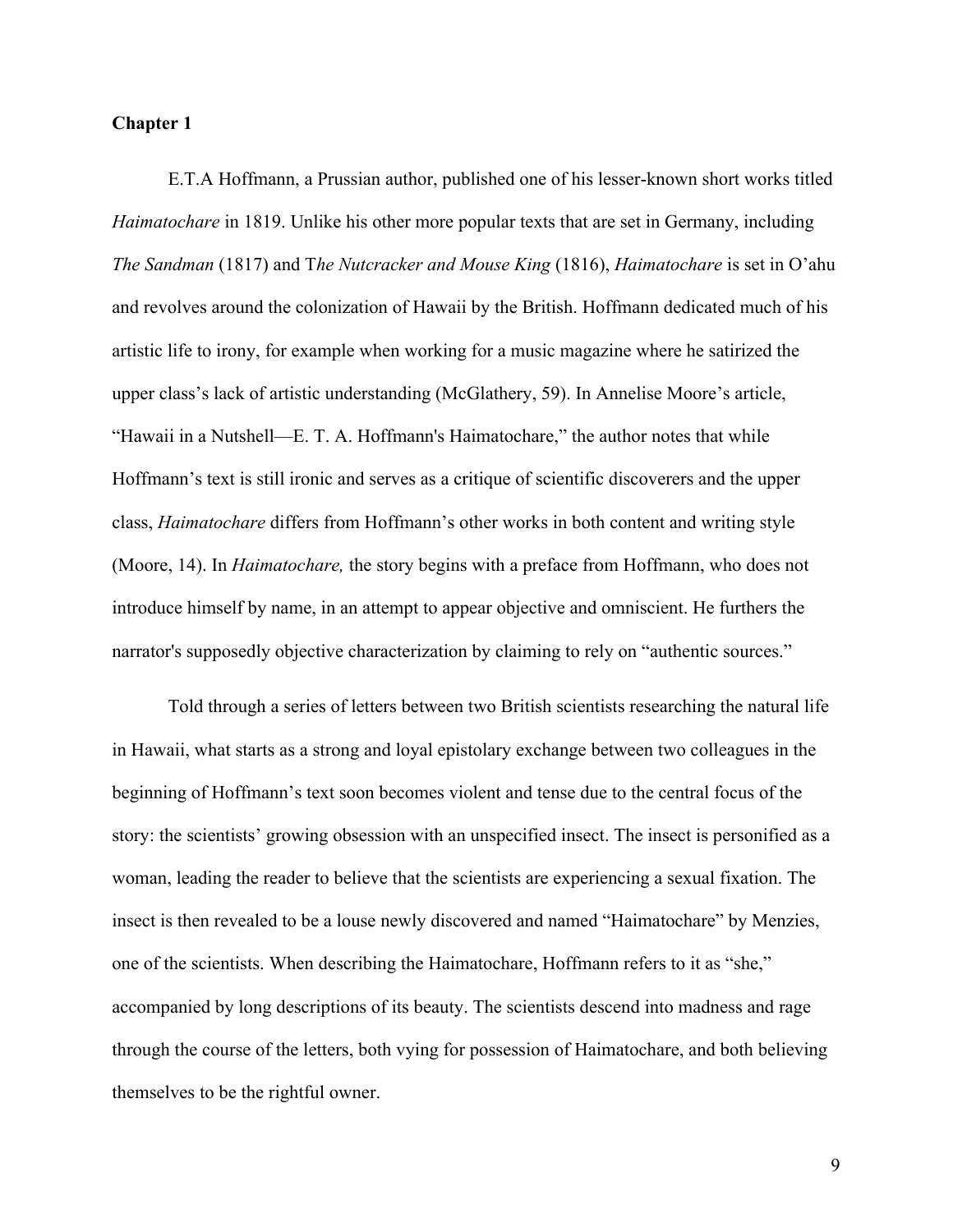This work touches upon disguise in three main ways: first through Hoffmann's manipulation of the epistolatory genre as a method for authenticity; secondly using British main characters in a German language text and therefore only showing Hawaii through their limited perspectives; and lastly, through the eroticizing, fetishizing, and exoticizing of the Haimatochare and Queen Kahumanu who both act as representations for the Indigenous Hawaiian community and environment. All these concepts are communicated through the emphasis on Hawaii as paradise, and the frenzy to reclaim the beautiful Haimatochare. I will exhibit how irony paired with an emphasis on paradise plays an important role in disguising the White desire to conquer the Pacific Islands and dominate Pacific Island women. I highlight how the battle to have claim over an insect that is symbolic of Hawaiin islands is actually a commentary on Pacific Island colonial possession.

Hoffmann first engages with disguise through the epistolary format. The utilization of the epistolary form allows for authors like Hoffmann to "present multiple perspectives and internal commentary, putting into question the possibility of objective truth or stable authority" (Kučinskienė, vii). Hoffmann questions objectivity while simultaneously upholding authority is displayed through Hoffmann's assertion in the preface that the collection of letters was given to him by Chamisso. However, it is believed that Hoffmann only spoke briefly with Chamisso about his travels, prompting Hoffmann to use documents from Chamisso to write a text on Hawaii, including Chamisso's diary which noted a rivalry between two colleagues who traveled with him. These documents as well as documents from other travelers served as the basis for his fictional text (Moore, 14). However, by writing his fiction piece in an epistolary format, Hoffmann dispels any sense of having invented the events taking place in Hawaii, suggesting instead veracity and that the protagonists may have had the experiences described in the letters.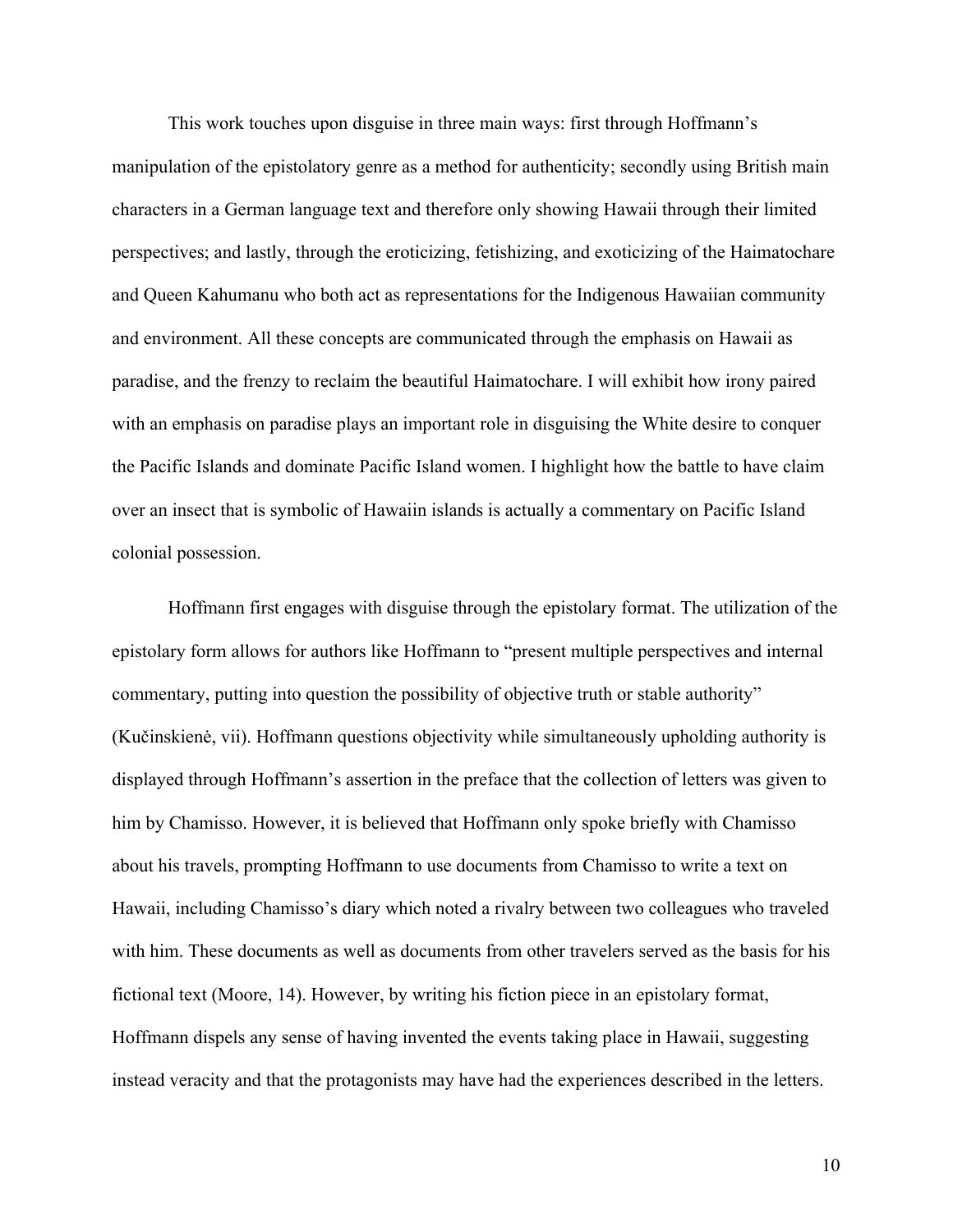The first instance of Hoffmann authoritatively placing himself as an "unbiased" outsider is shown through the preface which attributes the letters/handover of letters to A.v. C. (Albert von Chamisso).

Nachfolgende Briefe, welche über das unglückliche Schicksal zweier Naturforscher Auskunft geben, wurden mir von meinem Freunde A. v. C. mitgeteilt, als er eben von der merkwürdigen Reise zurückgekommen, in der er den Erdball anderthalbmal umkreist hatte. Sie scheinen wohl öffentlicher Bekanntmachung würdig. – Mit Trauer, ja mit Entsetzen gewahrt man, wie oft ein harmlos scheinendes Ereignis die engsten Bande der innigsten Freundschaft gewaltsam zu zerreißen und da verderbliches Unheil zu bereiten vermag, wo man das Beste: das Ersprießlichste, zu erwarten sich berechtigt glaubte (Hoffmann, 1).

Hoffmann states that in the following text he will present letters that outline the "unglückliche Schicksal" of the two naturalists. Moore writes extensively about the role that the exchange of information between Hoffmann and Chamisso played in developing the story of *Haimatochare* (Moore, 1). Hoffmann claims that these letters, given to him by Chamisso ("A.v.C."), should be viewed by the public, implying that the events of the letters should be used as a cautionary tale for those expecting profit for scientific exploration without acknowledging the risks. Hoffmann introduces the two main, human characters of the text, researchers and close friends Menzies and Broughton. Moore writes that the use of Chamisso's experiences to establish authenticity related to fictional events, and the objective voice used in the preface "not only sustains the author's poetic pretense of authenticity of the letters, it also points to the source of his information, and in addition it invites the historically-minded reader to compare Hoffmann's fiction with facts related to Hawaiian history" (Moore, 14). She suggests that, when readers compare Hoffmann's work to fact, that in itself may cause his work to be regarded as authentic and through that, authoritative.

Hoffmann writing as the narrator explains why tragic loss of friendship between the two main characters occurred when the two men believed they would prosper and gain profit and respect from their travels. Specifically, he uses the word "berechtigt," referencing entitlement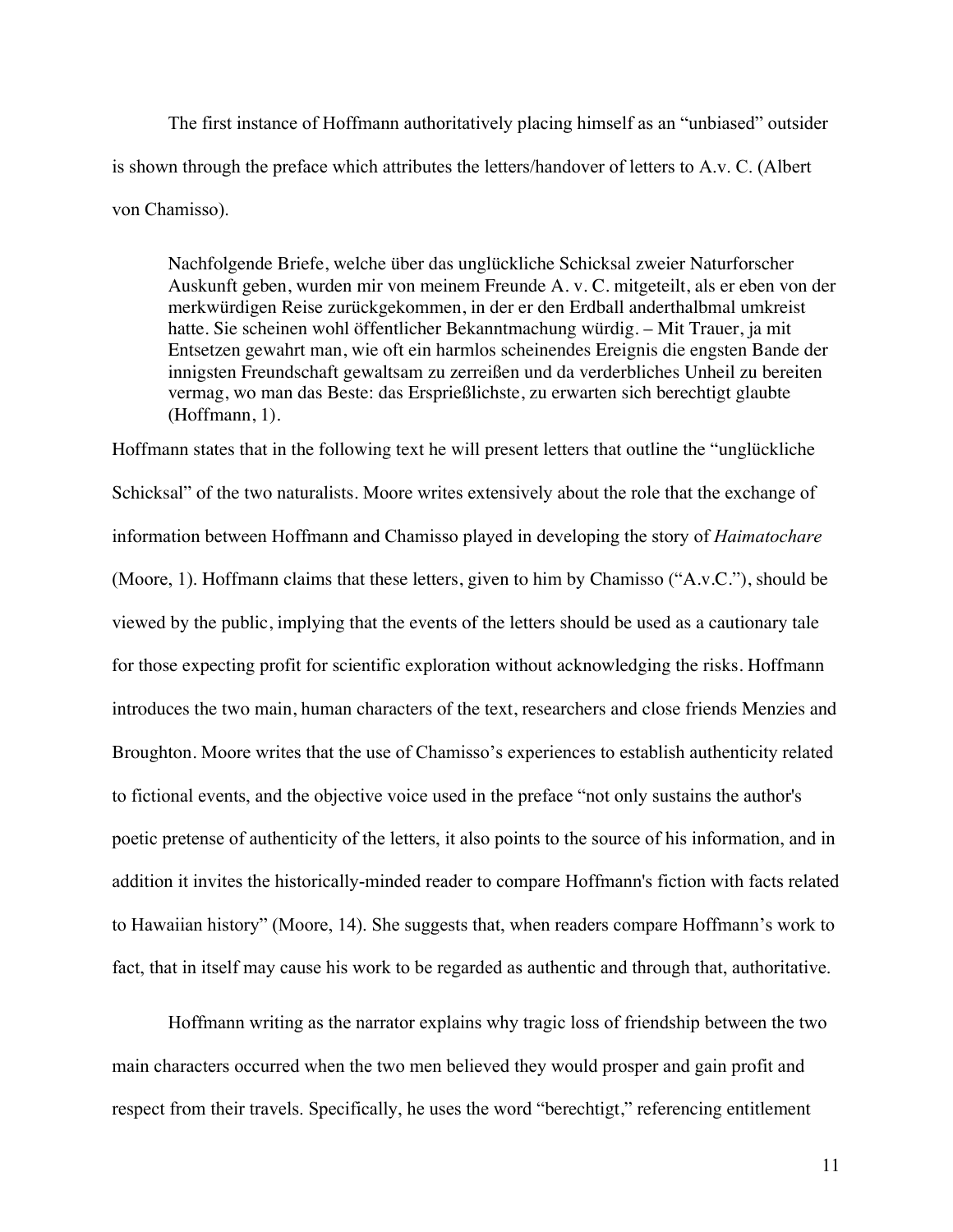(Hoffmann, 1). Given that entitlement often disregards guilt and accountability, Hoffmann explores these ideas in the context of his text. He plays on the trust of readers (of the time this work was published in the early 1800s) in the innocence of the White European scientists, alluding to the fact that they were regarded as "harmless" in their research and exploration of Hawaii, and their deaths were deemed unjustified. On the other hand, Hoffmann imparts doubt upon this thinking, describing the scientists as entitled and naïve in their belief that their entrance into Hawaii could only be seen as positive. In this opening paragraph, Hoffmann does not examine the ultimate deaths of both characters, instead describing the tragedy as a loss of friendship between them. As Hoffmann was critical of the academic upper-class, he is also in this instance criticizing how colonial explorers and their entrance into the space of the Pacific Islands is often portrayed as innocent research rather than what it appeared to be, a time for selfpromotion or egotistical thinking. This goal to be the individual who gets to own the Haimatochare is what tears the men apart. Hoffmann's emphasis on the emotional relationship between Menzies and Broughton initially leads the reader to believe he is cultivating empathy for them and their relationship against the backdrop of the supposedly objective narrative about Hawaii. However, the friendship between Menzies and Broughton is not about the Haimatochare at all but stands in for a critique on how male protagonists depend on the concept of individualism to establish themselves, even when it becomes destructive.

Irony in the text is first presented through Hoffmann's critique of characters like Menzies and Broughton—when he himself insists upon his authority to do so. Hoffmann criticizes those with insular world views and who are obsessed with escaping German society entering into foreign spaces to become "experts" on the place and make grand scientific discoveries. Yet, his use of the epistolary format furthers the notion that the White male gaze is "all seeing" (Alexyeff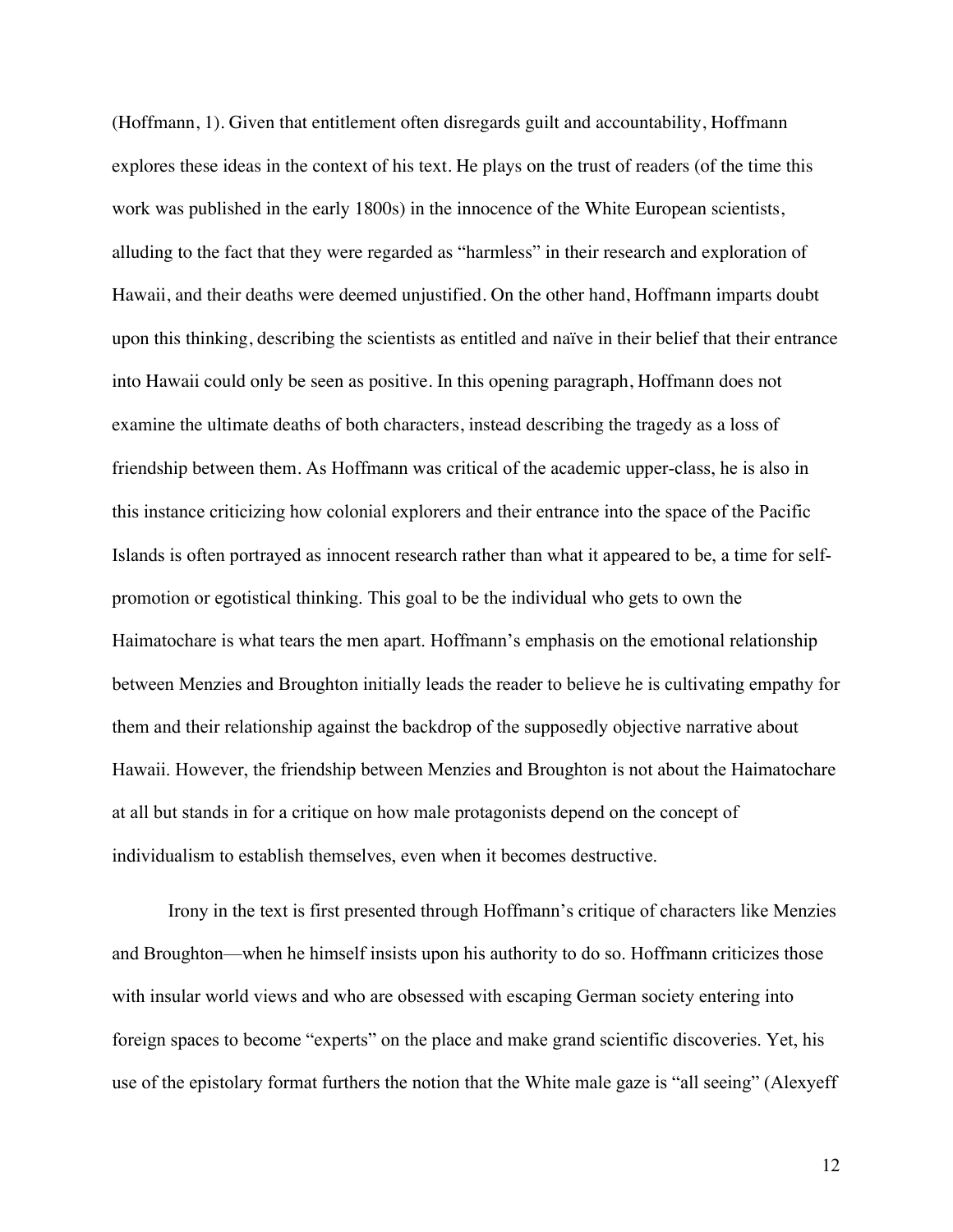et al., 142). The genre of letters enables the appearance of multiple perspectives, while also carrying power because letter writers are thought to have experienced what they describe. Letters transport the feeling of experience. Hoffmann arranges the various sets of letters to once again affirm the objective by not relying on one individual, allowing the reader to look into the minds of the characters as they presumably experience the events in real time.

The trope of authority and entitlement, articulated by Menzies and Broughton in their quest to enter Hawaii is continued in the following passage:

Du hast recht, mein lieber Freund, als ich Dir das letztemal schrieb, war ich wirklich heimgesucht von einigen spleenischen Anfällen. Das Leben auf Port Jackson machte mir die höchste Langeweile, mit schmerzlicher Sehnsucht dachte ich an mein herrliches Paradies, an das reizende O-Wahu, das ich erst vor kurzem verlassen (Hoffmann, 2).

Here, Menzies writes about his need to escape Port Jackson, Australia where he was becoming bored. Port Jackson, established as a port by British colonizers in the 1770s, became a hub for British convict settlers and agriculturalists (McGillivery, 264). Aboriginal communities lived there as well, although while in contact with both British colonizers and French voyagers, they lived separately in their own communities. In historic accounts, both the French and British felt disappointment at the lack of "progress" shown by the Aboriginal peoples, who had not assimilated in the way the British and French wanted and expected given their exposure to the more "civilized" British colony (Starbuck, 41).

As an established colony with a higher White population and where the Indigenous community was not reactive in the way he desires, Menzies could not identify Port Jackson as a place for exotic fantasies or as a place to assert power. Instead, he had to move on to O'ahu, now idealized as paradise in his mind, a place to be conquered. Menzies expresses feelings of boredom, further exhibiting his entitled attitude, as he expects his life to be exciting and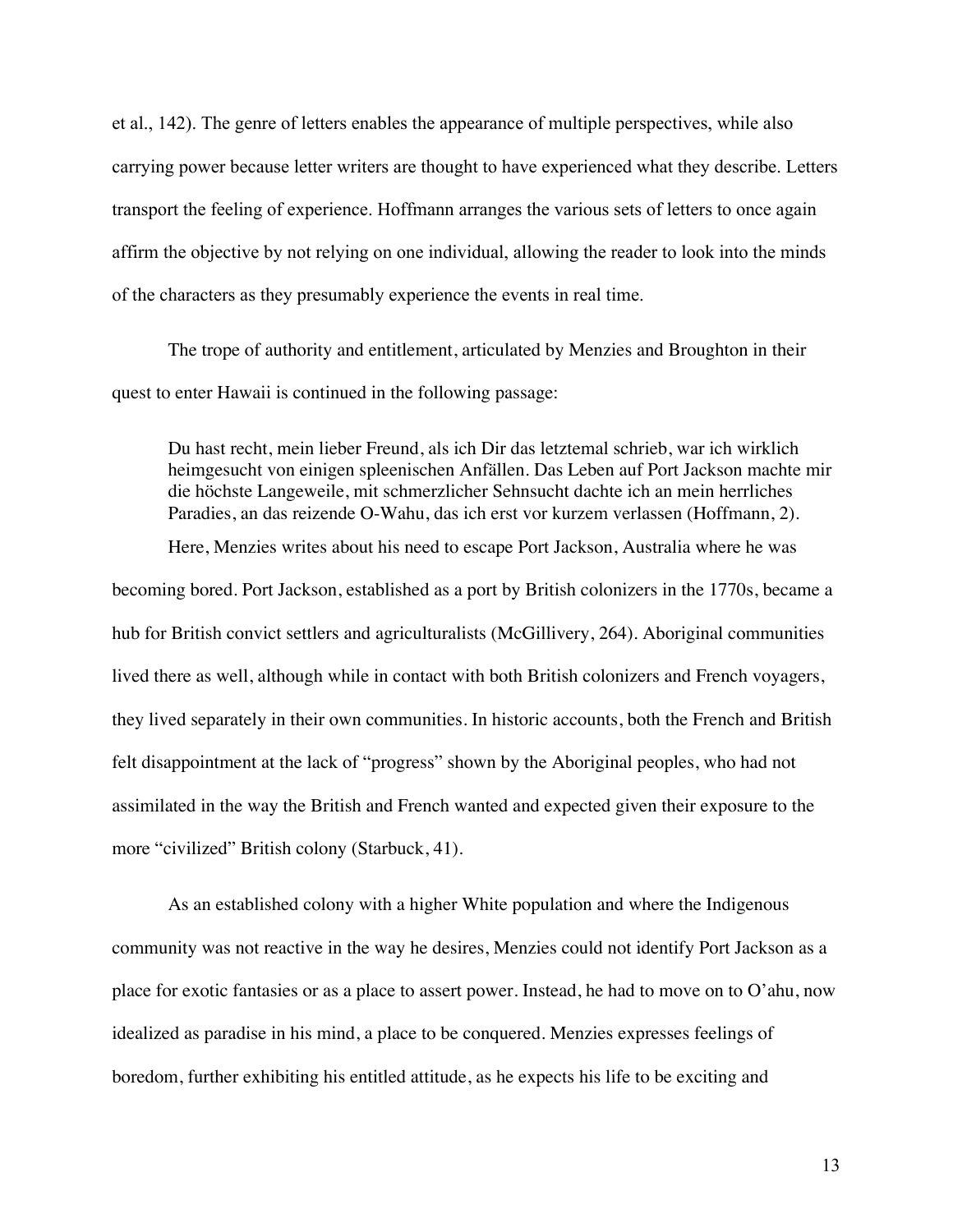entertaining at all times. Menzies describes Hawaii as an "exciting" and "undiscovered" place but also "others" it. He and Broughton consider it their right to discover, and that discovery can only be done at the hands of White explorers because only they can "study" or research" what is not yet "understood" or "possessed."

Their supposedly devoted relationship to each other is crucial in this endeavor as shown in the following scene. "Der edle Mensch, mir mit Herz und Gemüt auf das innigste zugetan, unterstützte indessen jenen Wunsch so kräftig, daß der Gouverneur ihn bewilligte. Aus der Überschrift des Briefes siehst Du, daß wir, Broughton und ich, bereits die Reise angetreten" (Hoffmann, 2). Throughout the text, the dynamic between Menzies and Broughton overshadows their intent to pursue scientific research. In O'ahu, the narrative is about how paradise can provide a place for the unity of these men. Nevertheless, and despite emphasizing their affection continuously, they do not fail to assert their devotion to the scientific task. This authoritative approach to categorizing O'ahu through a "scientific" and "objective" lens allows them to claim their perspective of the islands as truth. Hoffmann ends up creating irony in his emphasis on the emotional relationship between Menzies and Broughton, which is juxtaposed to their allegedly unemotional, scientific authority. The letters speak of the "Herz und Gemüt" and the devotion that Broughton has for Menzies (Hoffmann, 2). Hoffmann's exploration of these characters as deeply emotional men, later also shown in their reaction to the Haimatochare, ultimately functions to dismantle the conception of Western scientific authority. Instead, they project a sexualized fantasy.

This projection of sexual fantasy manifests itself in a growing obsession. In the next letter, written by Menzies to a friend, Edward Johnstone, Menzies describes how during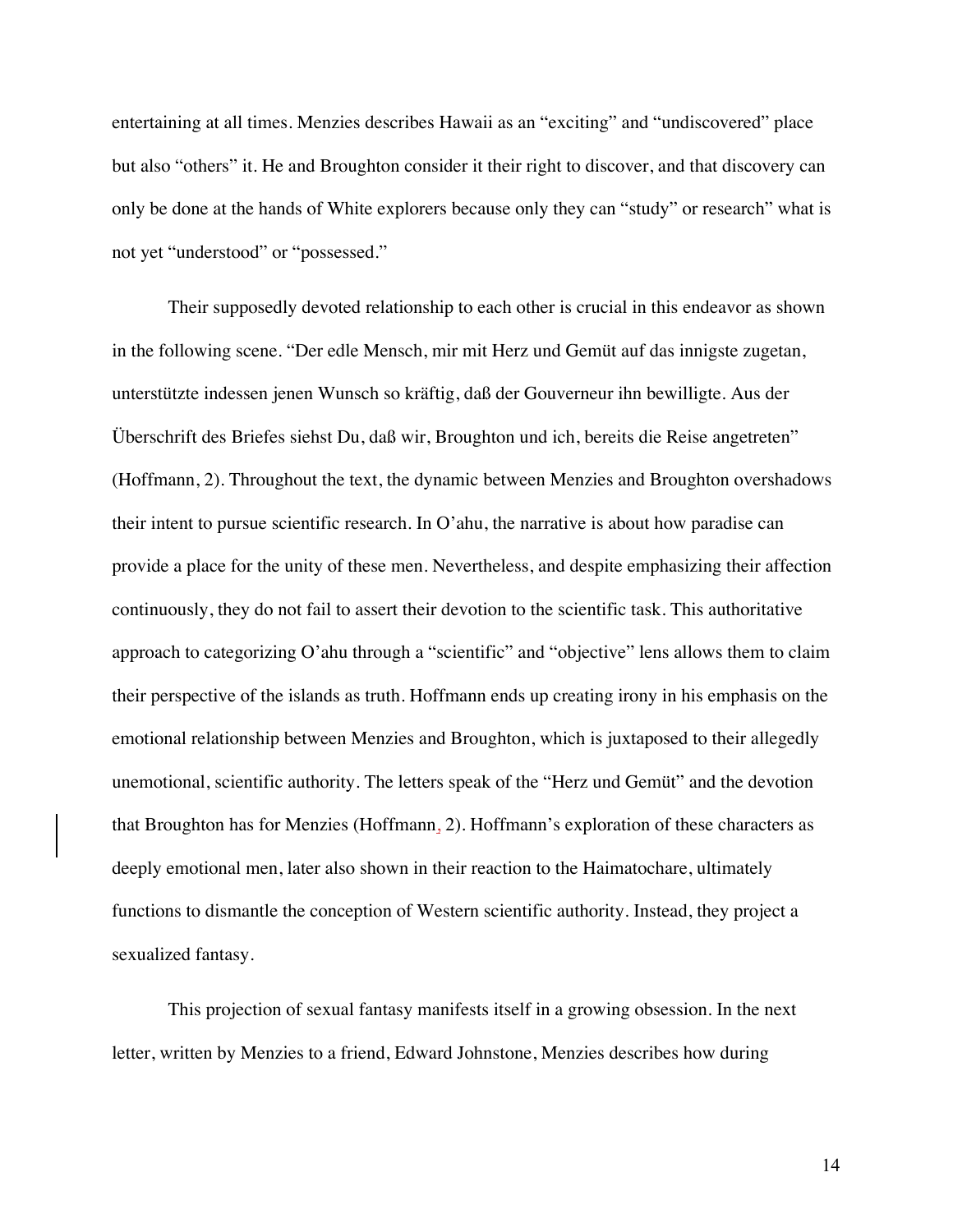scientific discovery, he becomes so obsessed with his "objects of study" that he forgets about everything else.:

Ich sehe Dich ironisch lächeln über meinen Enthusiasmus, ich höre Dich sprechen: »Nun ja, einen ganzen neuen Swammerdamm in der Tasche, wird er zurückkehren, frage ich ihn aber nach Neigungen, Sitten, Gebräuchen, nach der Lebensweise jener fremden Völker, die er gesehen, will ich recht einzelne Details wissen, wie sie in keiner Reisebeschreibung stehen, wie sie nur von Mund zu Mund nacherzählt werden können, so zeigt er mir ein paar Mäntel und ein paar Korallenschnüre und vermag sonst nicht viel zu sagen. Er vergißt über seine Milben, seine Käfer, seine Schmetterlinge, die Menschen! (Hoffmann, 3).

Menzies writes that he believes Johnstone to be laughing in irony at his letter because in the past Menzies has been too focused on scientific discovery to interact with the people and culture of Hawaii (Hoffmann, 3). Irony is more than ridicule; here it sets up a sharp criticism of Menzies' attitude. Menzies acknowledges that he becomes so obsessed with insects that they become more valuable than human life. While this recognition may point to Hoffmann's stance as a writer, this evaluation of human life in comparison to insects is also a foreshadowing of the plot that will ensue. Menzies likens the Haimatochare to a woman, and he eventually murders Broughton over the louse, allowing science to take over any regard for humans. At the same time, we see in this letter that Menzies becomes more self-aware and conscious of the unrelatability and possible denunciation of such obsessive projections.

But another reading lurks in the background: accounts of colonized locations had to be brought back to the West. Menzies assumes that Johnstone believes he will barely be able to provide more information and detail than a traveler's account when asked. This is because Menzies only provides information through scientific information and "objects" rather than sharing actual observations or information on the Indigenous ways of living from accounts of actual human interaction. We see that a degree of authority is given to Menzies who is expected to bring information back to Europe, but also that he only understands Hawaii through inhuman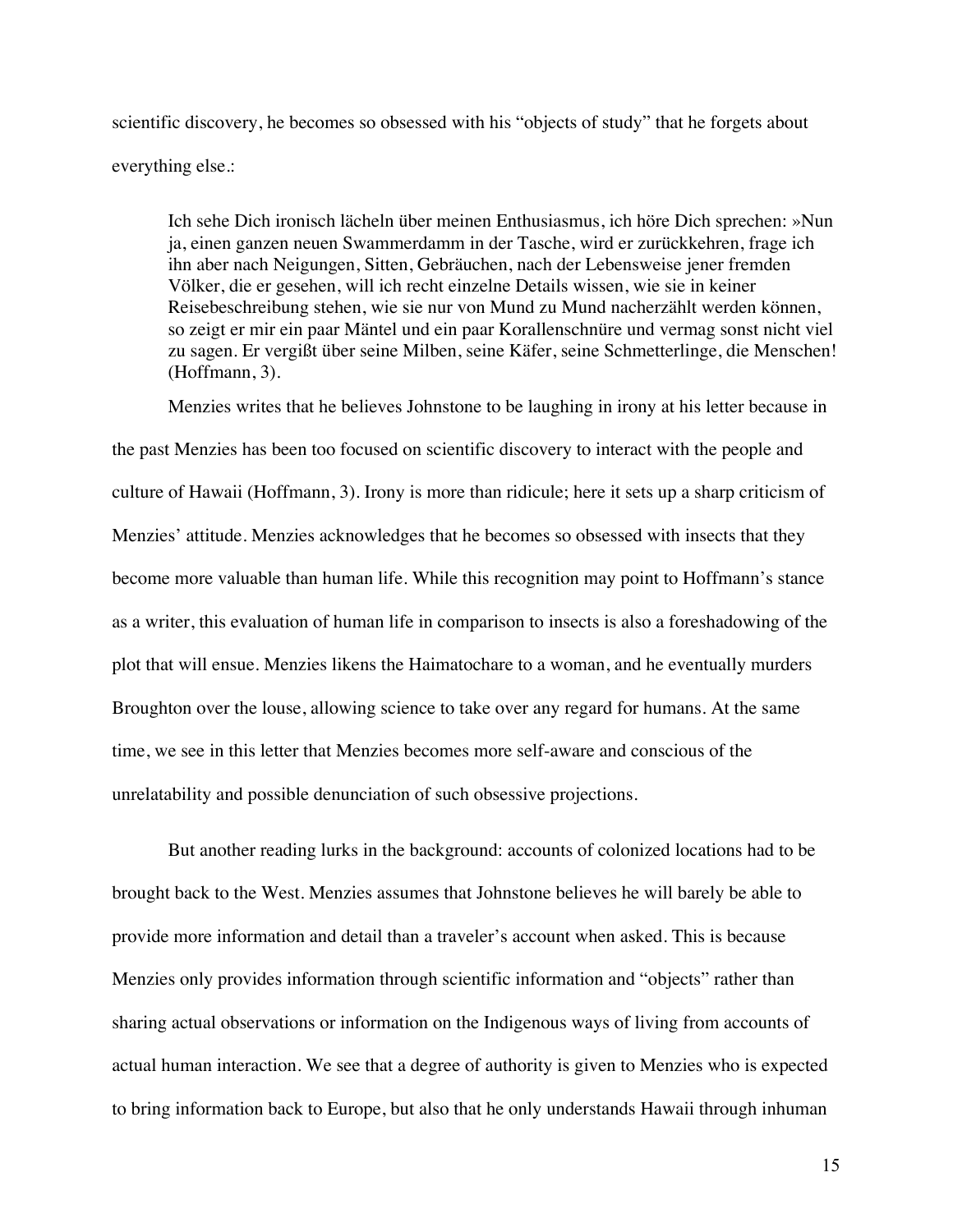objects. Indigenous people are viewed as unimportant and separated from their home, leaving them with no authority to decide how their home is to be understood by outsiders. Consequently, Menzies reduces them to clothes and material attributions to be used as examples for material culture that is to be exhibited in the West.

As Menzies tells the story of a German senior lieutenant who was a very zealous naturalist, we understand how this "exhibition culture" is combined with biographical narratives in order to underscore the danger of scientific objectivity to human relationships and interactions. The German senior lieutenant was incredibly obsessed with his naturalist research, and therefore became entirely isolated from all people, including his younger brother, whom he had not seen in 30 years. The younger brother came to visit the naturalist, but the naturalist ignored him in favor of studying a tiny black insect. The brother returned to his home in Amsterdam without the naturalist ever having noticed he visited. In this letter, Menzies poses a similar hypothetical scenario to his friend Edward Johnstone. If he were to show up in Menzies' office as he was studying a bug, would he (Menzies) ignore Edward? Or would he allow Edward to come into his arms? We see parallels from this story to what eventually transpires in the letters between Menzies and Broughton, their relationship disintegrating as a consequence of their obsession with an insect. In the end, the reader learns that both Menzies and Broughton choose their obsession with an insect over one another.

Initially Hoffmann's text appears as a critique of the United Kingdom, intended for German readers. Through more subtle ways, such as Menzies' story about the German naturalist, it appears that Hoffmann is also offering a critique of Germany. However, this critique is shallow and further contributes to the strategic disguising of German colonial intention. As Valerie Weinstein has shown in her article "Capturing Hawai'i's Rare Beauty: Scientific Desire and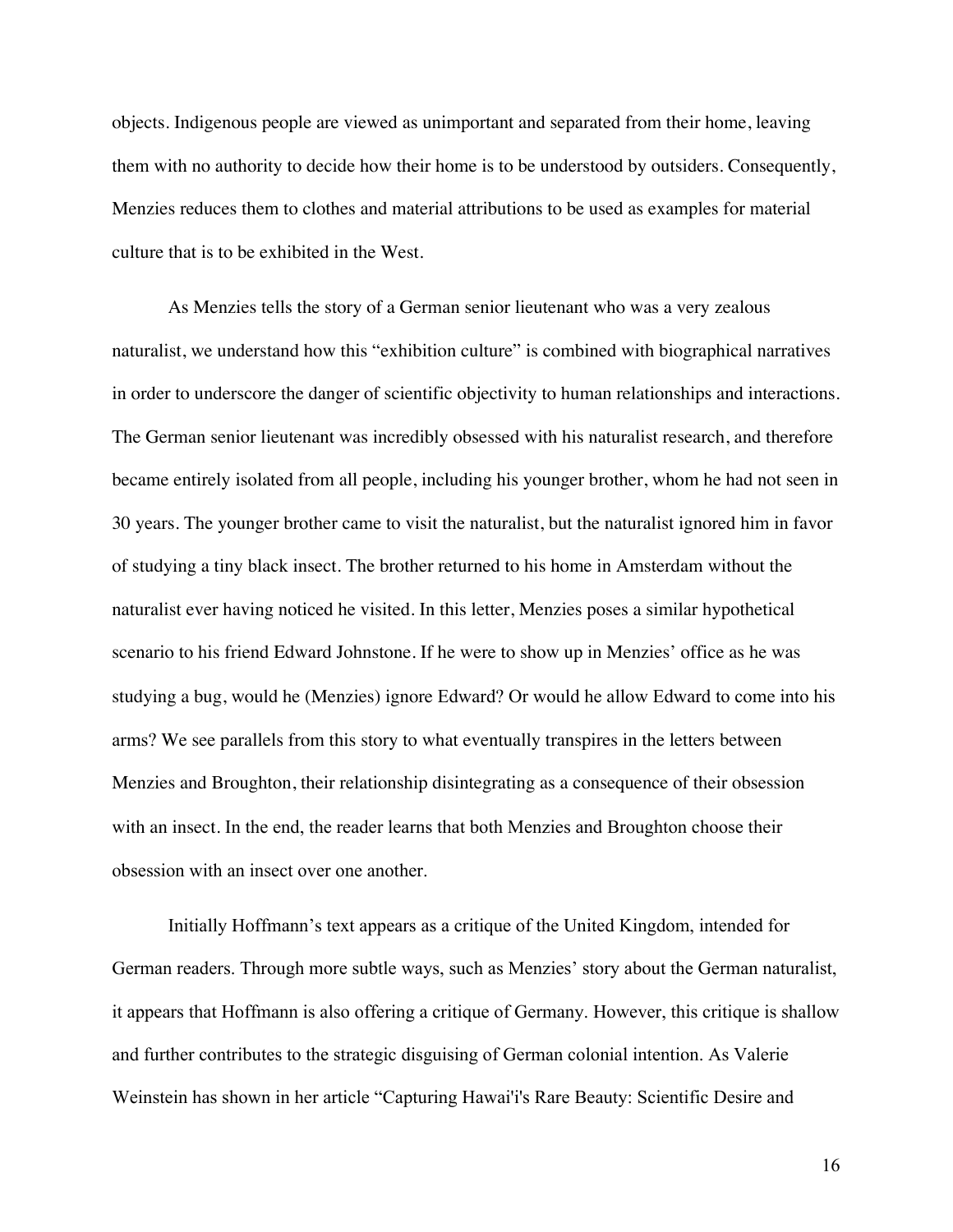Precolonial Ambivalence in E.T.A. Hoffmann's 'Haimatochare,'" the author writes that "even though Hoffmann's story does not seem to promote even latent colonial ambition (the attempt to possess the native comes across as deluded, depraved, and dangerous), it may have indirectly contributed to broader discourses that condemned English imperialism with the fantasy of installing German colonies in its place" (Weinstein, 8). The indirect installation of German colonial ambition is supported by Hoffmann's use of the preface, claiming that he relies on credible, "authentic" information and the eyewitness accounts from Chamisso. Furthermore, the use of the homonym "Heimat" in the title references the German state as a colonizing empire and the idea of what "the intersection of sexual and colonial desires has to do with Heimat in the nineteenth century" (Weinstein, 8).

Only very self-aware German readers would not fall into the trap of separating themselves from the British or other European colonizers. The audience of this text is only those who can understand the ironic jabs from Hoffmann, therefore also adding a layer of exclusion to *Haimatochare.* While Hoffmann challenges certain behaviors, his use of humor, over-the-top plot, and irony could once only be read by the men who likely engaged in the very behaviors he criticizes, and likely, very few of them picked up on any kind of subliminal messaging that encouraged the colonial reader to rethink colonial scientific discovery or the act of colonization. This question of how and who could receive his commentary begets the question of what kind of commentary was Hoffmann trying to make. Is he stating that it is wrong for man to focus on insects above people? In that, does he mean that human beings should always be the most valued, or are they just the most interesting subjects? If Menzies interprets people to mean only those equal to him, does that mean those who are not equal are not people? Or does Hoffmann mean that the study of "people" is always hierarchical?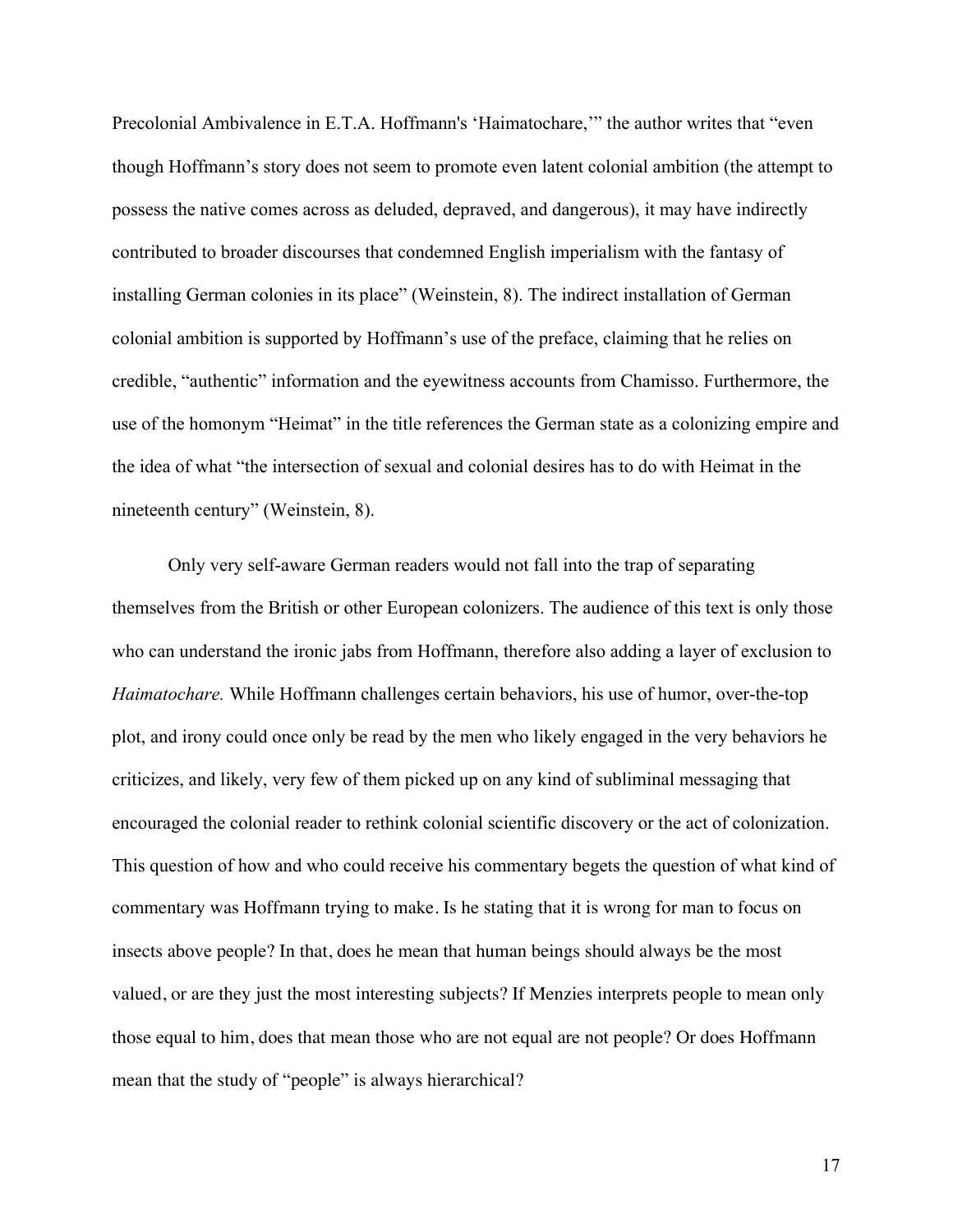Analyzing the use of "friendship" and interpersonal relations provides us with further answers regarding the central messaging of Hoffmann's text. In the end of the long letter to Johnstone, Menzies writes that while he can become distracted by his research, he cares for his friends, implying that his priority in Hawaii is the centering of White male relationships above everything else. Menzies and Broughton believe that Hawaii is supposed to be the place for their relationship to flourish and strengthen but also for their proof of Self, an engagement with and realization of their personal, individual plans and ambitions. Men travel to these paradise-like locations and are able to engage in projects and behaviors unavailable elsewhere. This causes and reinforces their perception of paradise to be a place that is uncharted, lawless, and anarchical. As a result, men are drawn together for a form of stability and camaraderie over chaos that was self-caused. For Menzies and Broughton, the concept of paradise is then centered on the preservation of self, friendship, and colonial power structures. What is at stake in "paradise" is the preservation of Whiteness. This self-centered definition of paradise erases the experiences of the colonized, those whose lives become interrupted by colonialism.

The eclipse of Indigenous Hawaii is continued through Hoffmann's emphasis on representing Menzies and Broughton's interpersonal conflict, which initially aids to distract the reader from the colonial violence they bring to the island. The diversion comprises of Broughton's discussion of the interactions between himself and the Indigenous peoples of Hawaii, alleging that the British showed signs of respect upon arrival. But such a reading only scratches the surface.

Teimotu ist entzückt über Ew. Exzellenz reiches Geschenk und wiederholt ein Mal über das andere, daß wir alles, was O-Wahu nur für uns Nützliches und Wertes erzeugt, als unser Eigentum betrachten sollen. Auf die Königin Kahumanu hat der goldgestickte rote Mantel, den Ew. Exzellenz mir als für sie bestimmtes Geschenk mitzugeben die Gnade hatten, einen tiefen Eindruck gemacht, so daß sie ihre vorige unbefangene Heiterkeit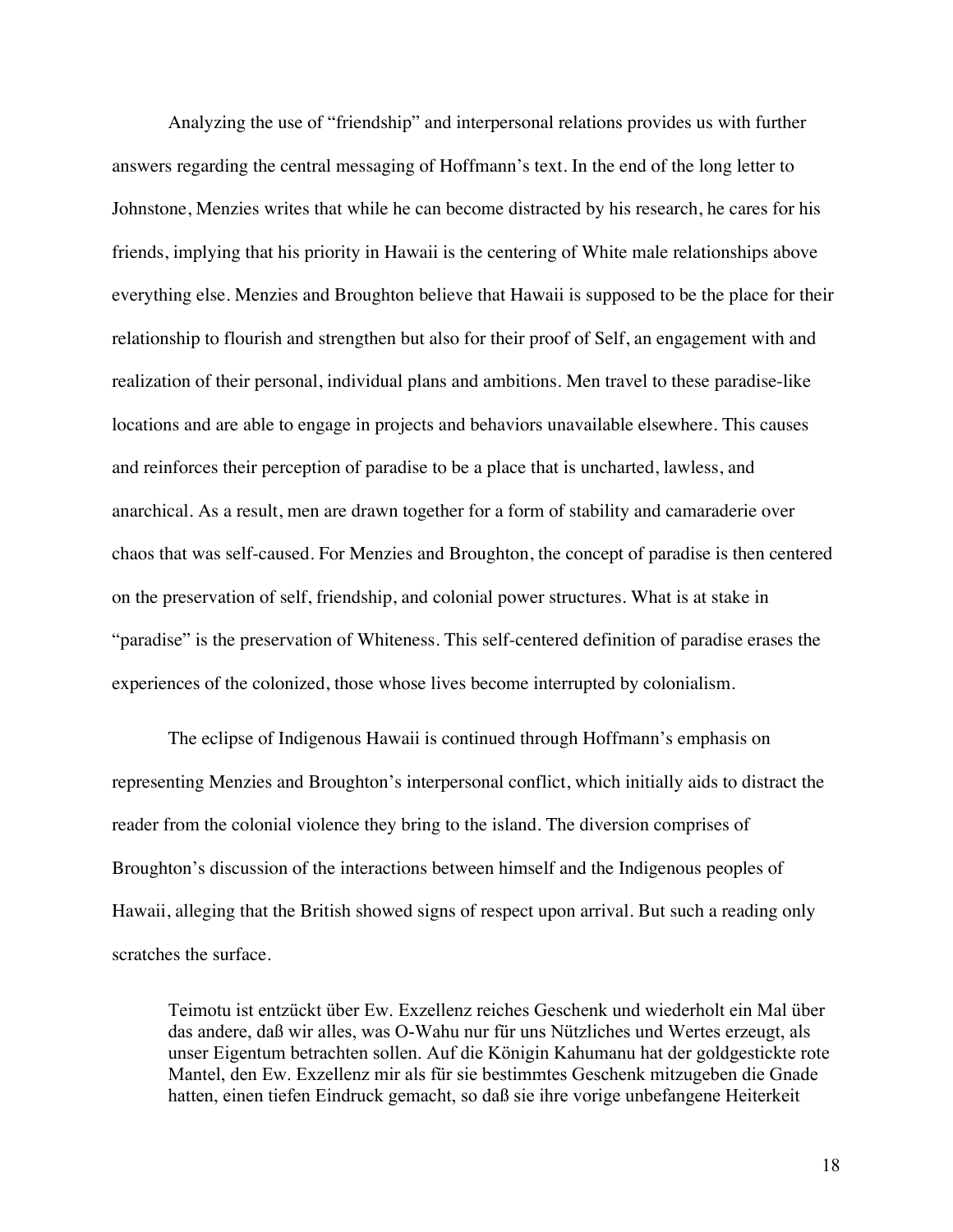verloren und in allerlei fantastische Schwärmereien geraten ist. Sie geht am frühen Morgen in das tiefste, einsamste Dickicht des Waldes und übt sich, indem sie den Mantel bald auf diese, bald auf jene Art über die Schultern wirft, in mimischen Darstellungen, die sie abends dem versammelten Hofe zum besten gibt. Dabei wird sie oft von einer seltsamen Trostlosigkeit befallen, die dem guten Teimotu nicht wenigen Kummer verursacht! – Mir ist es indessen doch schon oft gelungen, die jammervolle Königin aufzuheitern durch ein Frühstück von gerösteten Fischen, die sie sehr gern ißt und dann ein tüchtiges Glas Gin oder Rum daraufsetzt, welches ihren sehnsüchtigen Schmerz merklich lindert. Sonderbar ist es, daß Kahumanu unserm Menzies nachläuft auf Steg und Weg, ihn, glaubt sie sich unbemerkt, in ihre Arme schließt und mit den süßesten Namen nennt. Ich möchte beinahe glauben, daß sie ihn heimlich liebt (Hoffmann, 5).

Broughton clarifies that upon his and Menzies' arrival to Hawaii, they presented gifts to

Teimotu and Kahumanu including a gold-embroidered cloak. The first signs that colonial disturbance is being brought to O'ahu can be seen in how after receiving the gift, Queen Kahumanu falls into what Broughton describes as a deep depression. Presumably just a beautiful gift, the gold and red cloak carries corrupting effects in its relation to capitalism, symbolizing a material lifestyle that the Queen is unaccustomed to.

Despite Broughton claiming that their arrival and gift exchange were well-received, the gifts reveal the inequality between the colonizer and the newly colonized. While attempting to appear generous by giving gifts, the true "gifts" brought by the colonizers are rarely received as visible at the time of arrival, these "gifts" being diseases, Western religion, customs, and hierarchy that are hidden behind a mask of colonial benevolence. Based upon Marcel Mauss's theory on "the Gift," gifts are representational of the giver's identity and how they wish to be perceived. If we take this initial definition of the gift and view it within a colonial concept as examined by Albert Sarraut in his work on France, then the gift can be "conceived in solidarist terms as an implicit contract between two political societies" (Grégoire, 91). This implicit contract then forces the Pacific Islands to engage with colonizer property rights or the right of first occupation. This exchange further exhibits the "benevolent colonizer" idea, for the exchange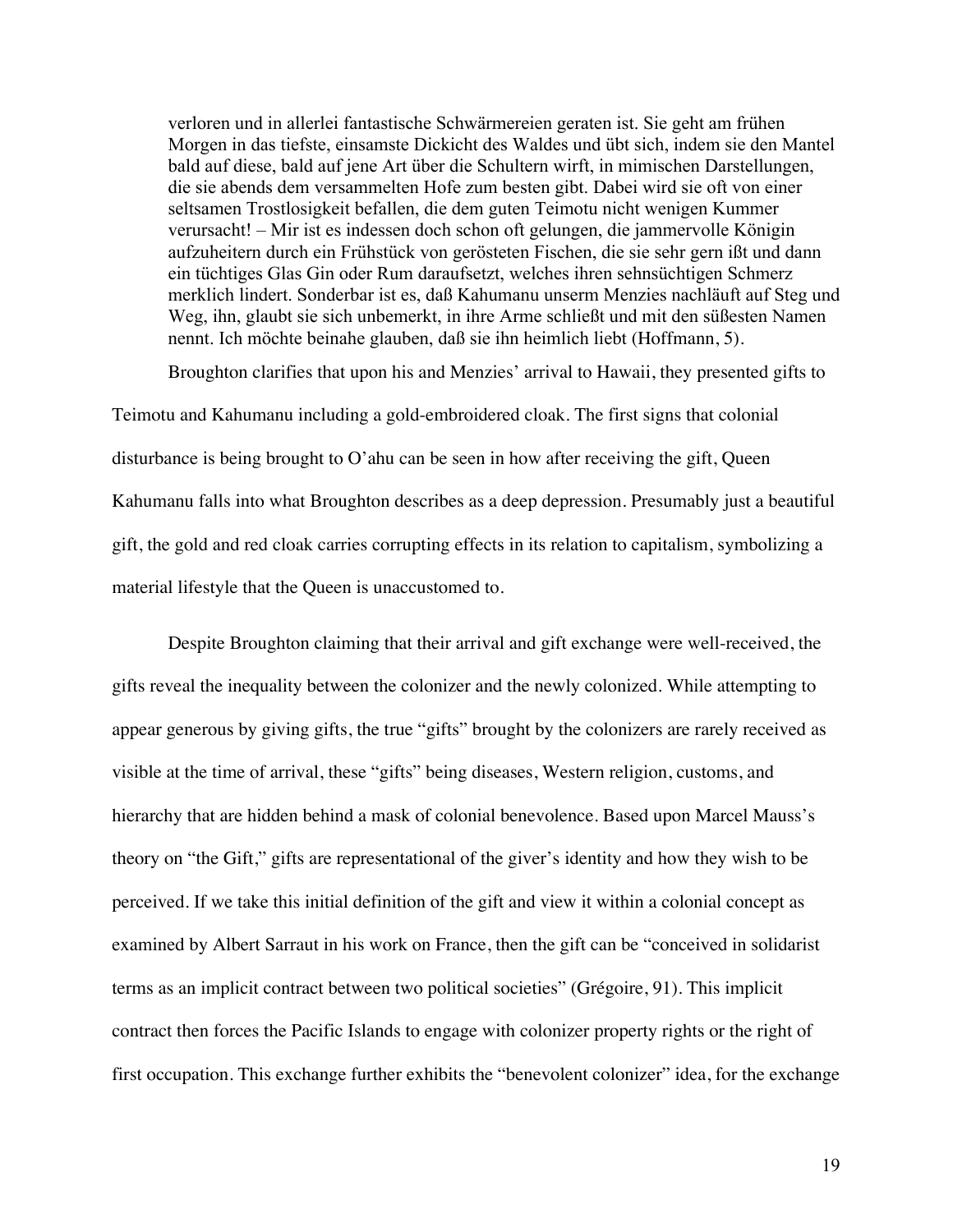is not based on "giving" for the sake of goodness, but giving for the sake of gaining (Grégoire, 91). The cloak is only given so that Menzies and Broughton can explore and physically possess the island, as seen through their fight to own the Haimatochare, which I discuss more in depth later in this chapter.

After assessing Queen Kahumanu's erratic behavior, Broughton explains how he has tried to cheer the queen up with a meal of dried fish and gin, both of which are associated with British colonialism (Weinstein, 7). Corrupted by Western goods, she is portrayed as unstable, needing to be controlled through patriarchal care from men like Broughton. On top of this, Broughton notes that he believes the queen is in love with Menzies, creating more tension between Broughton and Menzies.

Menzies had previously described the devotion of Broughton to him as a homoerotic bond, signifying moral sin in the early 19<sup>th</sup> century, while also placing himself as dominant over Broughton despite Broughton inviting him on the trip. Broughton not only feels frustration and resentment that Kahumanu is interested in Menzies and not him, but also that Menzies has abandoned him in favor of the Haimatochare. Having the Queen be in love with Menzies is another example of Hoffmann's decision to flip tropes. Usually in texts it is the White man who falls in love with a beautiful Indigenous woman. However, with the roles reversed, Kahumanu being in love with Menzies, Kahumanu is still not empowered. She is portrayed to have little agency, her life now controlled by the objects and people coming from Port Jackson. Menzies is given power because the queen's love for him is described as unrequited. So, while the queen pines for him, he is unaffected as he becomes more obsessed with the Haimatochare. Kahumanu merely serves as a symbolic extension of the Haimatochare, her humanity likened to that of an insect. Feminizing and humanizing descriptions of the Haimatochare create the impression that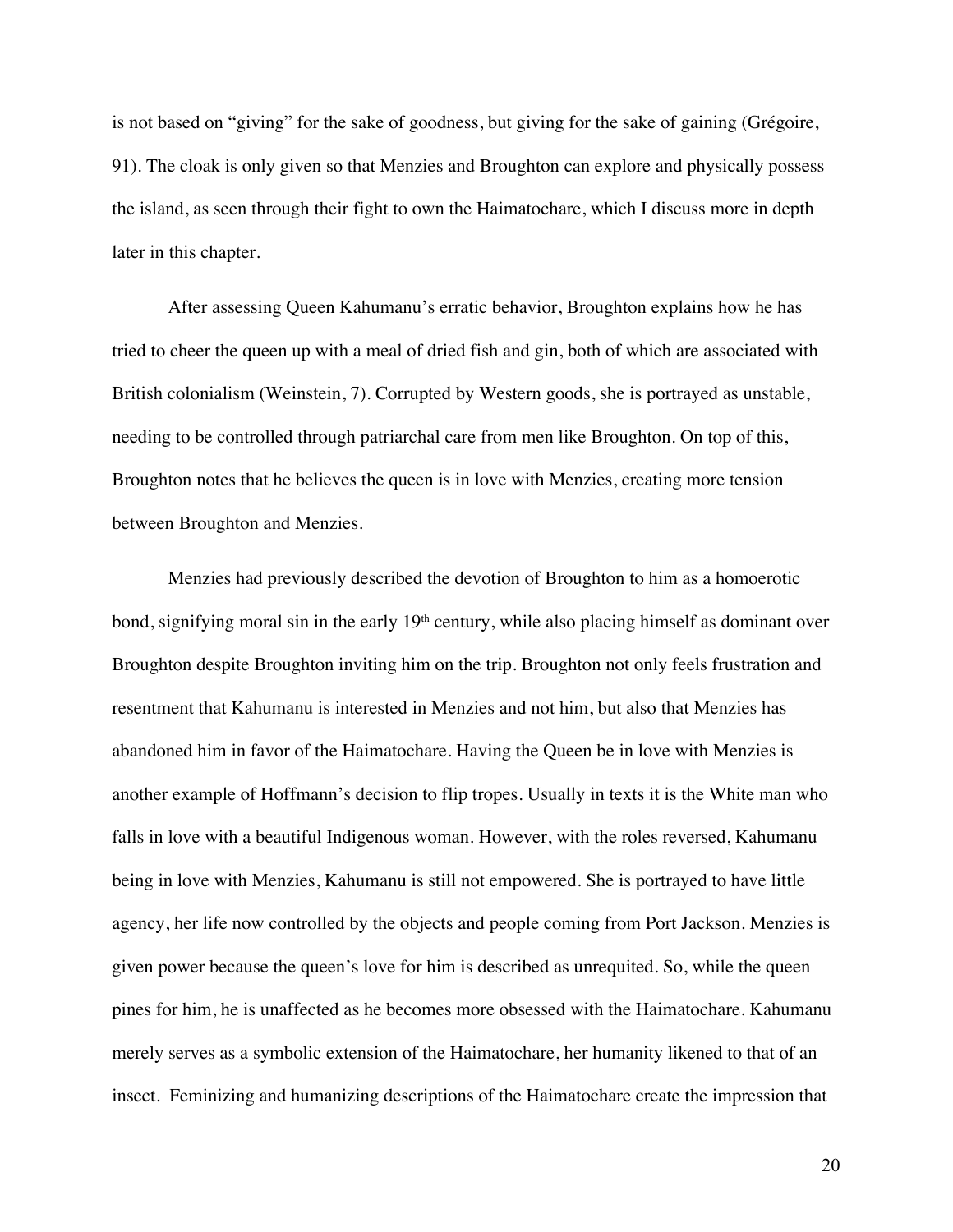the queen and the insect are equated to one another. In recounting his meeting with the

Haimatochare to Edward Johnstone, Menzies writes:

Kaum hineingetreten, erblicke ich – O Himmel! – auf dem bunten Teppiche glänzender Taubenflügel liegt die niedlichste, schönste, lieblichste Insulanerin, die ich jemals gesehen! – Nein! – nur die äußeren Konture zeigten, daß das holde Wesen zu dem Geschlechte der hiesigen Insulanerinnen gehörte. – Farbe, Haltung, Aussehen, alles war sonst anders. – Der Atem stockte mir vor wonnevollem Schreck. – Behutsam näherte ich mich der Kleinen. – Sie schien zu schlafen – ich faßte sie, ich trug sie mit mir fort – das herrlichste Kleinod der Insel war mein! – Ich nannte sie Haimatochare, klebte ihr ganzes kleines Zimmer mit schönem Goldpapiere aus, bereitete ihr ein Lager von eben den bunten, glänzenden Taubenfedern, auf denen ich sie gefunden! – Sie scheint mich zu verstehen, zu ahnen, was sie mir ist! Verzeih mir, Eduard – ich nehme Abschied von Dir – ich muß sehen, was mein liebliches Wesen, meine Haimatochare macht – ich öffne ihr kleines Zimmer. – Sie liegt auf ihrem Lager, sie spielt mit den bunten Federchen. – O Haimatochare! (Hoffmann, 5).

This description of the Haimatochare as a feminine sexual object brings forth the stereotype of Indigenous woman as less than human (Weinstein, 165). The natural environment of O'ahu is also equated to the evocation of the Haimatochare as a sexual object. Menzies describes what could nearly be read as a climax scene, describing a shudder that runs through his body as he enters the sultry, perfumed atmosphere in the forest housing the Haimatochare. He describes the Haimatochare as a lovely islander, Indigenous to O'ahu. He takes her as she sleeps, keeping her in a bed made of gold paper and feathers. We again see the parallels between Kahumanu and the Haimatochare in their connection to gold. However, while corrupting the queen, the gold paper for the Haimatochare is related to reverence, even if this desire to care for her is tied to a desire for dominance and possession. In any case, both the Haimatochare and Kahumanu are diminished. The Haimatochare is removed from its natural habitat and is infantilized by strangers. Kahumanu cannot offer them the same form of scientific prestige as she is hierarchically placed below the Haimatochare, nor is she characterized to be as innocent, small, or vulnerable as what is revealed to be a louse. Lacking the feminine purity and innocence of the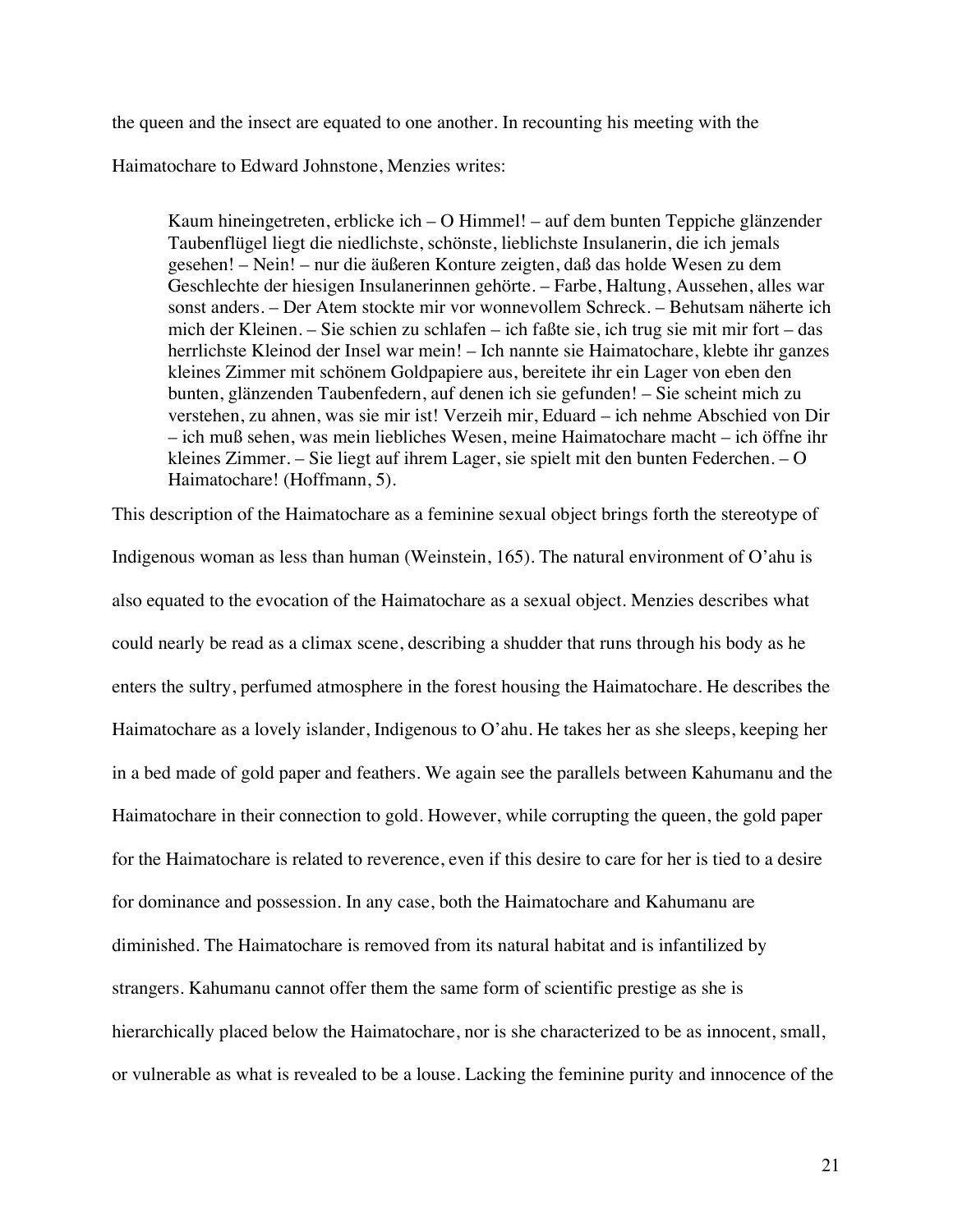Haimatochare, Kahumanu's humanity and worth are brought into question. At the same time, the colonial quest for nature and the feminine is disguised through the emphasis on the complicated relationship between Broughton and Menzies, which is brought once again to the forefront of the story by Broughton's letter complaining about Menzies to Captain Bligh.

Sehr leid tut es mir übrigens, Ew. Exzellenz melden zu müssen, daß Menzies, von dem ich alles Gutes hoffte, in meinen Forschungen mich mehr hindert, als fördert. Kahumanus Liebe scheint er nicht erwidern zu wollen, dagegen ist er von einer andern törichten, ja frevelhaften Leidenschaft ergriffen, die ihn verleitet hat, mir einen sehr argen Streich zu spielen, der, kommt Menzies nicht von seinem Wahn zurück, uns auf immer entzweien kann. Ich bereue selbst, Ew. Exzellenz gebeten zu haben, ihm zu gestatten, daß er der Expedition nach O-Wahu folge. Doch wie konnte ich glauben, daß ein Mann, den ich so viele Jahre hindurch bewährt gefunden, sich plötzlich in seltsamer Verblendung auf solche Weise ändern sollte (Hoffmann, 6).

While Broughton states that his friendship with Menzies is at stake, the letter ties back to my idea about the competitive nature existent in research and colonialism. Broughton feels a sense of jealousy because Menzies has both the affections of the queen and the possession of the Haimatochare. He further believes that Menzies owes him, because he is the reason that Menzies was allowed to travel abroad in the first place. Menzies' hostility towards friendship is viewed as an act of disrespect against Broughton and the Governor. Broughton calls for the protection of the Governor, that is, the protection of the state, against Menzies whom he views as a dangerous and anarchic individual. Menzies, who has severed himself from the state and his original scientific research, while no longer upholding the same power position as Broughton, cannot separate himself from the colonial institution. Menzies has the affection of a woman, and he has possession of a career altering scientific discovery. In O'ahu, Menzies is dominating the land and the women in a way that Broughton had fantasized to do himself. Both men view themselves as not within the hierarchy, believing themselves kind exceptions to cruel colonial encounters. Both are also inspired by their relationship with the Haimatochare, causing the men to believe they are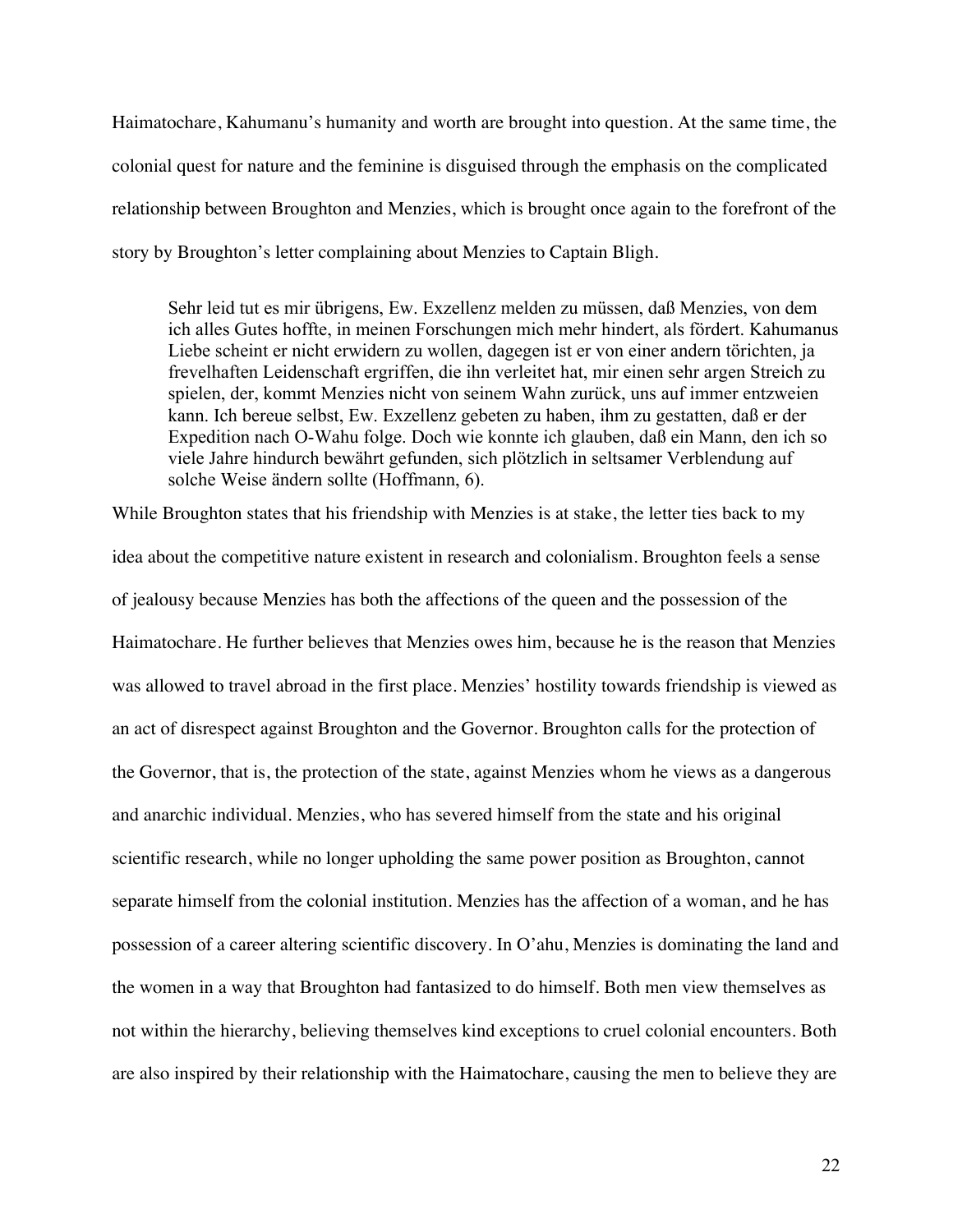saviors. But ultimately the men cannot disguise their individual actions to be separate from the colonial establishment.

The desire for power tied to the isolated portrayal of self in Hawaii is furthered in the following passage where Menzies writes to Broughton demanding an explanation for why Broughton is so angry with him (Hoffmann, 6). This portrayal of Menzies as completely unaware bolsters the portrayal of the characters as ignorant. Menzies in this passage is isolated in his own perspective and unable to see his own faults. According to him, he has only taken what is rightfully his. The dominance and possession of place to him is organic. Neither of them can recognize that they do not have any claim to the Haimatochare. Broughton responds that he feels resentment towards Menzies for "kidnapping" the Haimatochare and hiding it away from the world. Broughton believes he has the right to possess the Haimatochare, and the right to decide how and when she is viewed by the world as his scientific discovery. This concept alludes to the obsession of writers and fictional characters with policing how the Pacific Islands are to be seen and understood by Western audiences.

Menzies disagrees with Broughton, as he believes that the Haimatochare is his because he found her first and has taken good care of her. When he found her in nature, he "saved" her, believing his possession to be safer than the Haimatochare's natural habitat. He shares this belief with Broughton, because their desire to dominate is deeply tied to fear of the unknown and the uncontrolled, like the Haimatochare in its natural environment. In the next passage, Broughton questions Menzies account of the situation once again when he asks, "In der Freiheit hast Du sie gefunden?" (Hoffmann, 7). Broughton doubts that Menzies found the louse in a free state, believing it to have been found on a bird he killed. However, the other interpretation could be that he doubts it to be free entirely, that regardless of where it was found, it was always an object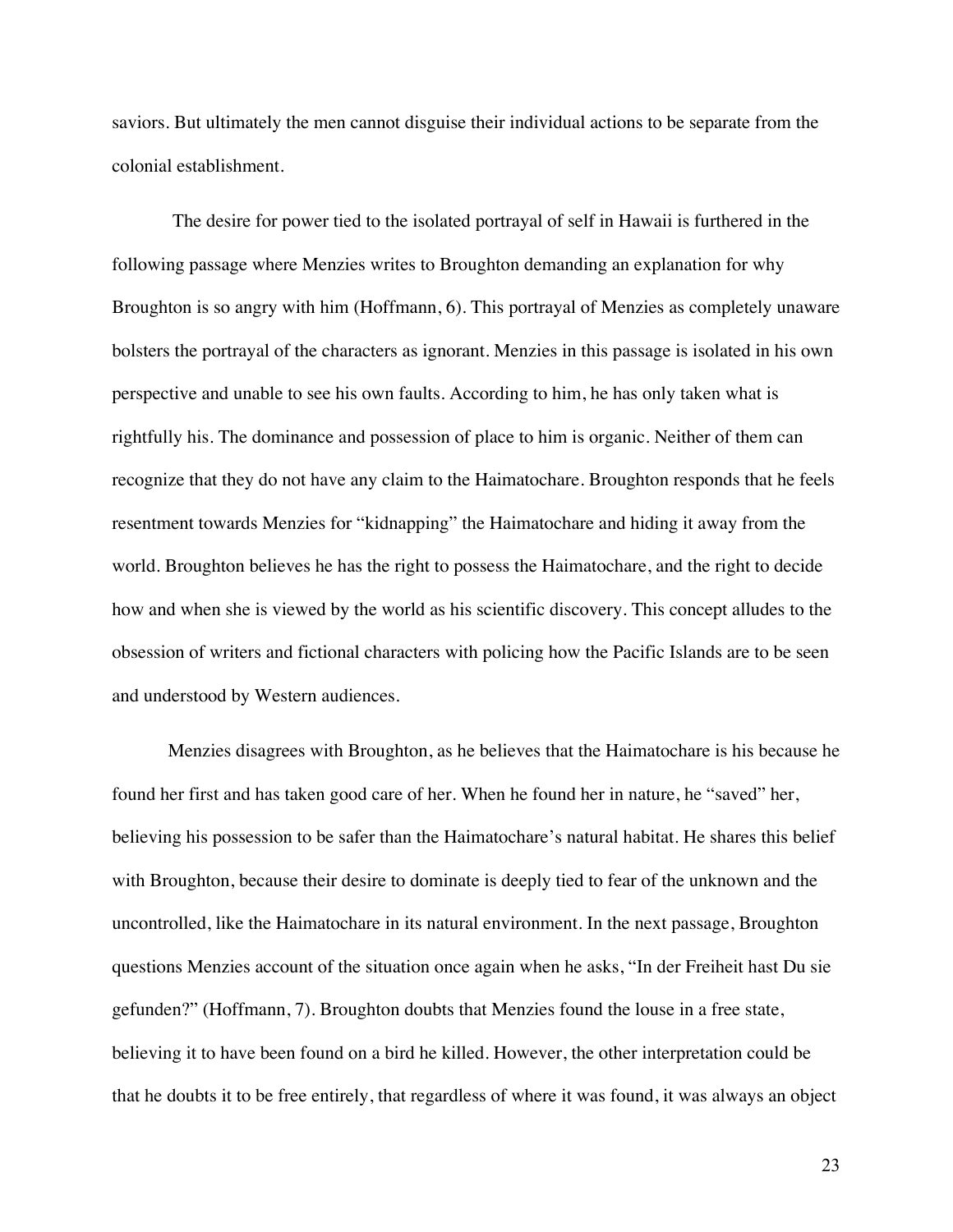to be possessed. The Haimatochare is no longer merely an insect, but a symbol for O'ahu and the self-determined right of Menzies and Broughton to enter and dominate space. Both believe themselves, as most colonizers, to have rights to the land, to make scientific discoveries, conduct research, and so on.

This dispute between Menzies and Broughton continues, where the two intended to meet and fight for the Haimatochare, which ultimately results in them shooting each other dead. In a letter to the Governor, Captain Bligh outlines the series of events causing the men's deaths. Having found the bodies of Menzies and Broughton, and the Haimatochare in its box, Captain Bligh writes that the newly discovered species of lice had been named by Menzies as:

pediculus pubescens, thorace trapezoideo, abdomine ovali posterius emarginato ab latere undulato etc. habitans in homine, Hottentottis, Groenlandisque escam dilectam praebens und zwischen nirmus crassicornis, capite ovato oblongo, scutello thorace majore, abdomine lineari lanceolato, habitans in anate, ansere et boschade (Hoffmann, 10).

By having Bligh report this, Hoffmann utilizes an ironic and absurd sense of humor, in order to criticize the scientific hierarchy of the West. While Hoffmann gives Menzies the authority to name and authorize the discovery of the Haimatochare, he separates it or rather sets it apart as an object within the text. In the description, he uses Latin words that range in meaning from pubescens (the latin word for ripe) to ovali (egg-shaped) to the term "Hottentottis" which was widely used in eighteenth-century European travel texts about the Cape region of Africa and likely also a reference to "Hottentot Venus," a woman who was taken from her home in South Africa and exhibited around Europe. After her death in 1815:

She was dissected by Baron Georges Cuvier, the leading naturalist in France, who published a definitive report on her anatomical peculiarities. Other scientists followed Cuvier's lead, using this rare specimen as a basis for sweeping generalizations about the physical and cultural characteristics of certain native peoples of South Africa. As a consequence,...she became reified as a biological concept, a scientifically sanctified racial cliché. Her skeleton, decanted brain, and other remains were preserved and studied at the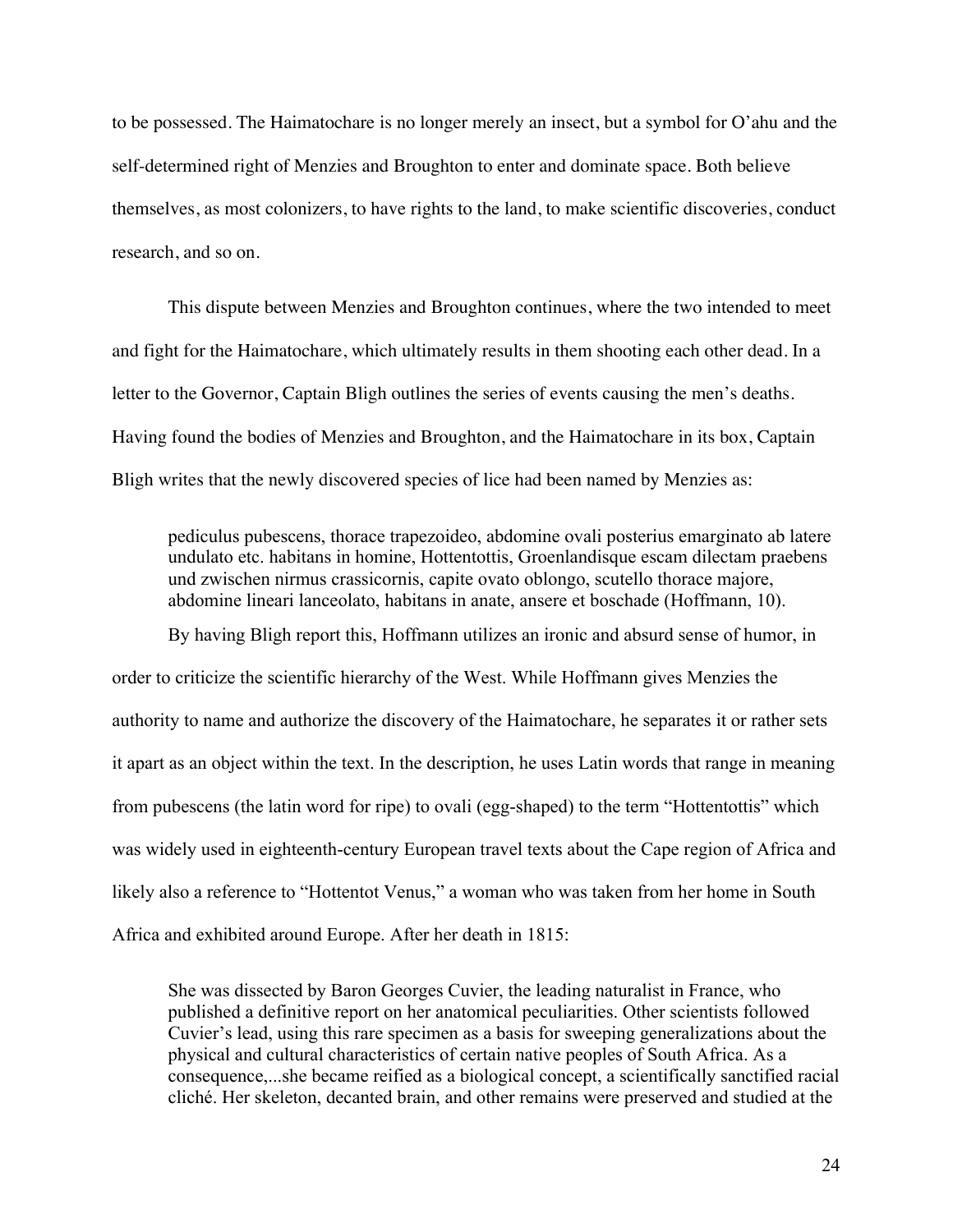Museé de l'Homme, where a plaster cast of her body, naked and unadorned, stood on public display until 1982 (Lindfors, 37).

Given the previous stated interests from Menzies and Broughton in "exhibition culture," it becomes clear that they had similar desires to remove the Haimatochare from her habitat and to display her in front of a European audience, like the "Hottentot Venus." In doing so, they could thus control every aspect of how the Haimatochare would be perceived.

But the Haimatochare meets a different fate, as the reader learns from the last few letters exchanged between Captain Bligh and the Governor. Captain Bligh discusses how Menzies and Broughton, enchanted by the Haimatochare's beauty, fell into the "trap" of an island paradise that could serve as the backdrop to their self-affirming conquests. In the letter, Bligh goes on to ask the Governor "ob ich das unglückselige Tierchen wohlverpackt für das Museum einsenden, oder als die Ursache des Todes zweier vortrefflichen Menschen in die Tiefe des Meeres versenken soll" (Hoffmann, 10). Captain Bligh and the Governor both blame the louse for the deaths of Menzies and Broughton, believing it to have been what drove the scientists to madness through its allure, rather than their own madness and obsession to receive recognition for scientific achievement. The island loses its positive allure, and therefore the insect is killed in memory of the explorers. Although the governor orders Haimatochare's burial, he criticizes the scientists' singlemindedness and describes them as having failed in their duties as fellow subjects. He describes Broughton and Menzies similarly to how Menzies had written about the German naturalist - as men who lost themselves in their passion for science. Once again Hoffmann utilizes humor, as the two men have died because of an obsession over a small louse but are being provided with a formal military funeral service. Instead of the louse being recognized as the victim of the obsession of these men, it is instead deemed a dangerous temptress that must be drowned in the depths of the ocean.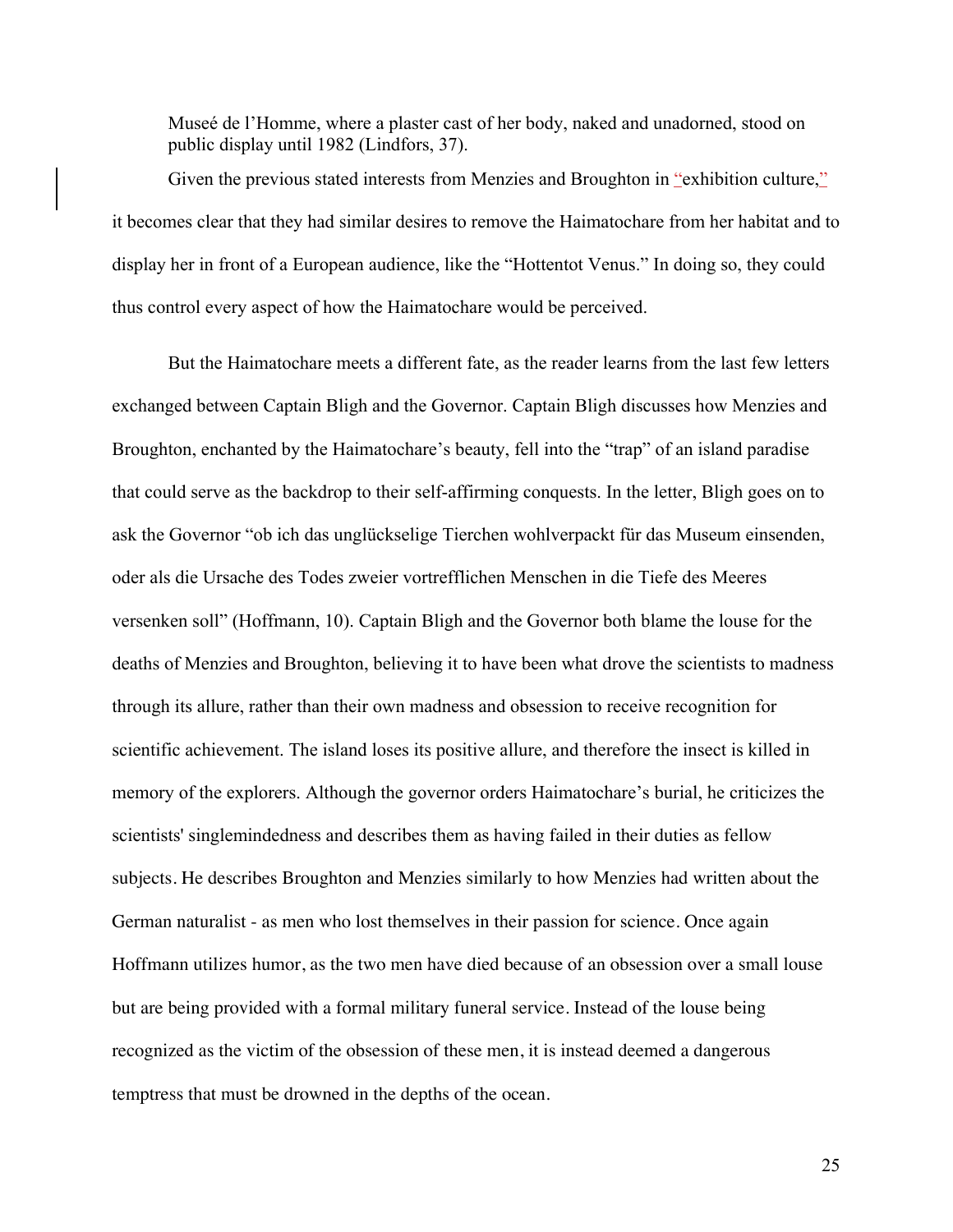Captain Bligh in his concluding letter describes the funeral and the execution of the Haimatochare. At six in the evening, a uniformed crew, King Teimotu, and Queen Kahumanu gather as Captain Bligh shoots the Haimatochare, in her box weighed down by stones, from a cannon on the ship. He writes how "Hierauf stimmte die Königin Kahumanu einen Gesang an, in den sämtliche O-Wahuer einstimmten und der so abscheulich klang, als es die erhabene Würde des Augenblicks erforderte" (Hoffmann, 10). This snide remark from Hoffmann launches this scene into melodrama. Hoffmann then writes that "Die gute Königin kann sich noch gar nicht zufriedengeben über den Tod ihres lieben Menzies. Sie hat sich, um das Andenken des geliebten Mannes zu ehren, einen großen Haifischzahn in den Hintern gebohrt und leidet von der Wunde noch große Schmerzen" (Hoffmann, 10). Queen Kahumanu's instability is rooted in her contact with the European colonizers (Weinstein, 8). As a result of this interaction with the Europeans and ultimately Menzies' death, Queen Kahumanu is driven "to a particularly bloody form of mourning, one that warps the traditional mourning custom of self-mutilation, as she bores a large shark's tooth into her buttock" (Weinstein, 8).

In the end, we are left with an ambivalent image of the island; it had been source of fantasy and inspiration incompatible with how it also came to symbolize danger. Captain Bligh's and the Governor's blaming of the Haimatochare for the breakdowns of all the characters in the end, "imply that they, during their limited contact with the bug, they have been partially infected as well" in reference to the possibility of the Haimatochare carrying sexual disease (Weinstein, 8). But the blame placed on the Haimatochare also speaks to a larger tension in the text, the inability for the British characters to be accountable for the tragic events. In the context of German literature, *Haimatochare* points to the complex narrative disguises in which colonial legacies express themselves.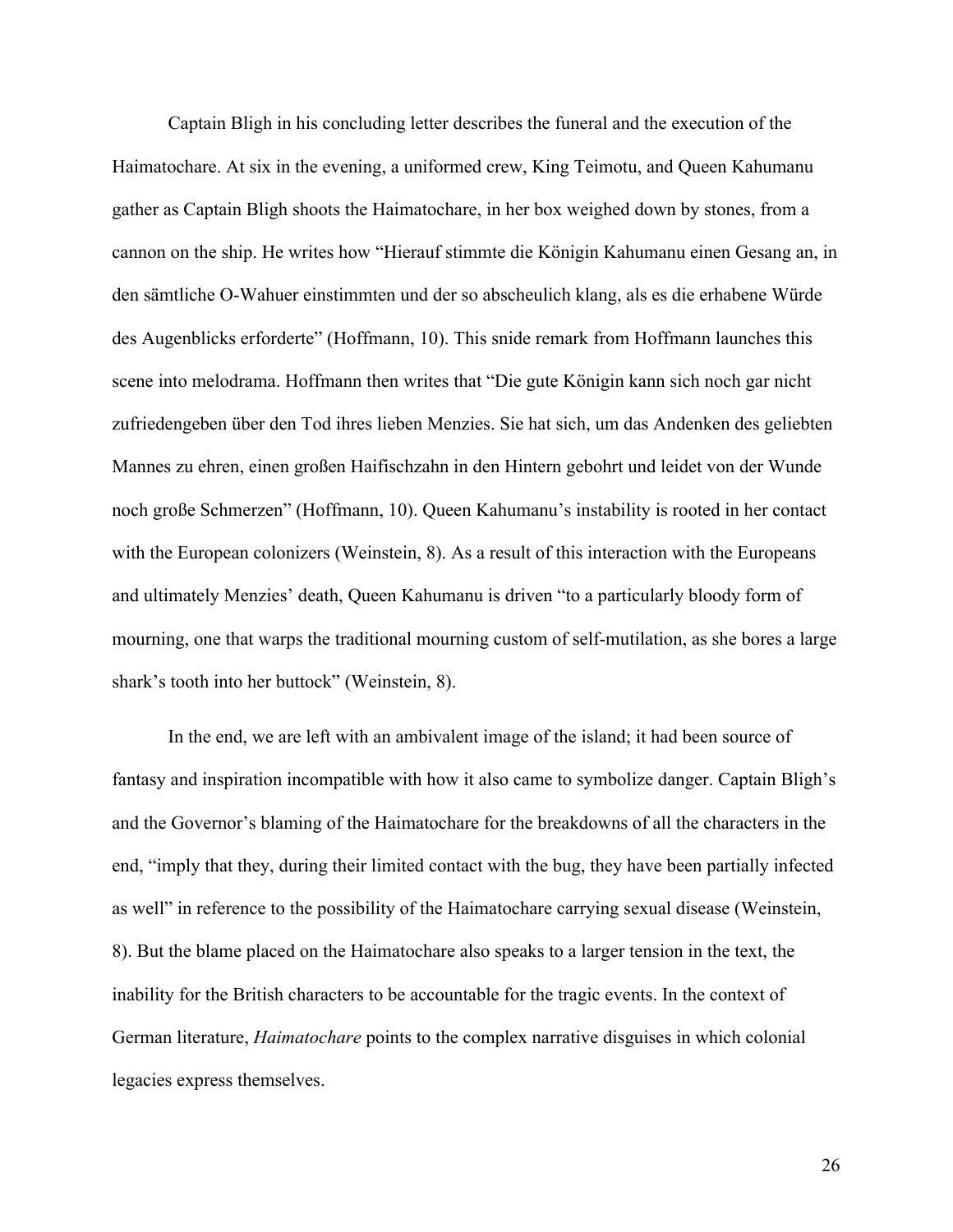Science and its status as a disguise that claims to be innocent continues to play an important role. Guiding me in my analysis of the history of colonialism and science has been scholarship by both Valerie Weinstein and Roland Borgards. Both of their works explore the intersection of imperialism and scientific discovery. In Borgards' chapter in *Animals and Humans in German Literature, 1800-2000*, the author notes that Hoffmann took his scientific terms straight from the most up to date science of the time, which was Ignaz von Olfer's 1816 treatise *De Vegetativis et animatis corporibus in corpibus animatis reperiundis commentarius (*commentary on the plant and animal bodies to be found in the bodies of animals) (Borgards, 47). Furthermore, Borgards explains that one year prior to the publishing of *Haimatochare* in 1819, zoologist Christian Ludwig Nitzsch introduced the concept of "parasites" to the zoological realm. He develops an argument that exceeds the more recent argument of Weinstein, where *Haimatochare* acts as one part *science-in-fiction* and one-part *literary precolonialism.* The combination of the scientific references in the text and the text's engagement with tropes like the combined desire and fear of the "primitive" other act to trick readers into possibly questioning their "imperial prejudices" (Borgards, 45). In relation to the theory of "parasite," according to Bogards, Hoffmann calls into question who the true parasite is. While scientifically, parasitism references the specific relationship of one animal to another, in Chamisso's notes, which Hoffmann used as a basis for his text, he wrote about parasites in terms of the relationship between non-native and native species, such as how non-native species transferred sexual diseases to Indigenous communities through biting. Though being uniquely focused on incorporating scientific knowledge into the text, Bogards' analysis therefore affirms that Hoffmann used distancing strategies and even irony to cast doubt on the colonial project.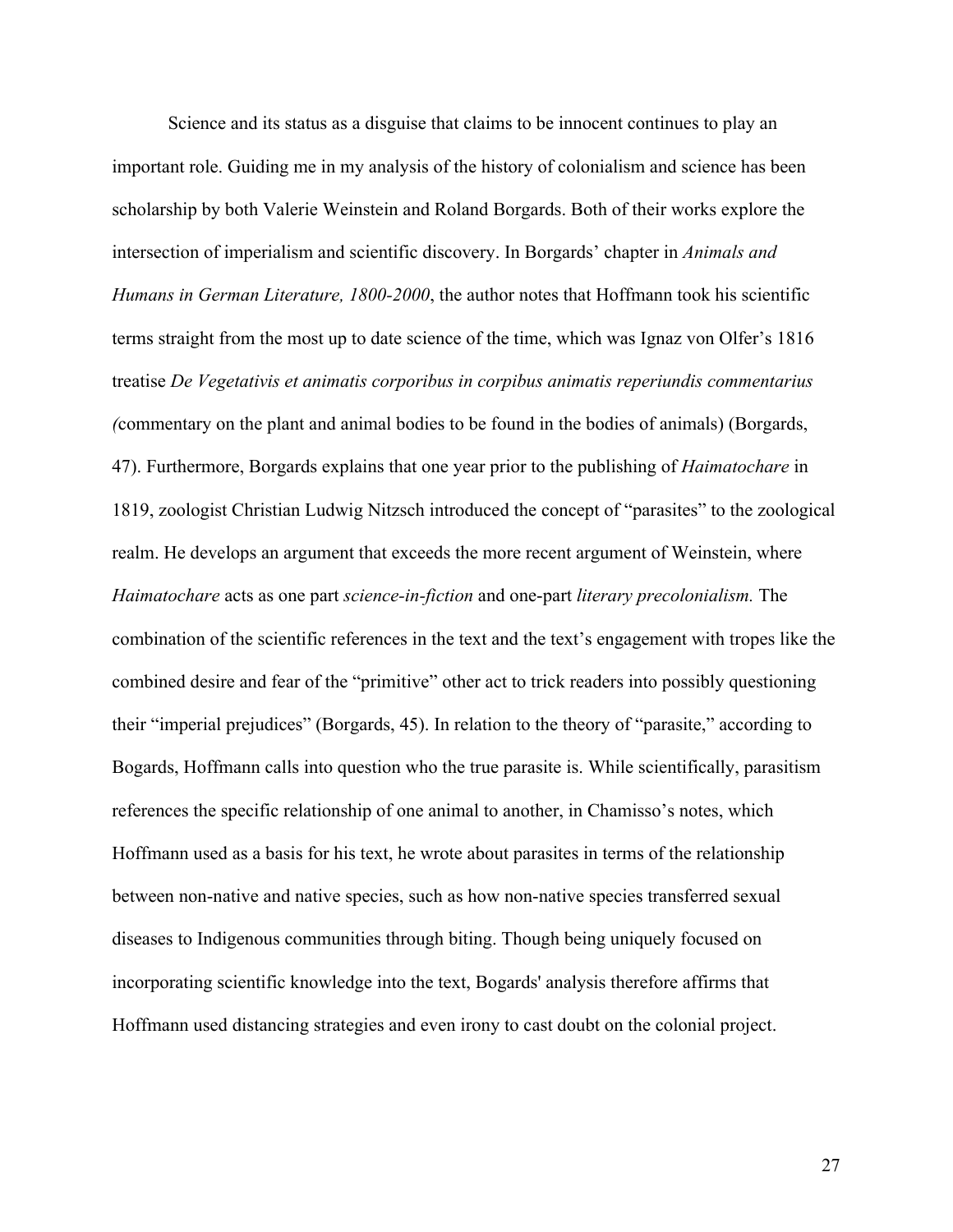Hoffmann flips the narrative, because historically insects carrying diseases, like lice, arrived from the body of an animal or person arriving from Europe. Instead, the native louse causes the death of non-native humans, which Bogards reads as fighting back against the historical context that depicts the louse as symbolic of the infiltration of colonialism in all facets of the colonized place, including the lands and bodies of Indigenous peoples. I have placed Weinstein as a direct contemporary contrast to Bogard, as seen in how Weinstein interprets the parasitic louse as a "as a metaphor for the colonizer draining the colony of resources to strengthen the imperial center." The Haimatochare can ultimately serve as a warning for how 'colonial fantasy' seems to be more like a colonial nightmare, and a warning against colonial desire" (Weinstein, 9). Weinstein (and Hoffmann) leave open what textual "message" is sent to the future German nation as an imperial power, because the story in some ways retreats into the realm of science. In the end, Hoffmann's epistolatory and ironic short story certainly acts to unveil problematic actions and ideas about science, particularly through the obsessive battle of two researchers to bring a newly discovered insect into the realm of scientific hierarchy. Hoffmann's scrutiny of science invites readers to question the trust in scientific objectivity and authority. But Hoffmann's use of tropes and irony still result in the shrouding of O'ahu in how it is presented as a place for fantasy (especially in the sexual context), othering through categorization in terms of natural science, and the characterization of figures like Queen Kahumanu. The story is still told through White scientist male character perspectives, including Hoffmann's. Overall, his story could also be argued to be contributing to Hawaii being seen through an orientalist lens, where tropes from Western works are later repeated. This is one of the ultimate colonial acts, disguising colonial indignities through ideas of paradise and removing the autonomy and sovereignty of places like Hawaii's ability to control how they are perceived.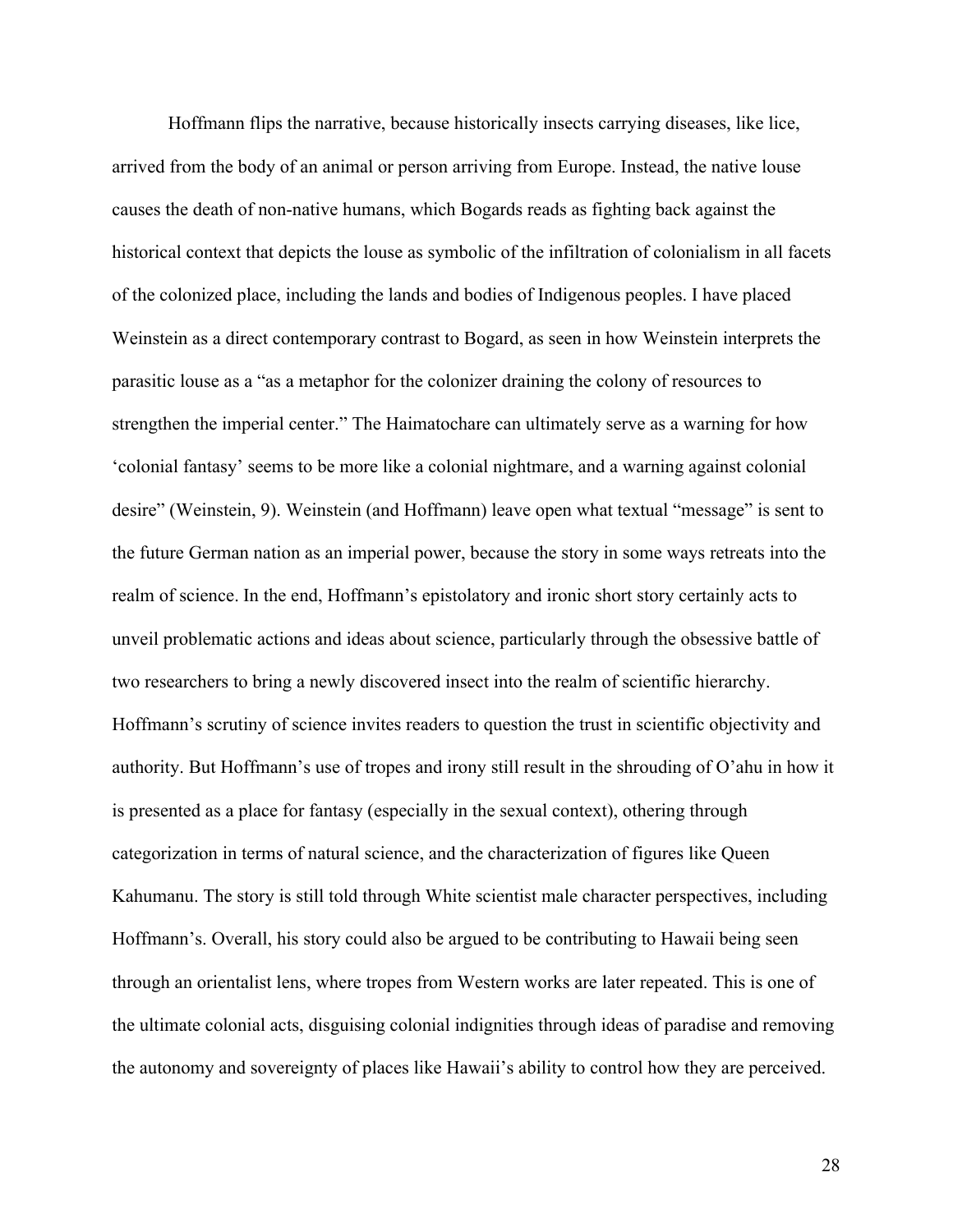We come to realize that the "colonial fantasies and desires" may have "indirectly influenced actual colonial encounters" (Weinstein 9).

Images of tainted paradise and the overall ambivalence of colonial fantasies show in yet another element that sets Hoffmann's text apart from others. *Die Haimatochare* concludes on the improbability of maintaining the concept of the "noble savage", which encompasses the "Ethnocentric European construction of overseas peoples...imagined to be unspoiled by all negative aspects of European civilization, by its rules, its regulations, its powers, its repressions, and last but not least by its morals" (Senft, 23). In *Die Haimatochare*, the Indigenous characters are clearly exhibited as corrupted and disrupted by the behaviors of the colonizing characters. The origination of the "noble savage" idea can be traced back to 1772 Tahiti in ethnographic from the French explorer Louis Antoine de Bougainville. Despite attempts from authors like Hoffmann to unveil the irony of the "noble savage," most works that comment on the concept, whether it be criticism or support, have aided in the depiction of the "noble savage" as truth rather than fiction. About a century after the publication of Hoffmann's text it played an important role in not only imagining Germany as a colonial power, but also in reimagining the White male protagonist. For example, the imagination of the "noble savage" as truth can be tied to German author Erich Scheurmann's work *Der Papalagi* (Senft, 23).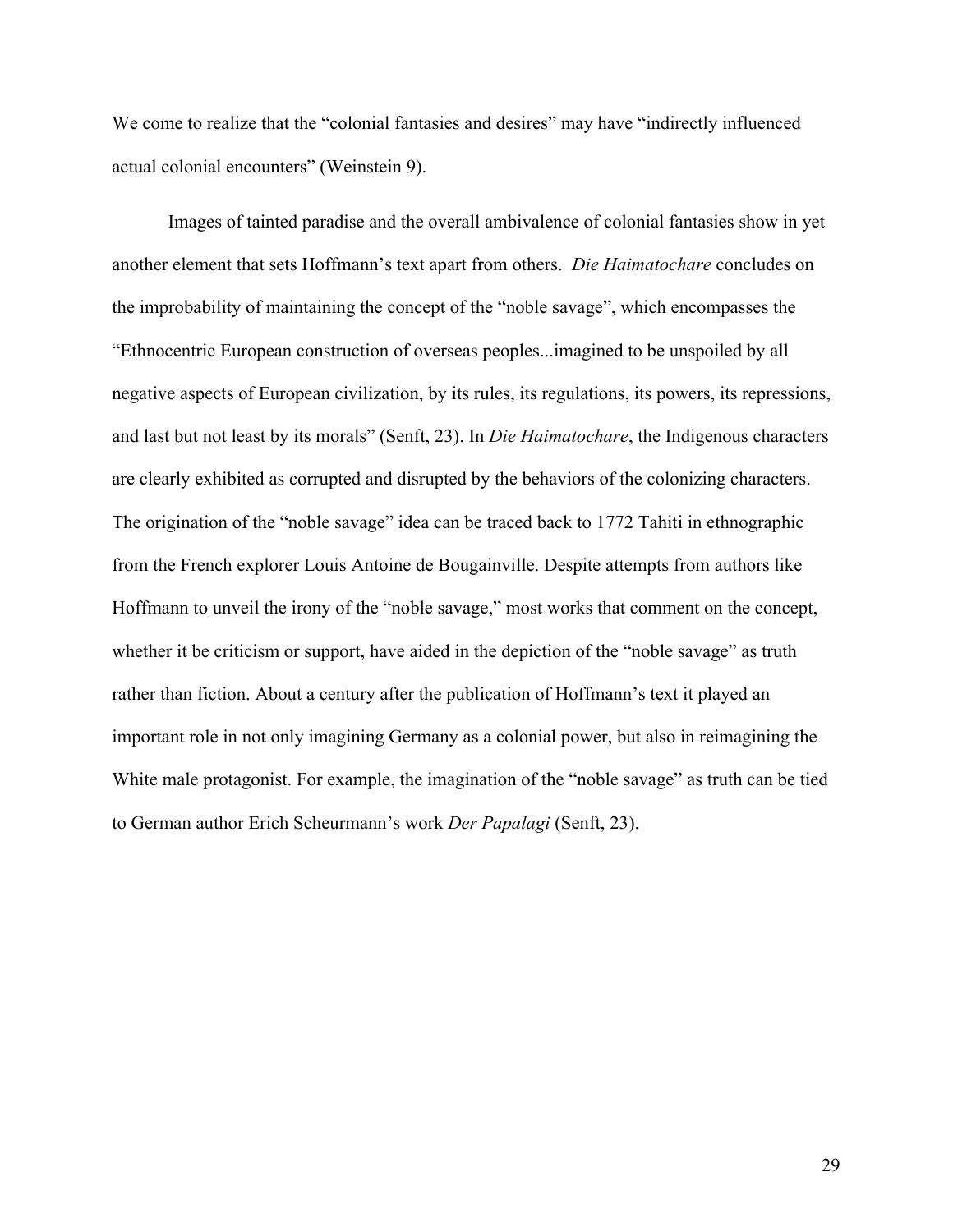### **CHAPTER 2**

Paramount to the dominance of the "noble savage" in German literature is the event of Germany's colonialism in Samoa. In defining the term, "the key distinctions between 'ignoble' and 'noble' savages in Oceania revolved around the axis of pacifism and hospitality versus militarism and hostility. The figure of the noble savage was correspondingly more pacific in the Pacific than in Southern Africa. Such differences in emphasis and expectation partly reflect the differing histories of the initial contact zones" (Steinmetz, 244). The "noble savage" is a synthesis of the "noble:" the submissive, hospitable, with the "savage:" the animalistic, barbaric, and threatening. This combination allowed for a hierarchy to be created to which the closer proximity a person had to Whiteness, the higher up on the hierarchy the person was. But regardless if a group of people were categorized as aligned with Whiteness, if they were not actually seen as White, they would not receive full respect or rights. The term "noble savage" serves as a form of justification for why this hierarchy needs to exist, the savages needing order and discipline (Steinmetz, 244). Tension is further exhibited in the gap between the expectations colonizers have for Indigenous communities and the reality of who the Indigenous communities really are. The "savage" is expected to be bad. When they instead appeared to the colonizers as "human" and even as "kind", they became "noble." But they were still "savages." The belief was that the "noble savage" would never be as educated or as intelligent as the White man. Therefore, Whiteness and intelligence become inherently tied to one another, allowing for Whiteness to then mask itself behind an idea of intellect as power, and "intellect" (a term now hiding Whiteness) as a necessity for power. In claiming the intellectual inadequacies of the Indigenous population in Samoa, a pinnacle idea of the text examined in this chapter, German colonizers are then allowed to excuse their colonial presence as a necessity to the "development" of the Pacific. This "development" is imposed upon the Indigenous people by colonizers, forcing them into a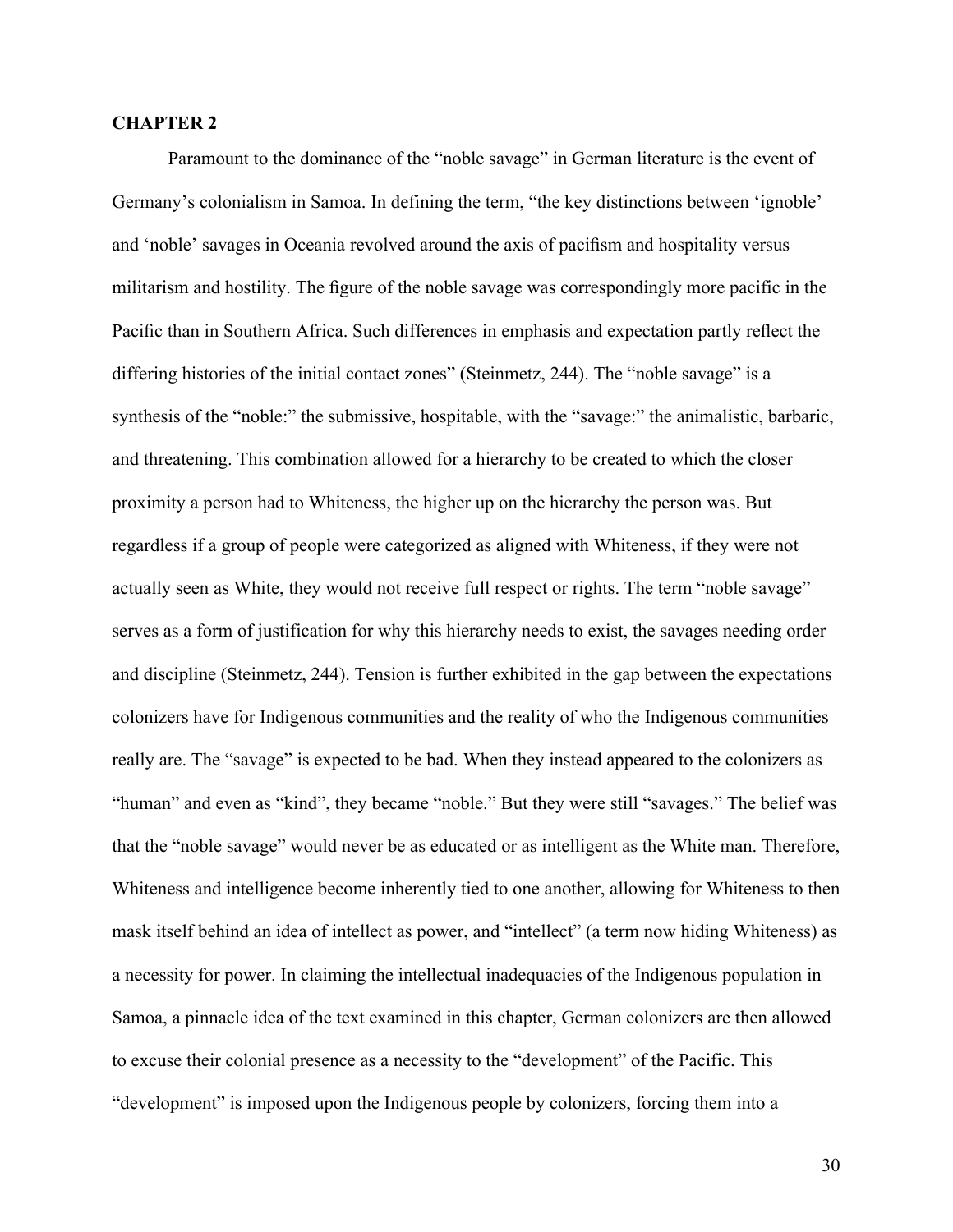dependent relationship where the Indigenous people must rely on colonial powers in order to achieve "development."

Entangled with colonial development was the creation of hierarchies, particularly racial hierarchies. The German rule in Samoa was marked by the popularization of racial hierarchy which contributed to differentiating groups of people, including Indigenous people in the Pacific world. Hierarchy also assisted in legitimizing colonial power based on these differentiations. This is noted in how:

Melanesians were said to be less intelligent, less beautiful, and less civilized than Polynesians, and to have a less centralized and complex political system. Melanesians were also said to be preoccupied with warfare and to be hostile to outsiders. They were 'natural enemies of the whites' who had 'always shown obstinate defiance and pronounced antipathy to Europeans.' The topos of the unfriendly welcome was associated with cannibalism, a practice that was thought to be more common in the 'darker-skinned' islands' (Steinmetz, 446).

If we return to the logic of Wilhelm Solf, the colonial German governor mentioned in my introduction, I will show how these ideas regarding Polynesians being different than those from other islands or colonized locations in Africa came to serve as the basis for the "benevolent colonizer." Solf led the German colonial movement with his belief in how the physically lighter skinned peoples of Polynesia, specifically Samoa, were more closely related to Whiteness. Because of this belief in the Polynesian alignment to Whiteness, feelings of sympathy were elicited on the part of the colonizers (Steinmetz, 14). Likely based on race, Polynesians were perceived as less threatening and defiant compared to the people from Melanesia. Melanesia was a label believed to have originated in Jules Dumont d'Urville's adaptation of Bory de Saint-Vincent's 1825 term "Mélaniens," meaning "dark skinned peoples of Oceania" (Arvin, 39). In reference to Melanesia, the "representations of Islanders as Black, savage, tribal, violent, and physical were intimately related to the colonial project of constructing and containing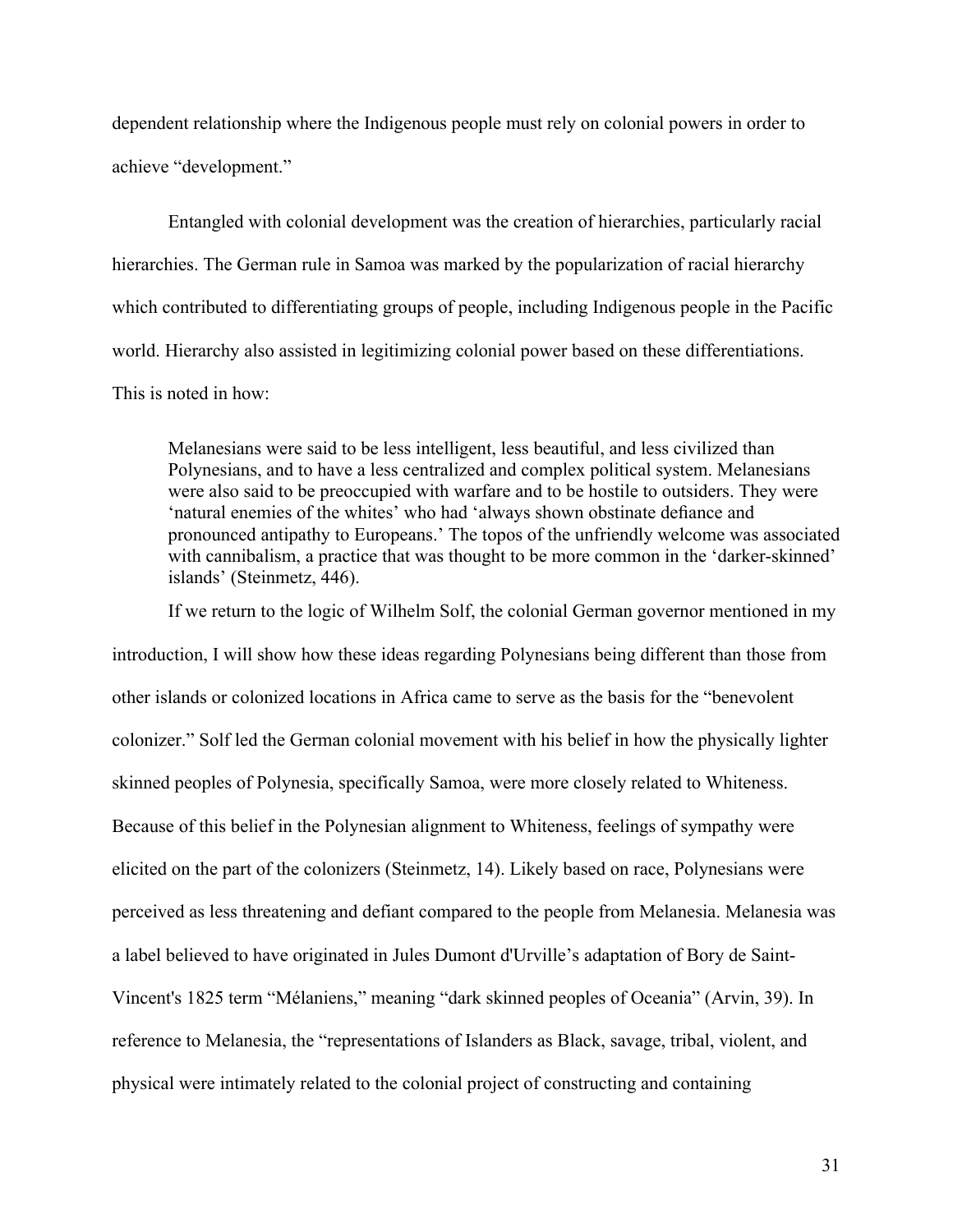colonizable, oppressable, and exploitable objects" (Arvin 39). Polynesians, and as specifically discussed in my current chapter, Samoans, were still regarded as "colonizable, oppressable, and exploitable objects," however as they were deemed the more civilized and beautiful, they were regarded with a different kind of colonial treatment. This kind of treatment is based in Germany viewing itself as the "benevolent colonizer."

The German "benevolent colonizers" wanted to appear as if they were "protecting" the Samoan people while still upholding their own power based in Whiteness. To ensure the Samoan people were untouched by "corruption," the "benevolent colonizer" was driven to shield the Samoan people from modern technologies and moral impurities. Moral impurities and technologies can be understood as things like mixed race marriages and capitalism, all of which were believed by the Germans to go against their image of Samoans being primitive in nature. Therefore, what was really being protected was not the Samoan way of life, but a hierarchy that benefitted Whiteness and relied on the oppression of other races. The undeniable quest for racial purity in Germany is exhibited in how Samoa was one of only three colonies, including Southwest Africa and East Africa, where there existed a mixed marriage ban (Wildenthal, 267). The laws "infringed upon German men's legal right to pass on citizenship to their wives and children" (Wildenthal, 267). These laws are contested, as they were said to be purposed to ensure the continuation of Indigenous heritage. However, given the strict implication of racial separation, these laws were essential to ensure White racial purity and citizenship was upheld, further segregating the colonizers from the colonized. These forms of division served to protect Whiteness and create a link between Whiteness and German citizenship, all of which has informed understandings of German ethnic and national identity.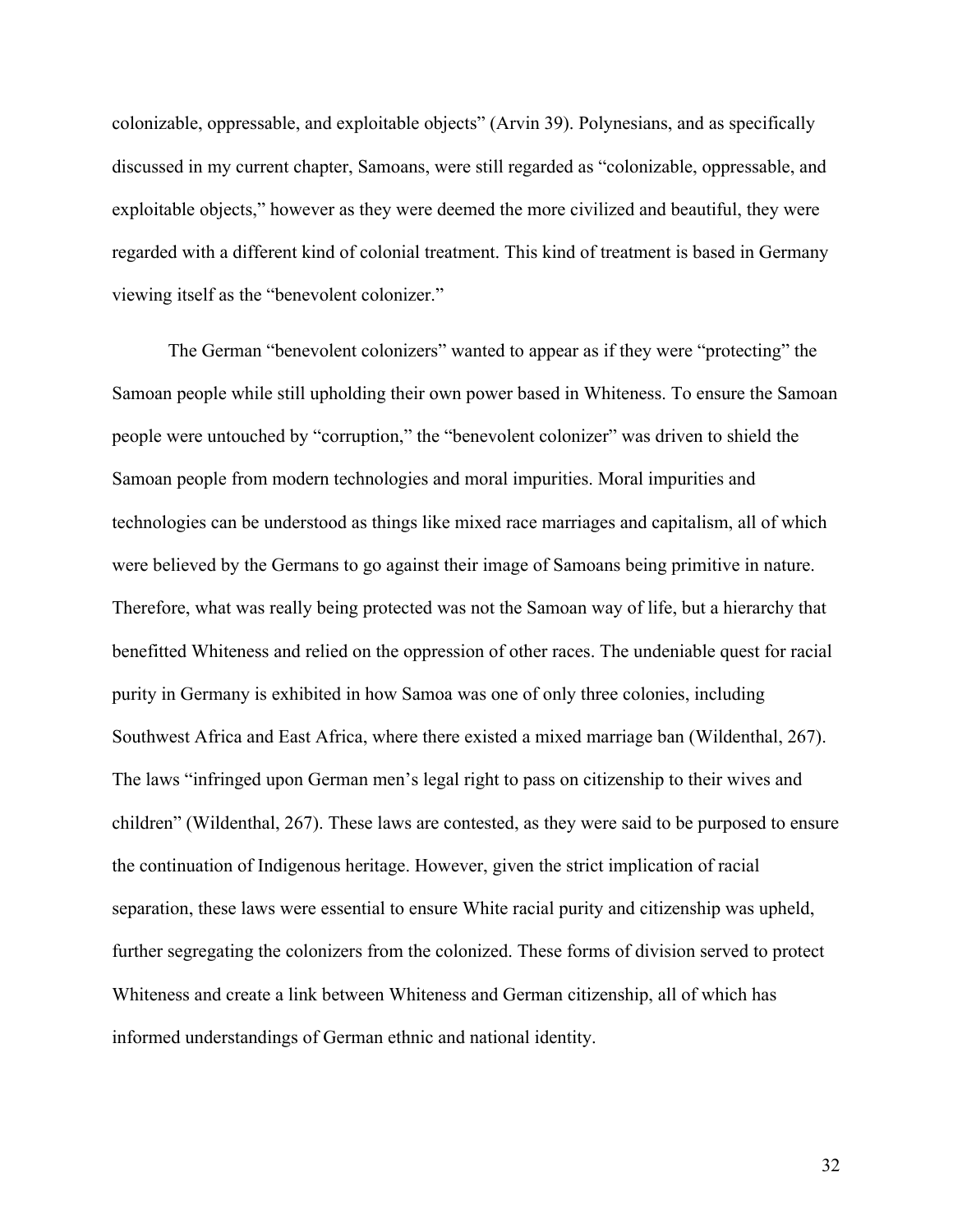In this chapter I will discuss how Erich Scheurmann's *Der Papalagi* (1920) (which translates to "the White man" in Samoan) adopts both the "noble savage" and "benevolent colonizer" themes as a means to justify the German colonial mission in Samoa. I will also show how this text has contributed to the German imagination surrounding colonial Samoa, even after the country "lost" the colony. I will first show how ambivalence towards colonialist projects, which in the first chapter shines through in the textual disguises that Hoffmann employed, is translated into an over-idealization of the Pacific world. Second, I will emphasize that the idea of an untainted paradise is resurrected, but contrary to my first chapter, is instead used to stabilize the White German male Self.

In 12 chapters and inhabiting the persona of Tuiavii, an alleged Samoan chief, Scheurmann's *Papalagi* claims to be attempting to question and dismantle German society and its power structures. The section titles speak for themselves: *Einführen; Vom fleischbedecken des Papalagi, Seinenvielen Lendentueschern und Matten; Von den Steinernen Truhen, den Stein Spalten, den Steinernen Inseln und was dazwischen ist; Vom runden Metall und schweren Papier; Die vielen Dinge machen den Papalagi Arm; Der Papalagi hat keine Zeit; Der Papalagi hat Gott arm gemacht; Der große Geist ist stärker als die Maschine; Vom Berufe des Papalagi und wie er sich darin verirrt, Von dem Orte des falschen Lebens und von den vielen Papieren; Die schwere Krankheit des Denkens;* and *Der Papalagi will uns in seine Dunkelheit hineinziehen.* Through much of the 20<sup>th</sup> century, *Der Papalagi* has been read in terms of the dismantling of power structures in Europe or the West more generally, with critics ignoring the portrayal of Samoa. In contrast, I will show how he simultaneously emphasizes globalized hierarchies through repeated discussions of the stagnancy and ignorance of the Samoan peoples in comparison to Germany, thus reasserting the alleged superiority of the West.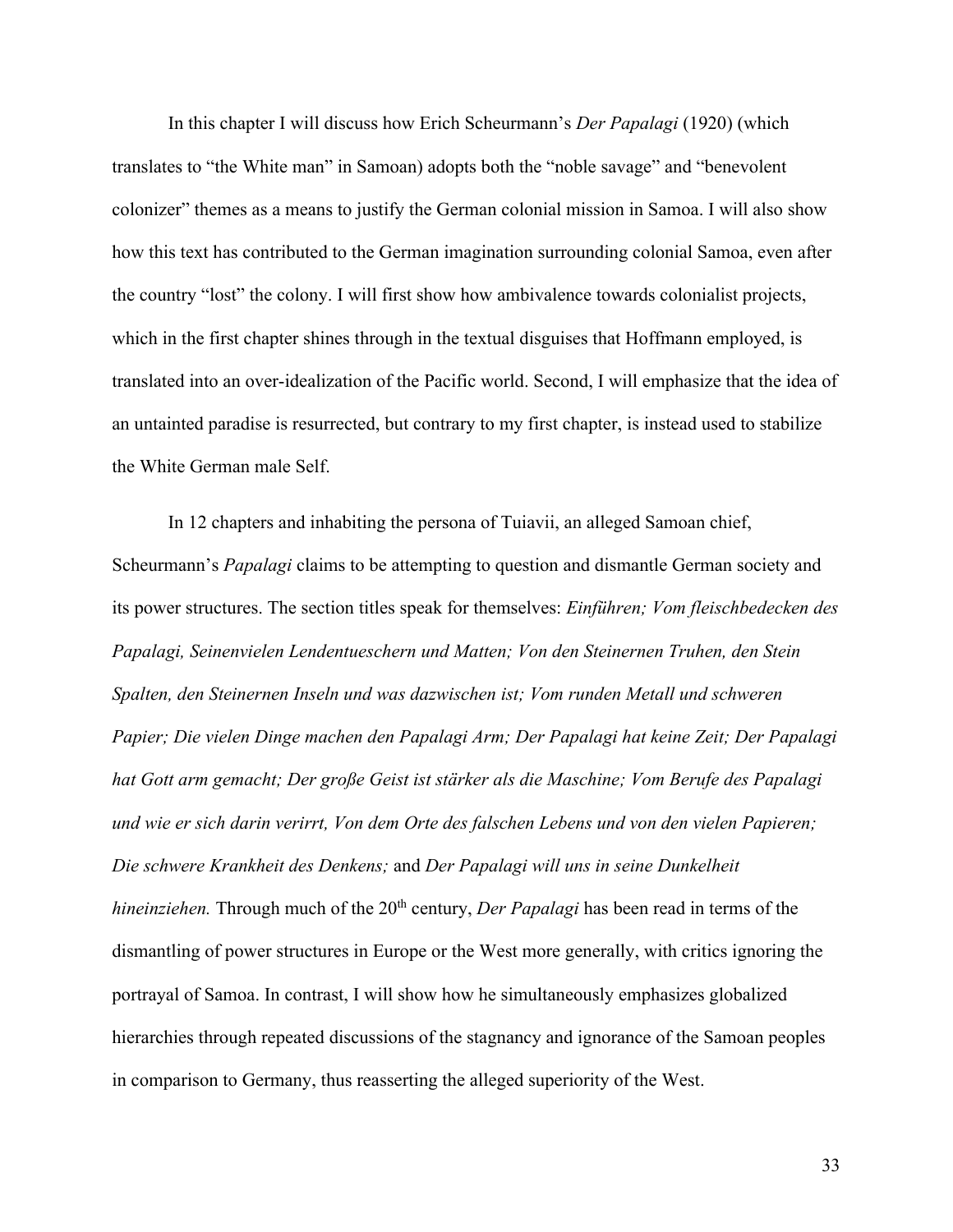Scheurmann first went to Samoa in June of 1914. Shortly thereafter in August,

Scheurmann was held as a prisoner of war by New Zealand until he was released to leave to North America in the fall of 1915 (Senft, 25). Ultimately, Scheurmann's time in Samoa was short lived and was spent mostly isolated from Indigenous Samoan communities. Because of this, there has also been a skepticism surrounding Scheurmann's Samoan language skills, or the lack thereof, which is especially important because Scheurmann based the authenticity and authority of the text on his supposed translation abilities from spoken Samoan to written German. Scheurmann insisted that he had recorded and translated the oral speeches given to him by the Samoan chief. In other words, Scheurmann claimed to be acting on behalf and in aid of Indigenous people. His contemporaries – both readers and publishers – tended to believe him, and trust in Scheurmann's authority has persisted for many decades, despite the speculations that Scheurmann wrote the book, merely pretending to be writing from the perspective of Tuiavii. As I will show, this farce ties back to Scheurmann's own conception of self, exhibited throughout the text. It is apparent that Scheurmann, a disenfranchised German citizen, views himself as a liberator and supporter of the Samoan people. The work contains countless critiques of the German way of life and even at times criticizes how Germans treat Samoan people. While he writes about the supposed appreciation he holds for the lifestyle of the Samoans, he simultaneously places himself (and other Germans) above them, as the corrupt but more developed people. His writing further contributes to themes of hierarchy building and the preservation of Whiteness. This strategy is tied to constructing Samoa, and the entire Polynesian world – and as we will see the broader Pacific world – to the imagination of an earlier stage in history. In her book *Possessing Polynesians: The Science of Settler Colonial Whiteness in*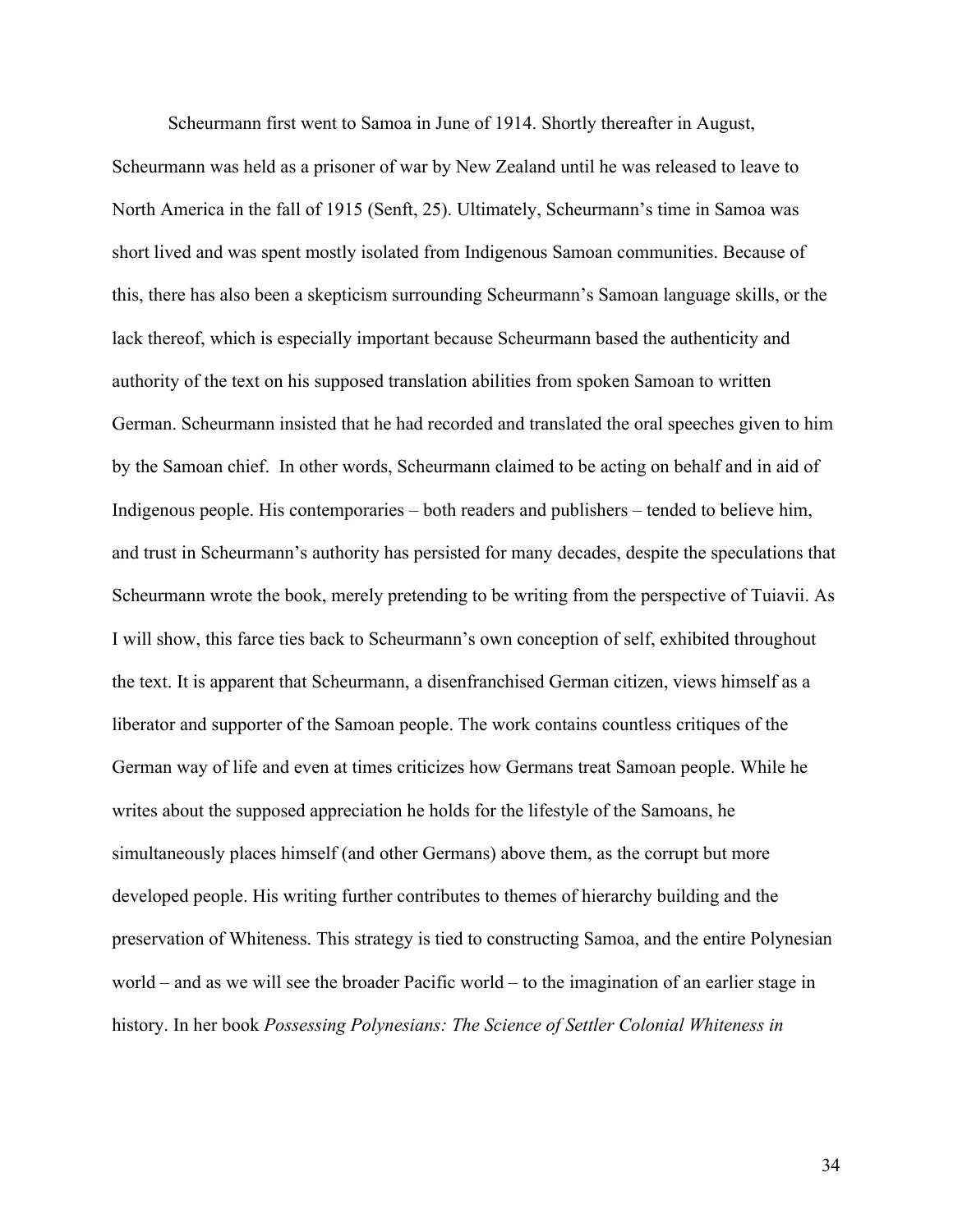*Hawai`i and Oceania,* Mailee Arvin introduces the idea about racial and ethnic categorical constructions in Europe, writing that:

Polynesians were mapped onto an invented past- a past that, like the ancient histories of Greece, Rome, and Egypt, was claimed as the natural heritage of Europeans...Though Polynesians had been viewed as almost White by some of the earliest European visitors to Oceania, this did not mean that Polynesians were seen as identical or equal to Europeans- far from it. As much as the so-called Polynesian Problem literature about Polynesian origins investigated the similarities between Polynesians and Caucasians, Euro-pean scholars were at least as interested in delineating racial distinctions in order to rank Polynesians as inferior to white settlers who saw themselves as more deserving to rule and profit from Polynesian lands (Arvin, 44).

Within his constructed hierarchy based on the ideas mentioned above, Scheurmann establishes himself as an ideal (and Self-idolizing) mediator who believed heavily in the concept that there existed a difference between White Europeans and people from Polynesia or other parts of the world based on racial stereotypes.

Erich Scheurmann developed an affinity for Samoa because of his early engagement with nature-based movements. In Gunter Senft's article, "Weird Papalagi and a Fake Samoan Chief: A Footnote to the Noble Savage Myth," the author expands upon how Scheurmann, an art student, subscribed to the *Wandervogel* movement in his earlier years (Senft, 25). Formed in 1897, the *Wandervogel* movement, was a "youth hiking movement that grew out of the Stenographic Club of the Berlin-Stieglitz high school…The appeal of the *Wandervogel* was twofold; first, it was organized and led by youth, and second was its romantic articulation of nature as a place where one could escape the restrictions of society, finding one's authentic self and living life to the fullest extent possible" (Fassnacht, 438). The *Wandervogel* movement centered around the texts of Karl Wilhelm Friedrich Schlegel and Johann Wolfgang von Goethe, both literary contributors to the early German Romanticism movement. Their embrace of nature and the individual likely informed Scheurmann's own individualistic approach and his conviction in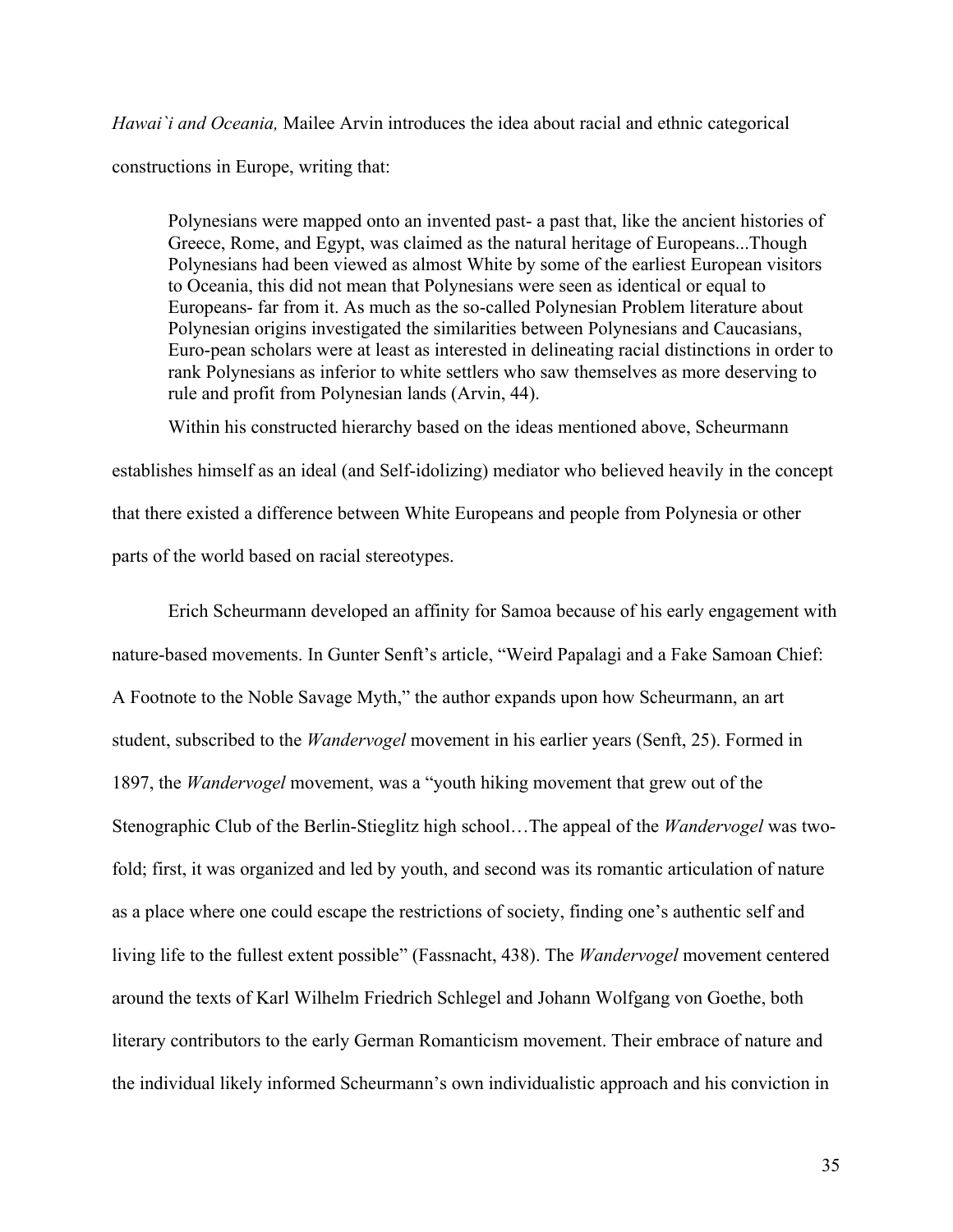his identity as "unlike" other Germans who engaged with mainstream society. Perhaps Scheurmann was also drawn to the then German Colonized Samoa because of his belief in the purity of nature and his desire to act out or explore personal "authenticity" away from society. Scheurmann's participation in the *Wandervogel*, and later, his belief in the trope of paradise exhibits the attempts of White, disenfranchised men to find belonging in the Pacific Islands through the appropriation of Pacific Island societies and cultures.

Central to the text is Scheurmann's simultaneous critique of Germany; at times denigrating Samoa while also being obsessed with Samoa as "paradise." The trope of paradise manipulated for the specific purpose of oppressing and marginalizing Samoa as primitive is used throughout the text and it remains stable as another topic pushes to the fore: the critique of German modernity. But despite Scheurmann's critique of capitalism and technology, which stand for modernity, there exists the simultaneous attempt to uphold capitalism and technology as a reason for why Germany is superior and more advanced than Samoa. In describing paradise, the "Edenic before" becomes central to the contradictory messaging in *Der Papalagi.* While Scheurmann never specifically describes Samoa as paradise, given his description of Samoa as a place that is in desperate need of preservation, the trope of paradise is implicit. As described in Kalissa Alexeyeff's and Siobhan McDonnell's article "Whose Paradise? Encounter, Exchange, and Exploitation," paradise connects to the "Garden of Eden as a site of original sin" while also signifying "a future heavenly state paired with its opposite—an afterlife of infernal punishment" (Alexeyeff & McDonnell, 273). This idea of "Earthly paradise" began due to fifteenth century European colonization of the Americas where an "expansion of an ideology to motivate, as well as to legitimate, material exploitation of resources and peoples in other parts of the world" occurred (Alexeyeff & McDonnell, 273). Paradise came to be seen as something that could be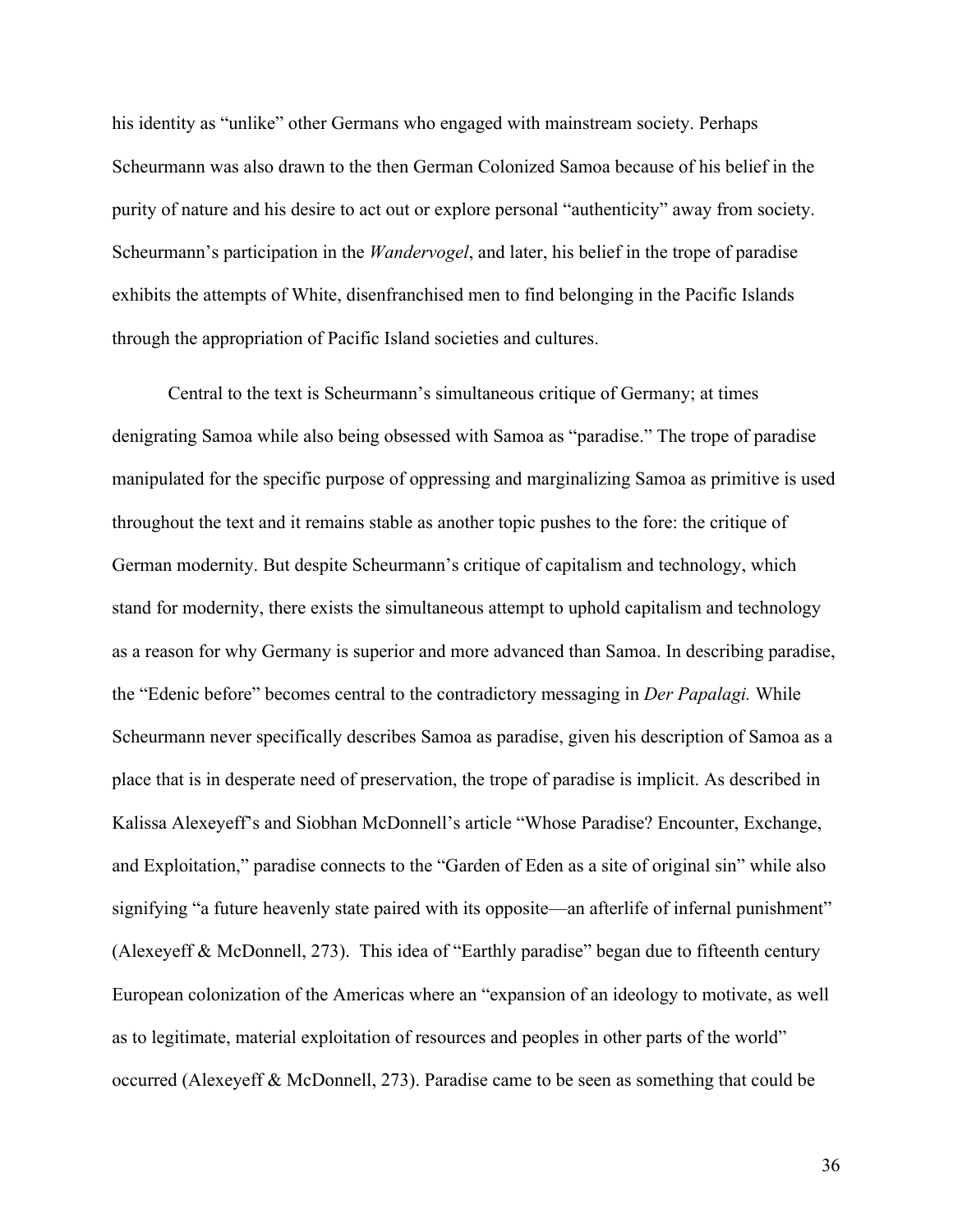not only found but owned and conquered. Paradise is also rooted in Christian narratives and the spread of missionary evangelism that was entrenched in the belief that religious conversion brought the Pacific Islands and other colonized locations from the "darkness" into the "light" (Alexeyeff & McDonnell, 273). The story of capitalism mirrored religious conversion efforts, in that capitalist narratives were "similarly told through oppositional tropes of paradise and antiparadise, or paradise lost...colonized lands and peoples came variously to stand for 'our' Edenic past, which has been ravaged by civilization through to its opposite—a depraved wasteland that requires spiritual work alongside productive enterprise" (Alexeyeff & McDonnell, 273). This notion of capitalism as something necessary to the expansion of Western power and influence yet dangerous in the colonized states and therefore causing them to require religious purification brings us back to the role of the "benevolent colonizer." The view of capitalism as too corrupting for paradise also withholds the colonized from capitalistic gains, causing the colonized to be reliant on the colonizer. Ultimately, the story of paradise becomes a means for colonizers to enact corruption while then leaving room to perform saviorism.

Moreover, the obsession with Samoa and paradise could be read through another idea of early Romanticism, the desire to achieve bliss, which was also known as the Romantic "absolute," a state without conflict, even though it can never be met with absolute contentedness and be marked as finite. In this respect, *Der Papalagi* resolves the ambivalent notion of "paradise" that manifests in the *Haimatochare,* another, although not early, Romantic text. In Hoffmann's text, "paradise" is first exhibited through the land and physical setting, before the Indigenous peoples of Hawaii are turned into extensions of their natural habitat to be possessed, owned, and corrupted. Distinctively, in *Der Papalagi,* the purity of *"*paradise" becomes tied to the individual Indigenous person and their absorption of or aspiration to ahistorical but perfect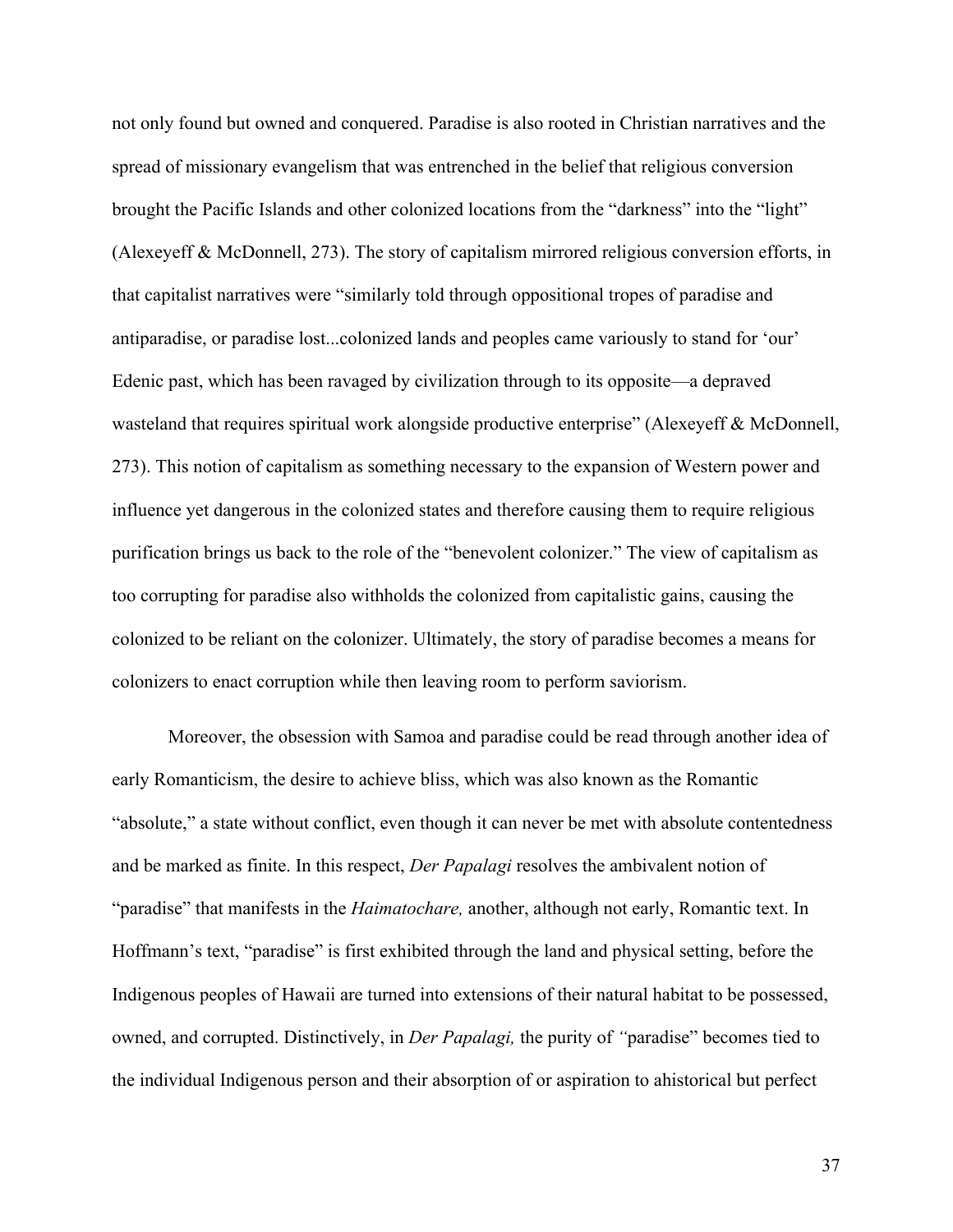nature. Connected to "paradise" in his text is once again Scheurmann's relationship to nature (via early Romanticism and the *Wandervogel* movement). In Alison Stone's article "The Romantic Absolute," the author writes that if we look at Schlegel's ideas in connection to nature, "we feel the absolute in the sense that we aesthetically intuit it in certain natural phenomena...Schlegel holds that certain natural features – such as a skyscape, the atmosphere of a season, or a complicated natural scene – are infinitely complex, yet that we intuitively apprehend them as wholes" (Stone, 498). Although Scheurmann does not discuss the blissful state of nature on the island, he recognizes it in the human beings he discusses. In this, the idea of paradise becomes one of both land and people that contain absolute innocence, purity, and happiness without conflict. Scheurmann wants to cultivate the absolute, but his version is stagnant, because he places the people on a pedestal with his unrealistic expectations of them as already perfect in his imagination. They cannot and should not develop because if they did, they would disrupt Scheurmann's conception of paradise.

Scheurmann in turn claims to represent the Indigenous people in an adequate "objective" manner and derives his power to do so from his knowledge, desire for learning and positive disposition towards Samoans. But his ability to engage with complex ideas other than that of the "simplistic minds" of the Indigenous Samoan community sets him apart from them. Scheurmann therefore views himself as elevated individual: He considers himself better than German society in how he seeks knowledge in environments outside of himself and Europe (like the natural habitats in Samoa), but even more so in how he believes himself to be more complex than the people in Samoa. Scheurmann isolates himself not out of necessity but out of a desire for superiority and individualism. He is simultaneously an outsider and insider.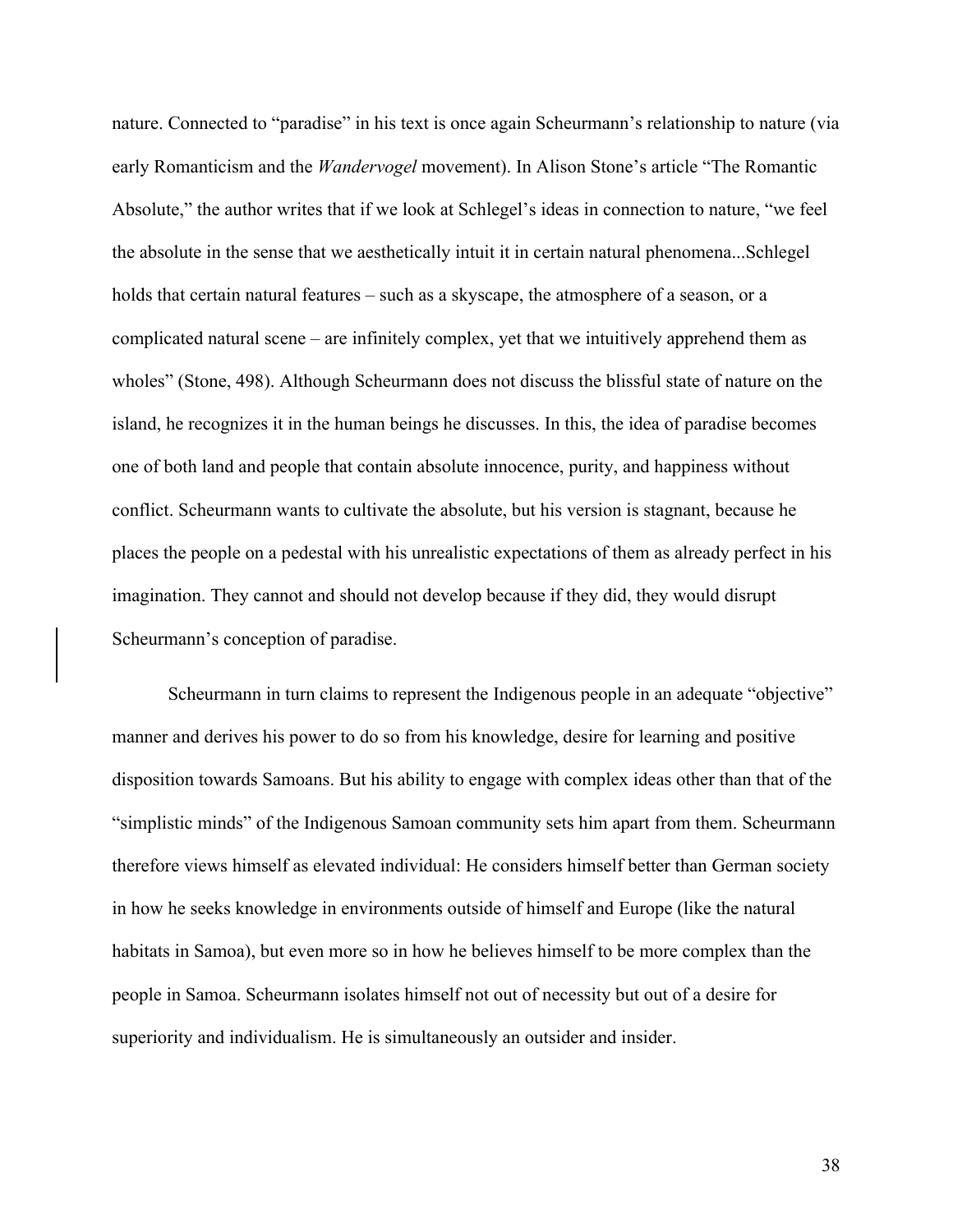This superiority is also shown in how Scheurmann acknowledges that Tuiavii never intended for his speeches to be read by Western audiences, but how he, Scheurman, felt it to be of importance in how these speeches can humble German society. He speaks in what is claimed to be Tuiavii's voice in order to give authority to his own text. And Scheurmann's desire to be different and superior is further apparent in how he makes Tuiavii (himself) exceptional in comparison to other Indigenous people. He is set apart, resembling his fellow compatriots when it came to daily habits and traditions, but distinguishing himself through his ability to think critically, unlike his peers:

Nichts unterschied Tuiavii im übrigen von seinen eingeborenen Brüdern. Er trank seine Kava, ging am Abend und Morgen zum Loto, aß Bananen, Taro und Jams und pflegte alle heimischen Gebräuche und Sitten. Nur seine Vertrautesten wußten, was unablässig in seinem Geiste gärte und nach Klärung suchte, wenn er, gleichsam träumend, mit halbgeschlossenen Augen auf seiner großen Hausmatte lag. Während der Eingeborene im allgemeinen gleich dem Kinde nur und alleine in seinem sinnlichen Reiche lebt, ganz und nur im Gegenwärtigen, ohne jede Beschau seiner selbst oder seiner weiteren und näheren Umgebung, war Tuiavii Ausnahmenatur. Er ragte weit über seinesgleichen hinaus, weil er Bewußtheit besaß, jene Innenkraft, die uns in erster Linie von allen primitiven Völkern scheidet (Scheurmann, 9).

Scheurmann describes how despite the childlike tendencies – and these are Tuiavii's similarities to his "primitive" peers – he was more intelligent than his fellow islanders, and consequently was powerful enough to rise above them and live a more conscious life.

As Scheurmann pretends to be writing as a member of Samoan society, he creates an entirely falsified perspective, a new form of disguise. Like Hoffmann's rhetorical disguises, Scheurmann's are intended to warrant authority. By usurping Tuiavii's position and voice, he engages in a unique form of cultural appropriation. In doing so, Scheurmann contributes to the inability for Pacific Islanders to have ownership over their own perspectives. Placing himself as Tuiavii's close neighbor, Scheuermann unwillingly reveals that it is not necessarily Tuiavii who is an exception to Samoan society (despite Scheuermann's claim), but that like other Indigenous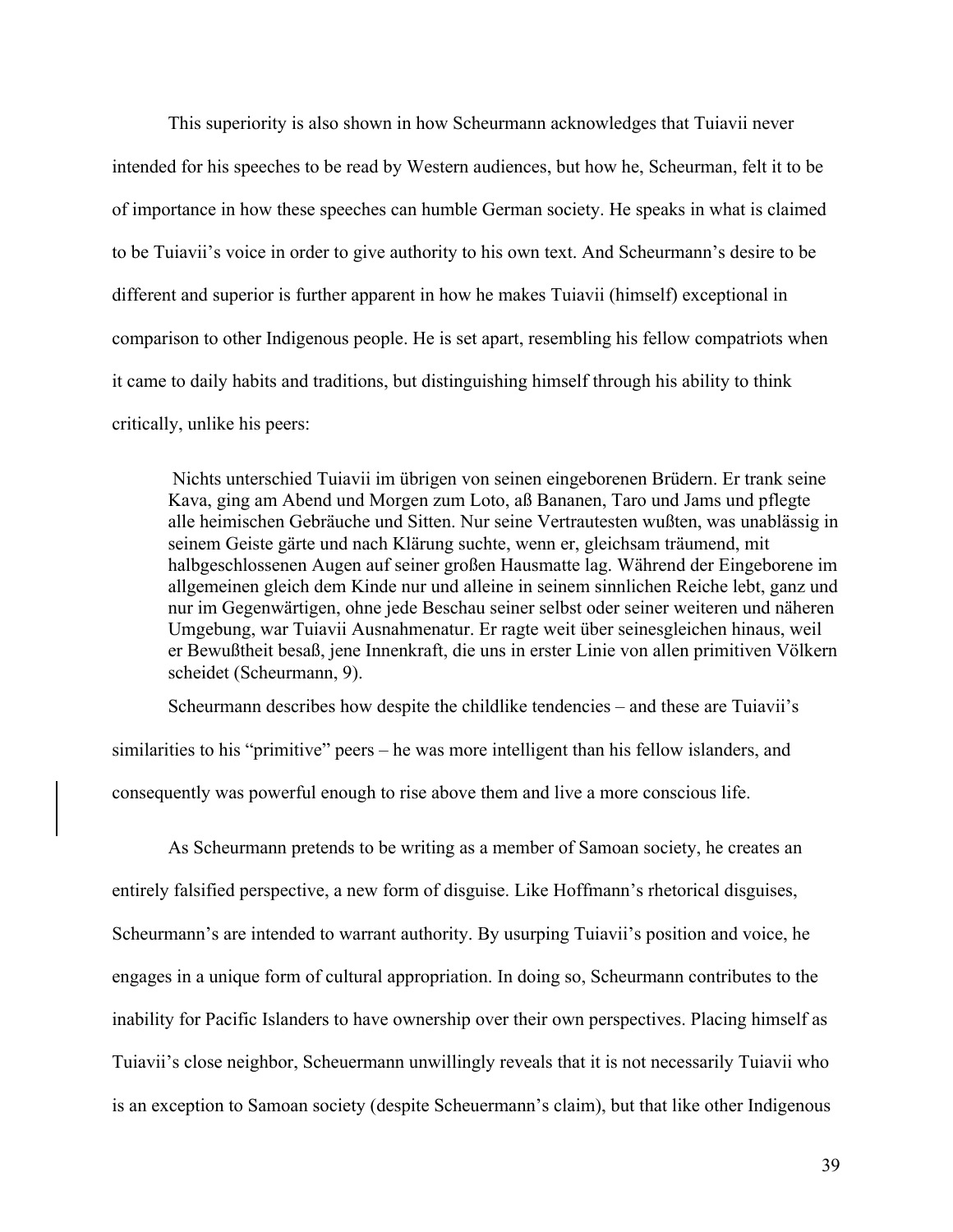people in the text, he is merely an instrument or tool to reveal Scheurmann's own selffashioning. This is done through Scheurmann's utilization of Tuiavii as a way to communicate his own beliefs about himself, styling himself as the German exception. After setting up the narrative in such a way, Scheurmann pursues his project by breaking down *Der Papalagi* into the aforementioned 12 sections. Through these chapters, Scheurmann carries the reader from a critique on how the White man understands the nude body, to capitalism, and ultimately to his "critique" of German oppression.

The technique of combining criticism of Europe with an appropriation of Indigenous life has been exposed by a project discussed in the article "In Polyface in Paradise: Exploring the Politics of Race, Gender, and Place." Here, scholar Alexeyeff discusses Samoan artist Yuki Kihara's art film titled *der Papalagi* on Scheurmann's book. Kihara dressed two German expats living in Samoa in traditional Samoan dress (those intended for a chief and his wife) and filmed them in busy urban areas in Samoa. Intended to comment upon cultural appropriation and to contradict the image made popular by colonization that the islands were uninhabited "paradises", the video shows Samoa as a place of bustling urban life (people on their phones, driving, etc.). Mimicking Indigenous people through their dress, the Germans are cast in a role similar to what Scheurmann envisioned for Tuiavii. And while the article underscores that there have been many historical accounts of the appropriation of native bodies and material culture (e.g., dress, crafts, housing), it also affirms that *Der Papalagi* is an example of the appropriation of the Samoan mind (Alexeyeff, et all, 336). Scheurmann appropriates the Samoan mind by writing through a falsified Samoan perspective. Despite and through the fabrication of this perspective, Scheurmann betrays his own Western mindset and cliched thinking, as his writing is riddled with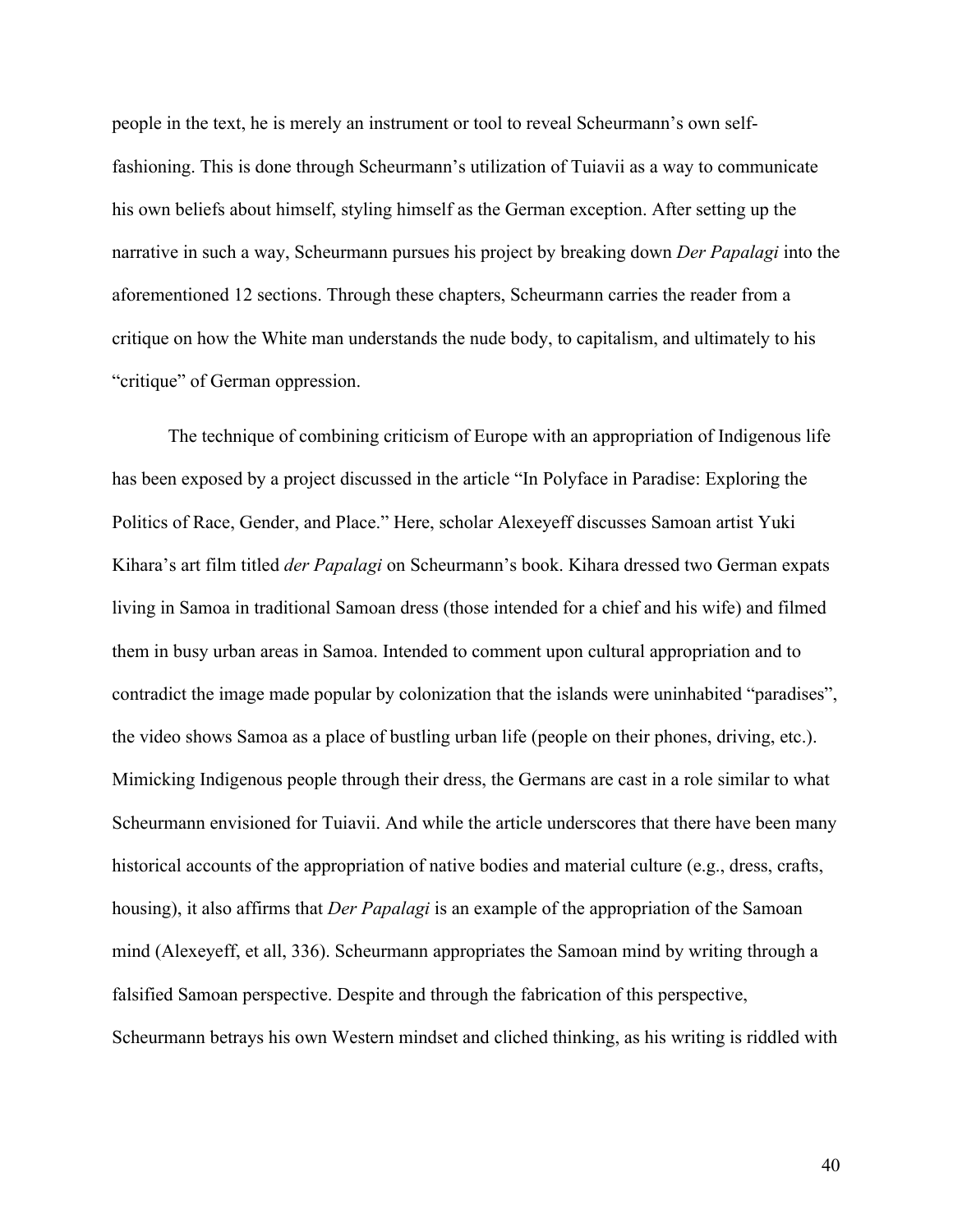the incorporation of stereotypes that have been continuously repeated through Western literary interpretations of the Pacific, including the idea that Samoan people are naive and unintelligent.

One strong example of Scheurmann disguising the degradation of the Samoan people behind a shallow critique of Western society is shown in the following section:

Der Papalagi ist immer unzufrieden mit seiner Zeit, und er klagt den großen Geist dafür an, daß er nicht mehr gegeben hat. Ja, er lästert Gott und seine große Weisheit, indem er jeden neuen Tag nach einem ganz gewissen Plane teilt und zerteilt... Das ist eine verschlungene Sache, die ich nie ganz verstanden habe, weil es mich übel anmacht, länger als nötig über solcherlei kindische Sachen nachzusinnen. Doch der Papalagi macht ein großes Wissen daraus. Die Männer, die Frauen und selbst Kinder, die kaum auf den Beinen stehen können, tragen im Lendentuch, an dicke metallene Ketten gebunden und über den Nacken hangend oder mit Lederstreifen ums Handgelenk geschnürt, eine kleine, platte, runde Maschine, von der sie die Zeit ablesen können. Dieses Ablesen ist nicht leicht. Man übt es mit den Kindern, indem man ihnen die Maschine ans Ohr hält, um ihnen Lust zu machen (Scheurmann, 55).

Initially Tuiavii (Scheurmann) critiques the obsession of the "Papalagi" (the Whites) with time. Supposedly, Tuiavii finds it ridiculous how the Papalagis blame their god for their lack of time, and how they live their lives according to strict plans and schedules. Only a paragraph later, Tuiavii writes how he never understood the concept of time or the ability of telling time, for it is far too complex for him to understand, even though the Papalagi children can understand. Scheurmann portrays Tuiavii as someone who has both visited Germany, but somehow cannot use the vocabulary terms, describing a watch as a "dicke metallene Ketten gebunden und über den Nacken hangend oder mit Lederstreifen ums Handgelenk geschnürt, eine kleine, platte, runde Maschine, von der sie die Zeit ablesen können" (55). Scheurmann continues this theme of observing something that disturbs him about German society but explaining it through a shrouded and fictionalized Samoan lens that uses simplistic vocabulary, rendering the Indigenous Samoans forever infantilized.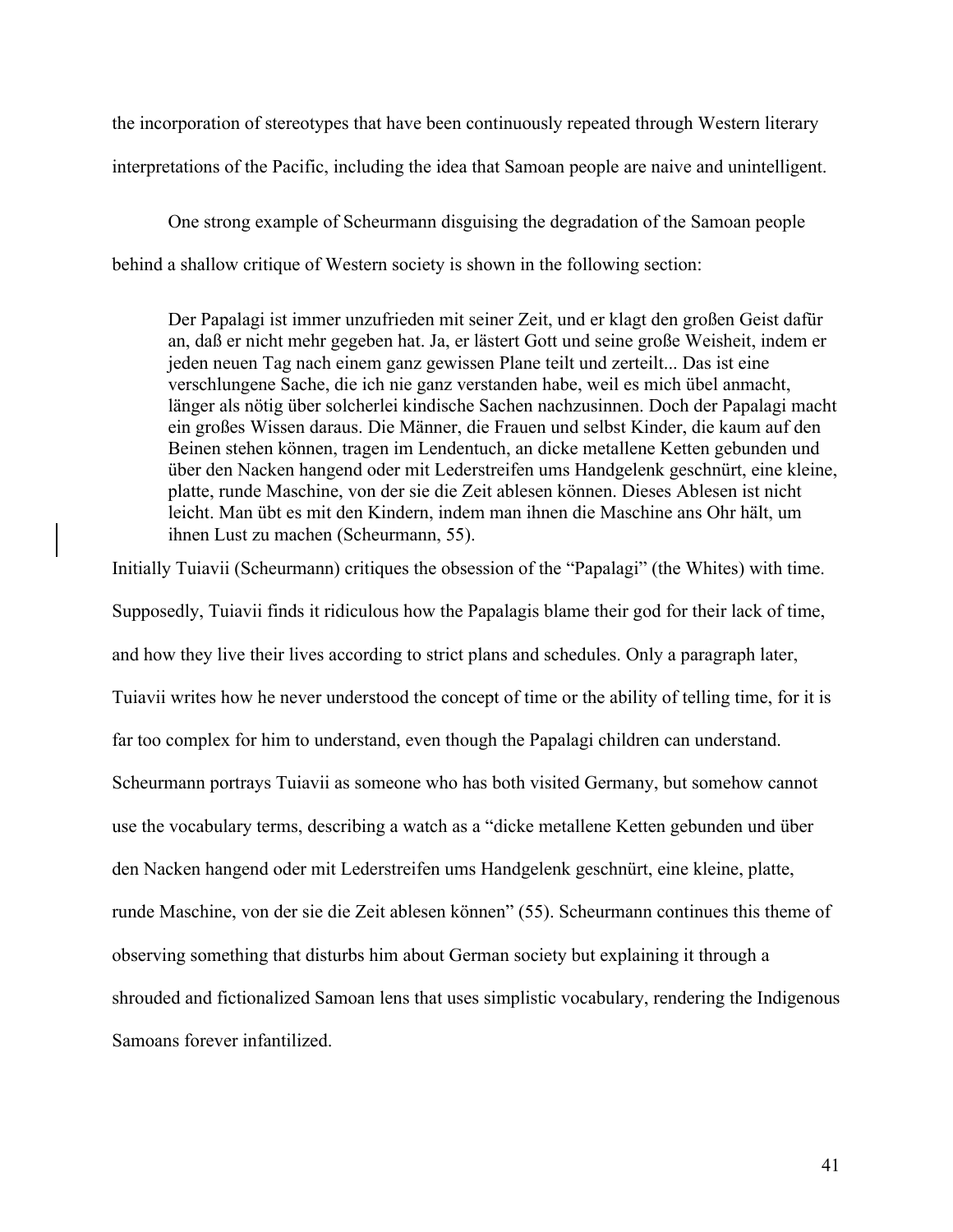Throughout the chapters, Scheurmann makes it seem as if the Samoan people are completely unfamiliar with many things, including newspaper media, money, and jobs, all of which further the portrayal of Indigenous Samoans as "stuck in the past." In the chapter "*Vom runden Metall und schweren Papier"* a critique of capitalism is launched. Money is constantly described as "ein blankes, rundes Stück Metall oder ein großes, schweres Papier" (Scheurmann, 35). Given that this description is supposed to be coming from the Samoan perspective of Tuiavii, Scheurmann makes him appear ignorant because Tuiavii fails to distinguish among the different usages of a material, leading to a lumping together of different areas of life in one expression. For example, "Papier" designates money, but also history, administration, and media. In addition, we see the role of material wealth and possessions that began to dominate the modern reality of the period. Even White children of the time are offered the technologically advanced object of the watch or money, things that Scheurmann claims the character of Tuiavii and his community will never possess (Scheurmann, 32). These material objects can never be possessed by Tuiavii and others because of their different approach to money and inability to navigate the social structure materialism creates. In the eyes of Scheurmann and his German audience, the Indigenous communities are subjected to the possession by others. They are seen through their objects and become objects suitable for being viewed, very much like in a museum. This understanding of the Samoan Indigenous community is because they would only be seen and understood through material artifacts brought back by the West. The people were given no opportunity to speak for themselves, and their only forms of representation are through objects chosen by colonizers and then defined by these same colonizers.

Furthermore, returning to watches specifically, they are symbolic of other attributes of capitalism. On one hand, watches function as accessories and on the other, they are tools to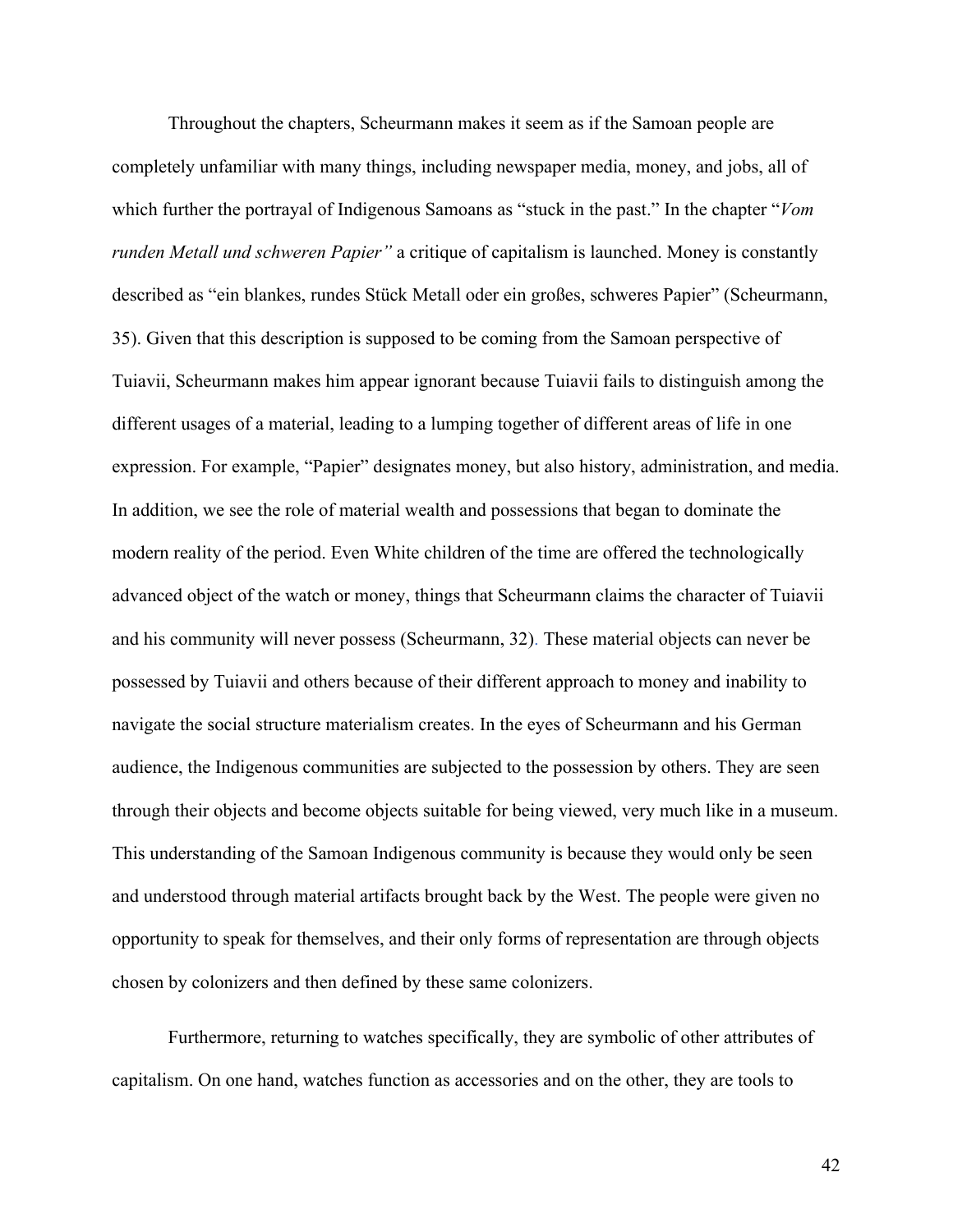display dominance, intelligence, and autonomy. The display of tangible, material objects exhibits the separation between the colonizers and the colonized in this text. If taken further, we also begin to understand the degradation of the Samoan people to the level of the watch in how Scheurmann similarly utilizes the people for accessorizing purposes. Outside of a broader material culture, Scheurmann specifically is not viewing these people as individuals and equals, but rather instruments of self-critique. Samoans are not only there to be viewed, but they become objects through which Germans view themselves. Scheurmann's self-criticism comes at the expense of the Indigenous peoples, as the Samoans are forced into the positions of props. This is done most notably by rendering the Indigenous body as object-like. Scheurmann, through writing as Tuiavii, makes the argument that the nude body should be desexualized (Scheurmann, 15). He bases this argument on the "return to nature" idea that informed his earlier life when he participated in the *Wandervogel* movement. But this return to nature approach to nudity further renders the Indigenous Samoan body as just another aspect of the natural landscape and ultimately dehumanizes the Samoan body. We see a similar strategy in both the first and third chapters of this thesis. First, we see it in the objectification of the female body, especially the Indigenous female body seen through the portrayal of the Haimatochare and how the insect and the character of Queen Kahumanu are equated. In the third chapter, the dehumanization of the body is shown through the desexualization of the human body in *Imperium*, where the physical, bodily ideal discards all bodies that do not match the White, male, athletic form exemplified by the main character, August Engelhardt.

Media and material artifacts play an important role in claiming that Western accounts of the Pacific islands are authentic. In *Die Haimatochare* (1819) written accounts referencing real historical figures were of great importance to bolstering Hoffman's authority. Scheurmann's *Der*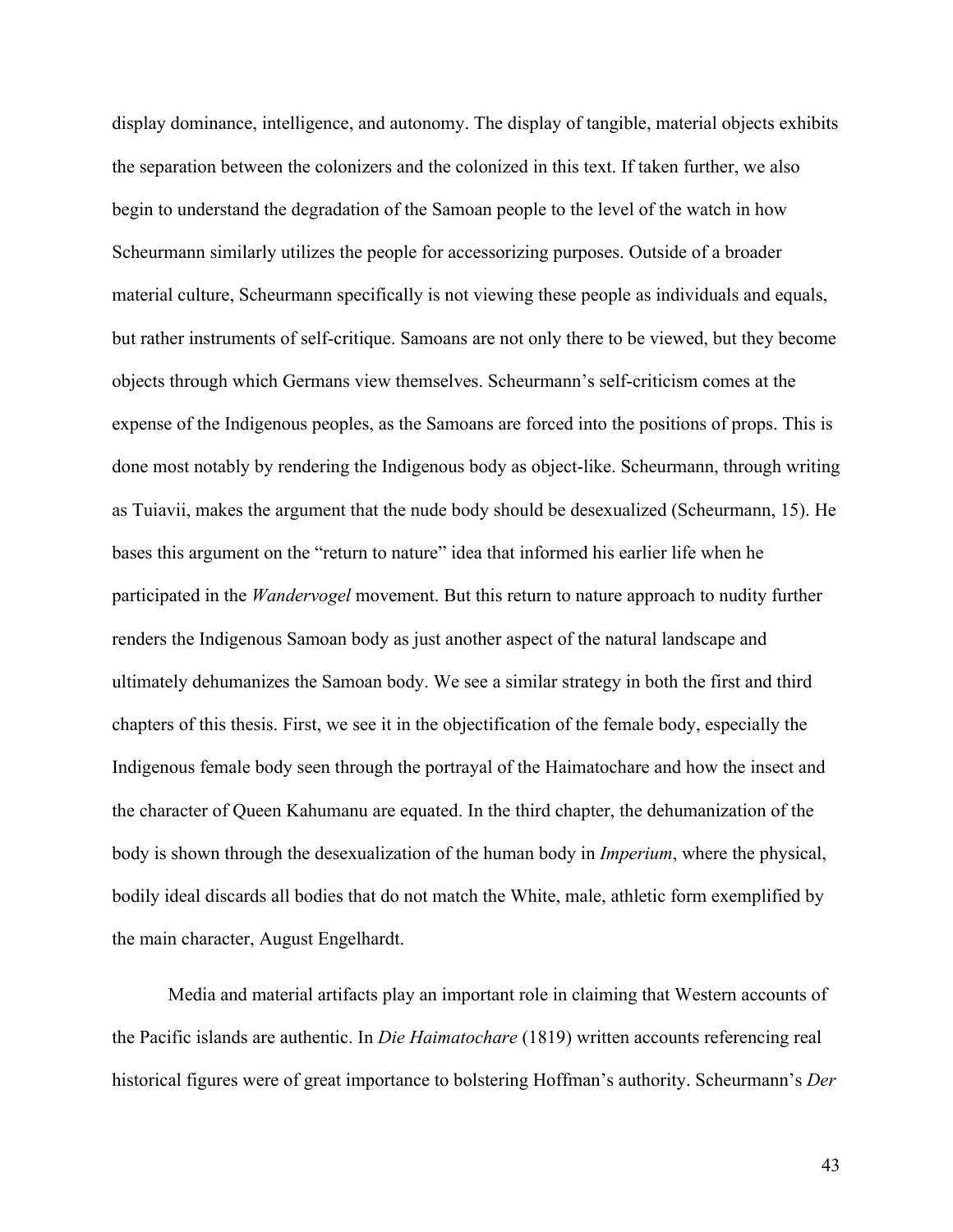*Papalagi* reiterates the importance of writing and translating the spoken word into written text. But *Der Papalagi* also shifts to highlighting the growing value of photography that was occurring in the early 20th century. The emphasis on the image, displayed through graphic written descriptions and vivid depictions, upholds Scheurman's authority. As he is moving towards installing the authority of the image, which will eventually become the moving image during the 20th century, Scheurmann exhibits a skepticism towards more traditional written forms of media in German society. This in turn reinforces Scheurmann's twisted critique of administration and the bureaucracy it involves. Amplified in Scheurmann's commentary on media, particularly news media, this criticism extends to the accusation that people can no longer tell apart representation and reality.:

Der Ort des falschen Lebens und die vielen Papiere haben den Papalagi zu dem gemacht, was es ist: zu einem schwachen, irrenden Menschen, der das liebt, was nicht wirklich ist und der das, was wirklich ist, nicht mehr erkennen kann, der das Abbild des Mondes für den Mond selber hält und eine beschriebene Matte für das Leben selber (98).

Scheurmann speaks to more than the issue of men who become attached to a fantasy and how this fantasy causes destruction. He is commenting upon the issue of mainstream media, at the time put in the spotlight by a broader turn towards mass entertainment culture that was to celebrate film, popular music, and other entertainment after World War I, and how he believes men in Germany were no longer formulating their own images of reality. Instead, they gave in to mass manipulation. Scheurmann felt men were too distanced and separate from nature, wrongly believing Western ideas about capitalism, industry, as well as sexuality, all mentioned in his critique of the West given in the "Tuavii's speeches." People who are a part of mainstream society have not reached enlightenment like Scheurmann has, someone who identifies as "different" because he is sheltered from the news and openly embracing the "simplistic" paradisiacal, island life.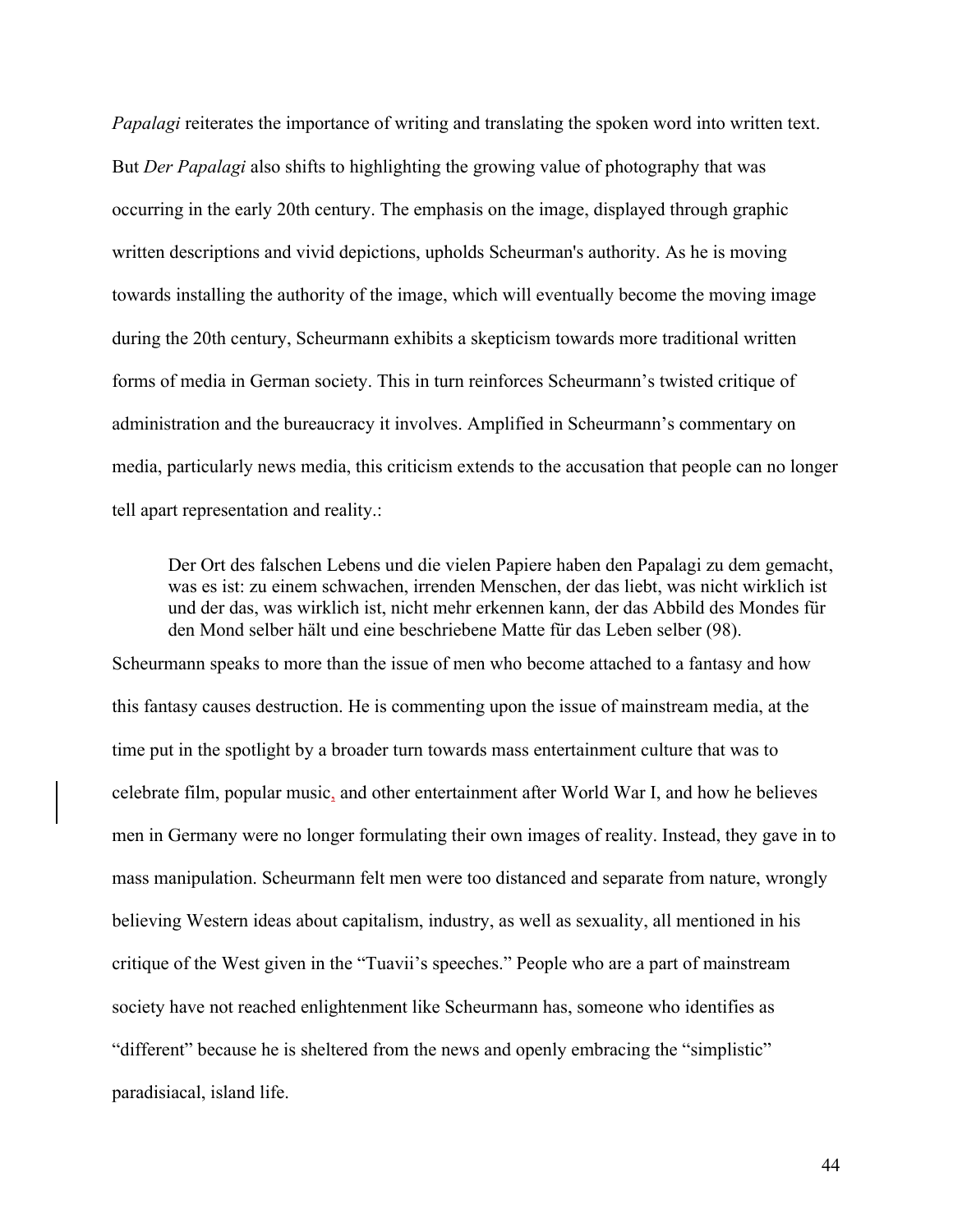Unbeknownst to Scheurmann, he also engages with a fantasy that cannot be realized. In tension to that of the Western fantasy for all men to have economical and industrial superiority and capitalistic success, and the dominance through hegemonic power reached through claiming colonies, Scheurmann's desire to live a "simplistic" island lifestyle is equally unreachable and falsely constructed. Just like the capitalistic fantasy is used to keep the urban poor bound to the labor that benefits the rich in hopes of accessing wealth, Scheurmann ignores his own power position that allows him access to Samoa. Without Germany's role as a colonial power in Samoa, Scheurmann would not have been able to access the islands. This liberating and fantastical life he constructs throughout his text relies on the oppression of Samoa under the Germans, fundamentally removing the freedom of Samoa while simultaneously making it appear that freedom is being upheld. Ultimately, for the island fantasy to be achieved, the freedom of the island and the Indigenous communities must be surrendered for White colonizers to feel liberation, even if they themselves are bound to colonial powers.

In order to further establish White oppression as a means to enforce White liberation, Scheurmann returns repeatedly to the noble savage concept by emphasizing his belief in the naivete of the Samoan people:

Das ist wohl wahr, daß wir wenig das Wissen üben, was der Papalagi 'denken' nennt. Aber es fragt sich, ob der dumm ist, welcher nicht viel oder der, welcher zuviel denkt. — Der Papalagi denkt dauernd. Meine Hütte ist kleiner als die Palme. Die Palme beugt sich im Sturme. Der Sturm spricht mit großer Stimme. Derart denkt er; in seiner Weise natürlich. Er denkt aber auch über sich selbst. Ich bin klein gewachsen. Mein Herz ist immer fröhlich beim Anblick eines Mädchens. Ich liebe es sehr, auf malaga [40] zu gehen. Und so fort (Scheurmann,100).

According to Scheurmann, the inability of the Samoan peoples to engage with the complex German intellect/White intellect is what allows for the Samoan community and Tuiavii to feel happiness. In this, Scheurmann argues that the Samoans live in a state of ignorant bliss, even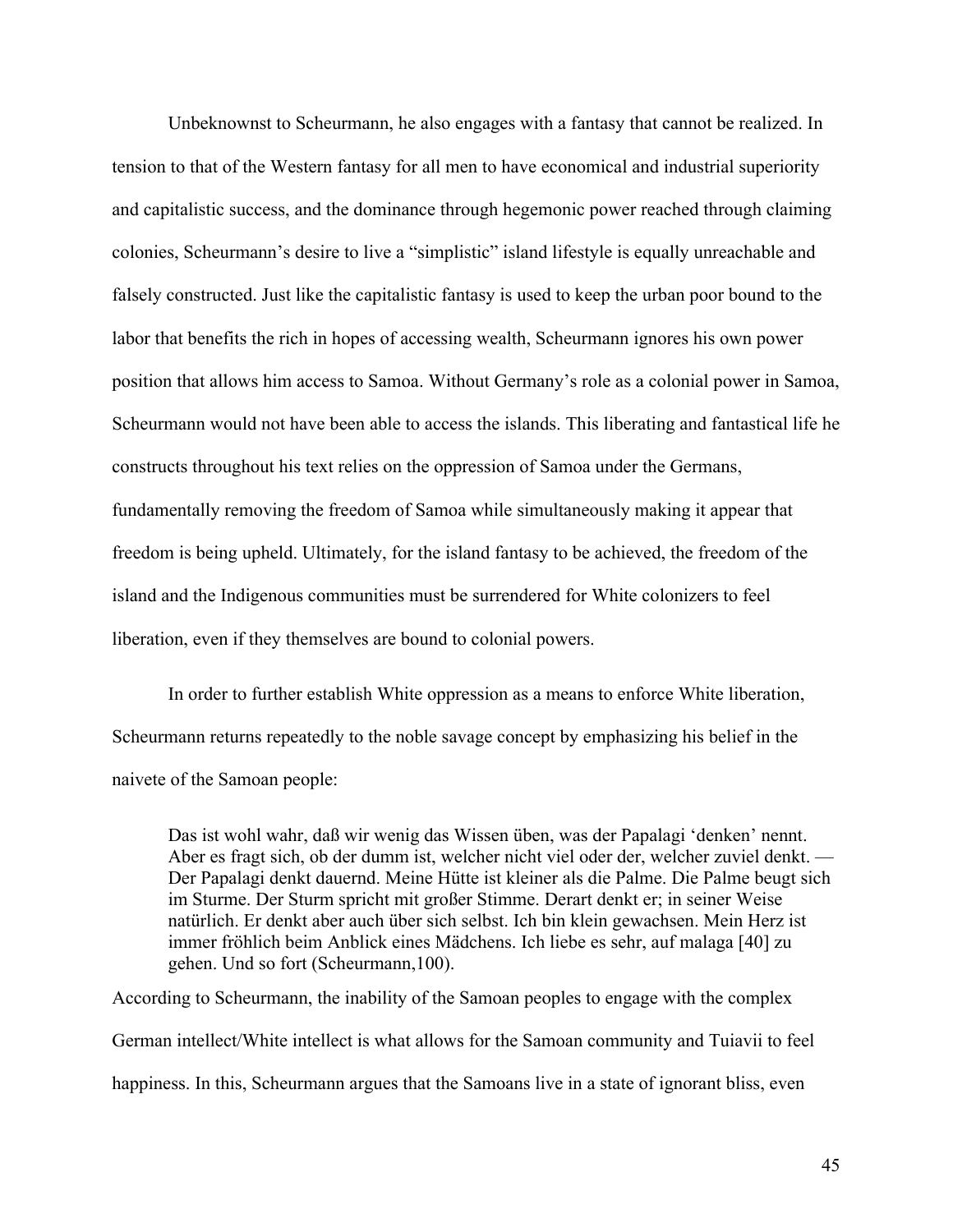ridiculing – at the surface – the obsession with intellectual work and reflection. But the dynamic cuts in at least two ways: disguising the repression of the Samoan peoples' ability to engage with complex ideas by uplifting White "intellect" is entangled with another disguise, namely veiling this issue as a critique of the Western denouncement to live happier and more simplistic lives in favor of capitalistic and intellectual gains.

Scheurmann's obsession with the concept of "simplistic living" supposedly embraced by the Samoan people is connected to the colonial notion of nostalgia. Scheurmann's text can serve as an example of "polyface", described as the "appropriation of Indigenous knowledge" (Alexeyeff and McDonnell, 270). The maintenance of and longing for imagined paradisesincluding ideas of Indigenous knowledge and primitive societies therefore become understood as "colonial nostalgia," described as "a desire to retrieve and possess what European and American colonialism destroyed" (Alexeyeff and McDonnell, 270). Alexeyeff and McDonnell article argue that colonial nostalgia also centers around appropriation and reappropriation (Alexeyeff and McDonnell, 271). The initial appropriation took place through direct colonial encounters, while re-appropriation has since continued. We can see this through the example of *Der Papalagi,*  where there was an initial appropriation, and then a redistribution of *Der Papalagi* in later years, most notably, as part of student-led hippie movements in the early 1970s (Senft, 25). Even the production of texts like *Imperium* become a part of the narrative of re-appropriation that wrestles with colonial nostalgia. White authors, filmmakers, explorers, etc. all reenact colonialism by finding ways in which to further colonial ideologies and affirm the belonging of White possession in the Pacific Islands. Authoritative objects like written material and the later introduced photographic and film materials are essential to the acts of appropriation, possession, and the contorting of history through manipulated presentations of the Pacific Islands and its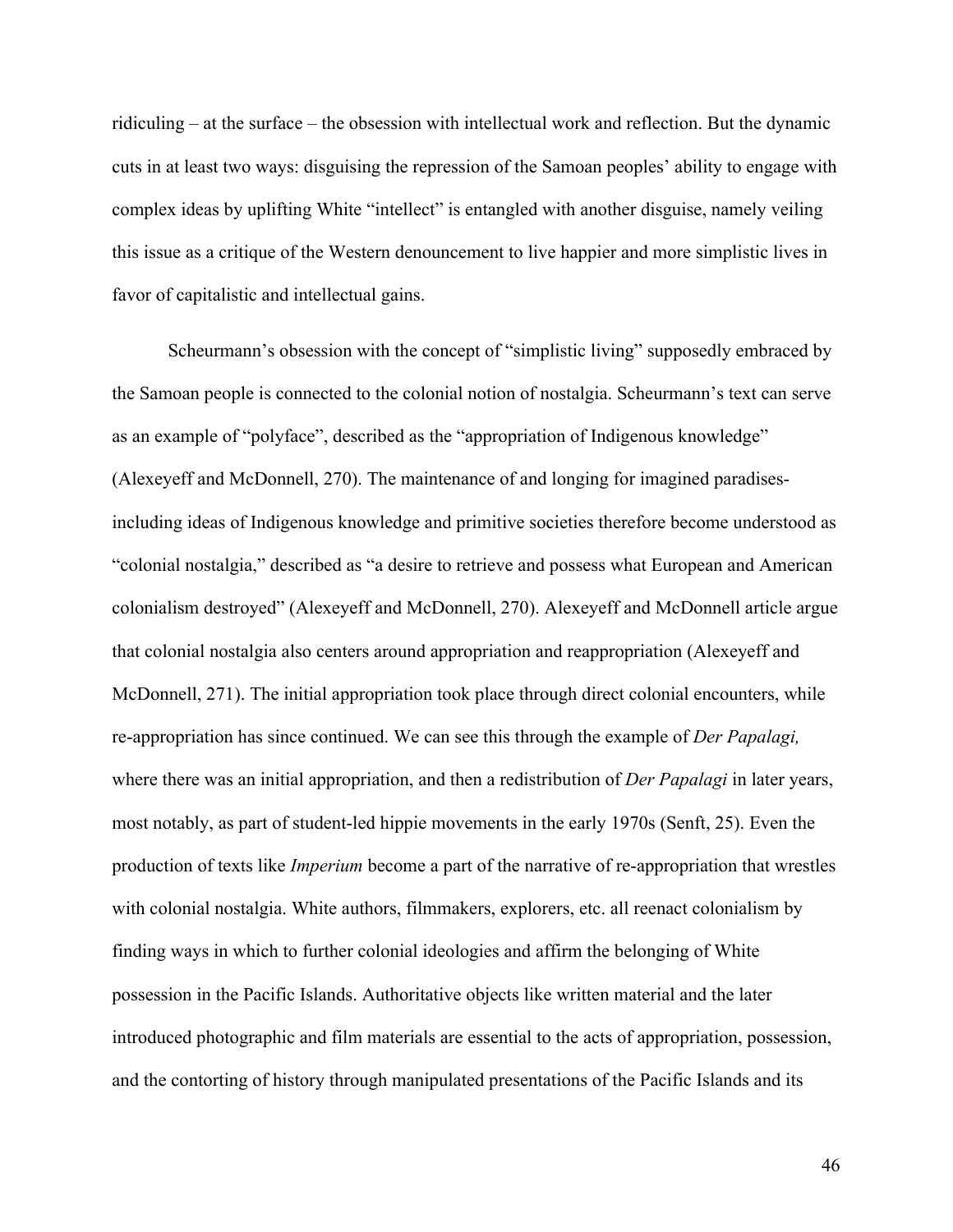Indigenous communities. Through these materials, colonial nostalgia becomes about the corruptors (the colonizers) desiring the uncorrupted (the Pacific Islands before colonialism).

The belief in paradise also ties back to the concept of the benevolent colonizer. The desire of colonizers to return to the period prior to colonialism also shows an aspect of remorse or inability to admit wrongdoing. To create paradise ultimately acts as the erasure of colonial violence, because "Paradise" is something that people desire to possess while it simultaneously remains powerless. Power is not given to paradise itself, but the owner of paradise. Even today, when paradise is discussed through the lens of real estate and tourism, the actual owning of paradise advances the idea of taming what has been titled "the primitive." In exchanges of power through arguably continuous colonial encounters, the paradise used to market the Pacific Islands exists without authority or autonomy for Indigenous communities, and they do not gain actual power or ownership of the island fantasy or stake in paradise. Instead, the power to explore, to designate, and ultimately, to possess is transferred from the initial colonial encounter to newer colonial encounters, only diluted through economic or symbolic sharing arrangements

If we return to Scheurmann's personal following of the *Wandervogel* movement, we may also see how core *Wandervogel* beliefs related to the body, sexuality, and homoeroticism. Max Fassnacht in his article "On the Ground of Nature: Sexuality and Respectability in *Die Freundschaft's Wandervogel* Stories" connects homoeroticism to the *Wandervogel* movement and notes that, "by accident or design, the early *Wandervogel* neither banned nor openly allowed self-identified 'Urnings' within its ranks, though close homosocial bonds between members were tacitly allowed...the Wandervogel became connected to a masculinist, elite, and völkisch wing of the homosexual emancipation movement" (Fassnacht, 439). In 1912, one of the members, Hans Blüher, published *The German Wandervogel Movement as an Erotic Phenomenon*, "which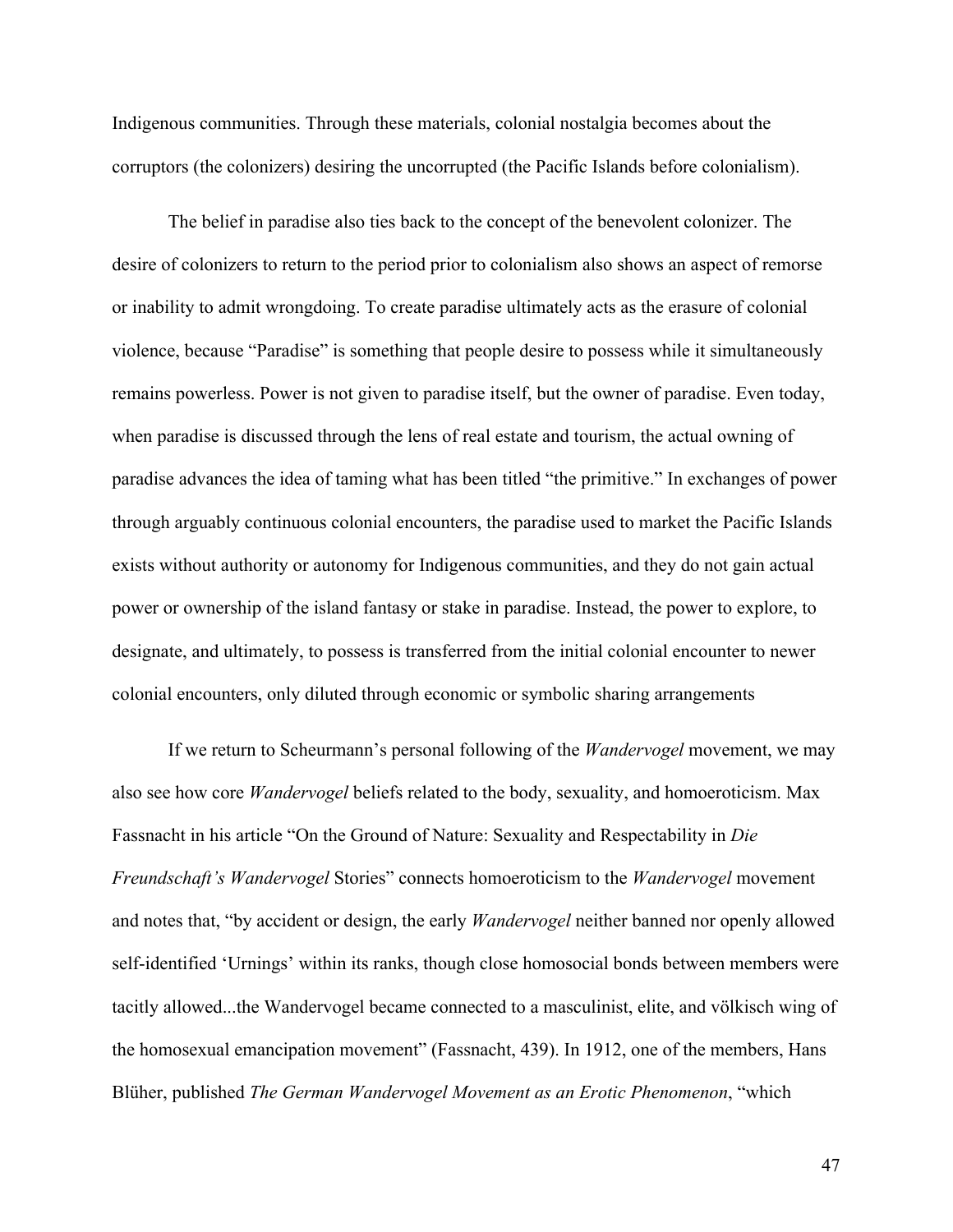argued that the erotic bonds between men formed in sexually segregated associations were important for group cohesion as well as society" (Fassnacht, 439). Furthermore, the important reasoning behind sexually segregated associations was that homoeroticism aided in creating a "strong patriarchal nation" (Fassnacht, 439). Also born from the *Wandervogel* movement was the concept of *Körperkultur* (body culture). This concept laid down ideas about the ideal "body," the masculine body that had gained strength and physical muscle through outdoor sport and exercise, especially hiking. Often, men in body culture were presented through a lens that highlighted the men's lack of dress, the bare physical body. This form of nudity was "different from established, normative Western views of heterosexuality" which idealized – by not accounting for it as sexual or not even articulating it as body – the White male body, while advocating for veiled female bodies that were represented as tempting (Fassnacht, 439). This image of bodies becomes a means for upholding White, patriarchal power structures while distorting Indigenous images of body culture. We see this in the following passage from Scheurmann's text:

Weil nun die Leiber der Frauen und Mädchen so stark bedeckt sind, tragen die Männer und Jünglinge ein großes Verlangen, ihr Fleisch zu sehen; wie dies auch natürlich ist. Sie denken bei Tag und bei Nacht daran und sprechen viel von den Körperformen der Frauen und Mädchen und immer so, als ob das, was natürlich und schön ist, eine große Sünde sei und nur im dunkelsten Schatten geschehen dürfe. Wenn sie das Fleisch offen sehen lassen würden, möchten sie ihre Gedanken mehr an andere Dinge geben, und ihre Augen würden nicht schielen, und ihr Mund würde nicht lüsterne Worte sagen, wenn sie einem Mädchen begegnen. Aber das Fleisch ist ja Sünde, ist vom Aitu. Gibt es ein törichteres Denken, liebe Brüder? — Wenn man den Worten des Weißen glauben könnte, möchte man wohl mit ihm wünschen, unser Fleisch sei lieber hart wie das Gestein der Lava und ohne seine schöne Wärme, die von innen kommt. Noch aber wollen wir uns freuen, daß unser Fleisch mit der Sonne sprechen kann, daß wir unsere Beine schwingen können wie das wilde Pferd, weil kein Lendentuch sie bindet und keine Fußhaut sie beschwert und wir nicht acht geben müssen, daß unsere Bedeckung vom Kopfe fällt. Laßt uns uns freuen an der Jungfrau, die schön von Leib ist und ihre Glieder zeigt in Sonne und Mondenlicht. Töricht, blind, ohne Sinn für rechte Freude ist der Weiße, der sich so stark verhüllen muß, um ohne scham zu sein (22-23).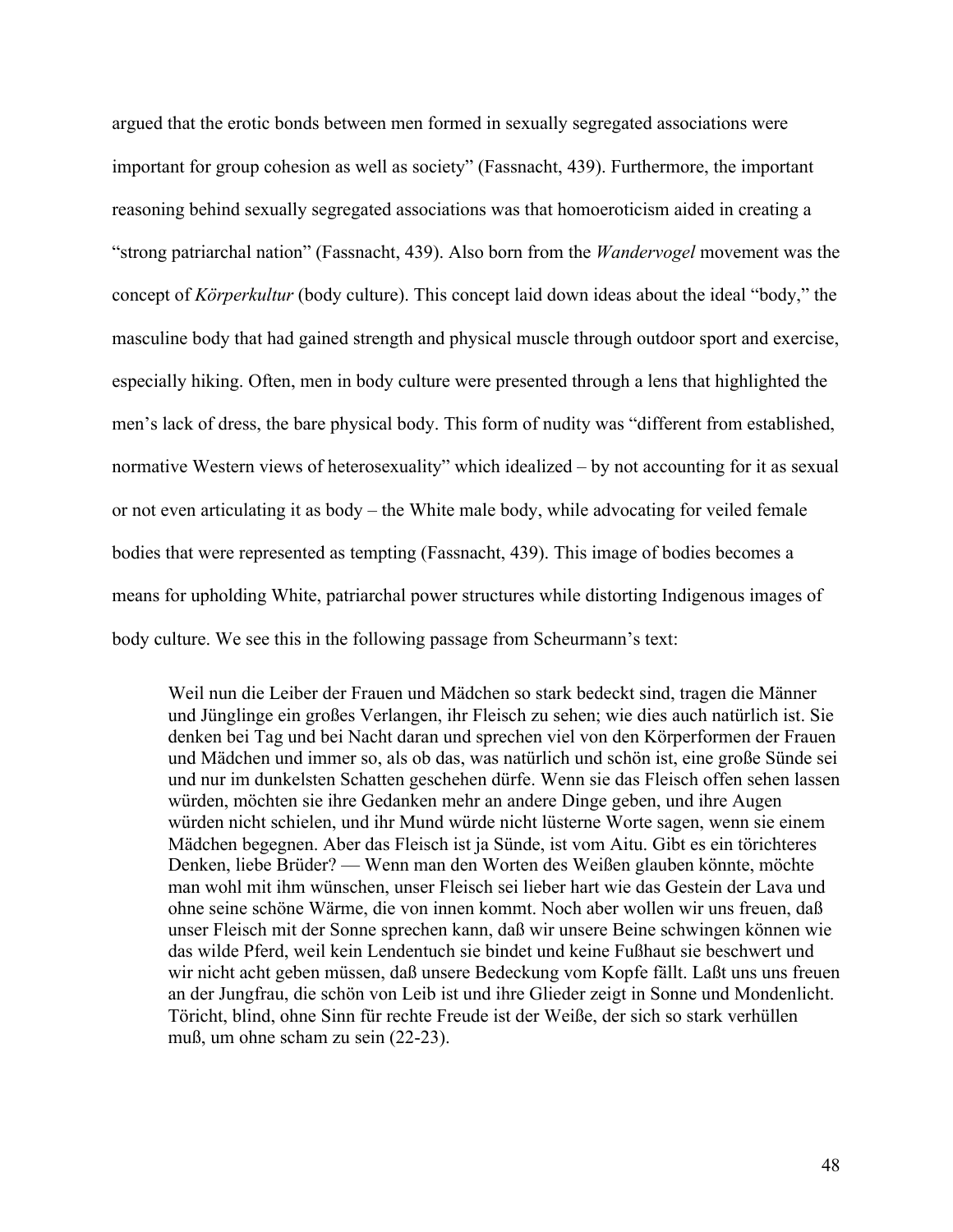To analyze this passage in greater depth and nuance, I use Robert Tobin's book *Peripheral Desires: The German Discovery of Sex*. Tobin claims that through the sexualization of Samoan women because of their beauty (they were often photographed shirtless by Europeans, and the photos sold to other Europeans), Samoan women became the symbol for all Samoans, thus feminizing/sexualizing Samoan men (Tobin, 152). According to him, "despite, or perhaps, because, of this feminization, Samoan men, like all Polynesians, were also regarded as highly sexed...The assertion of the high level of sexual activity among Samoan men could in fact be seen as a further feminization, for...at least one late nineteenth-- century school of thought regarded precisely women as more influenced by their sexuality than men" (Tobin, 152-153). Scheurmann's text attributes to Tuaviii, and thus all Samoans, a simultaneous overt ridicule of Western attitudes towards the body and celebration of their natural state. But overall, a fascination with what is seen as "taboo"- overt sexuality, nudity, sex between different racesbecome the foundation of the "controlled" White male body. The White male body is created by comparing the White-documented ways in which Pacific Islanders act in connection to sex, therefore creating a White ideal that engages with, even relies on a desexualized body. Respect for their intellect, for depth beyond the physical, is what further manifested Whiteness at the top of the racial hierarchy, not least because this ideal traced a Western philosophical tradition that ignored or even erased the physicality and sexuality of bodies. White masculinity and White male sexuality are thus understood by the comparison to bodies, and the images of Samoa are unique in that they not simply equate body and woman, but that they also create a juxtaposition to non-White male bodies.

The discussion of bodies in both a sexualized and desexualized manner therefore becomes another form of disguising colonial intent. Indigenous bodies becoming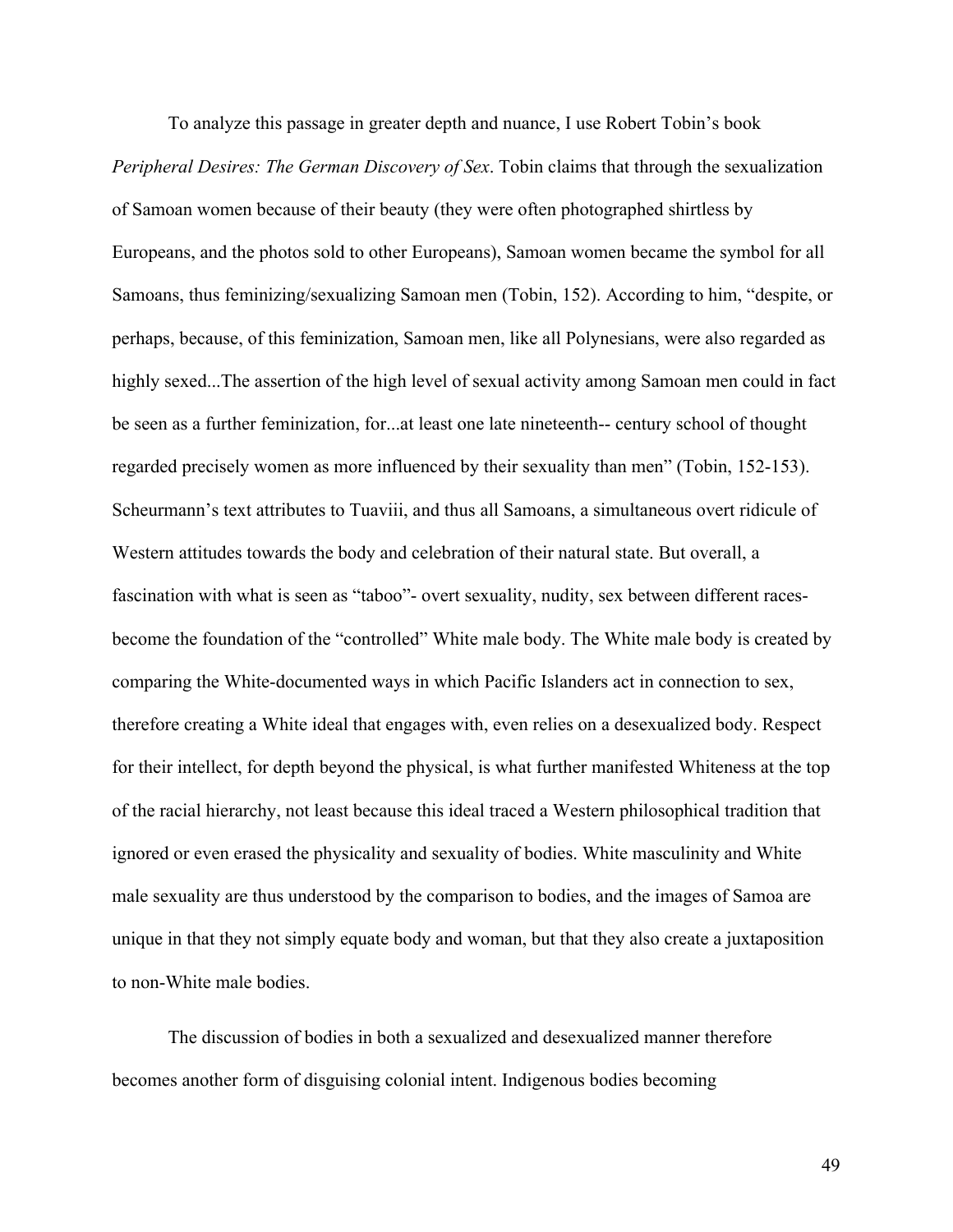desexualized/sexualized/feminized or a combination of all three is not about the normalization and acceptance of Indigenous existence. Instead, the categorizing of people is weaponized to view the Indigenous body within a sexual context. This further marginalizes people, as the focus on the physical – and the oversexualization that itself becomes the fodder of fantasy – disguises the actual oppression that is occurring. The attempt to distract from colonial projects through the fixation on the categorizing of bodies was furthered through the growing use of images and film.

Returning once more to Scheurmann's emphasis on the descriptive yet simple quality of his language, I want to briefly comment on the status of photographic images at the time of his writing. During this time there was a clear transition in the mode of how Indigenous communities and their life were recorded, documented, and ultimately understood by outsiders. Representation began to move away from written and textual accounts and towards photography and documentary film. In fact, documentary films acquired a foundational role in the establishment of modern ethnography as "science" (Oksiloff, 2). Max Quanchi's article "The Imaging of Samoa in Illustrated Magazines and Serial Encyclopedias in the Early 20<sup>th</sup> Century" confirms this trend. The author observes that the use of photography in combination with written elements solidifies the construction of Samoan identity as primitive, savage, and isolated from modernity. Quanchi notes that between 1890s and World War II, it was common for photos that were taken much earlier to be reprinted, without their original context. One example is of a type of Samoan canoe known as an 'alia. In a photograph taken by Tattersall in 1902, the original photo showed a ship that was constructed as a gift for the German Kaiser. "One of the last of its kind to be constructed, it eventually broke up on a beach in Samoa, having proved too big to ship to Germany...Photographs of this 'alia were republished in popular and academic publications...with the suggestion that it was typical of the presumably still current skills of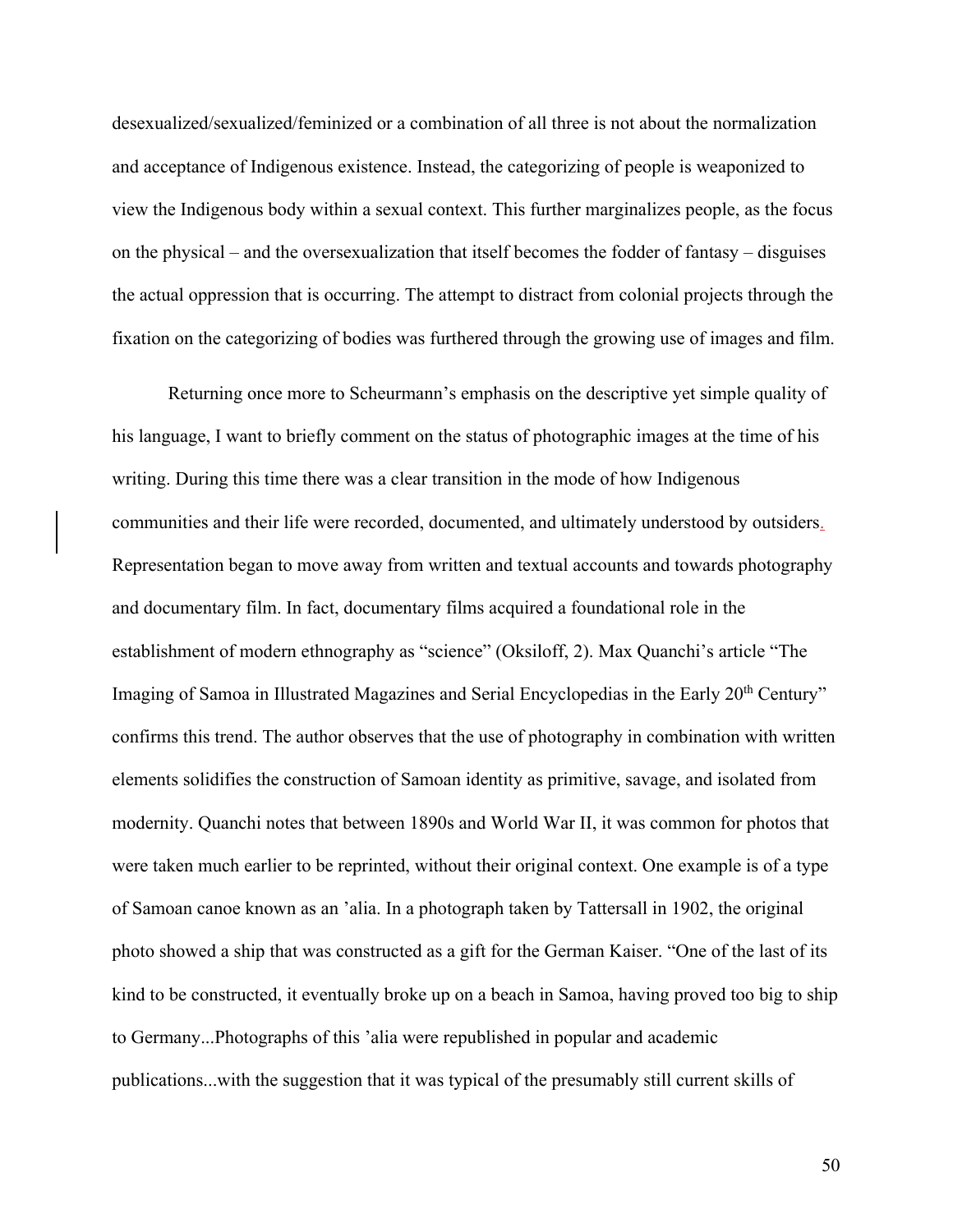Samoan shipbuilders and navigators" (Quanchi, 209). As a result, Samoa became understood as a place frozen in time, "consistently depicted as operating in an unchanging mythic past, unrelated to the realities of the dominant European/American world" (Quanchi, 212). Scheurmann's written descriptions work similarly to photography, in how using simplified and clear language, an image can be produced in the mind. These images fostered any and all ideas of a mythical standstill, while at the same time insisting upon and replicating - in no small part by being reproduced repeatedly across different displays - their newfound role as authoritative claim or evidence. This authoritative mode was then extended to the alleged depiction of German flaws in Scheurmann's text specifically. Broadly speaking, authority is also presented in how descriptions of intellectual, religious, cultural features are coupled with physical differences and then put forth to advance not only the belief in racial differences and hierarchy but to represent them as observable facts. Photographs promise authority and imply authenticity, even though they (and other media) may work to disguise the authentic.

Forward 100 years: whereas Scheurmann had invoked the then still young claim to the ethnographic authority of the photographic image, Christian Kracht's text, *Imperium* (2012) is narrated through the film lens. This text latently builds upon the discussion of authority and authenticity displayed in *Der Papalagi.* In Kracht's usage of irony as a device for separation and contending ideas, the paradox of film is explored. As discussed by Walter Benjamin in his essay "The Work of Art in the Age of Mechanical Reproduction", film serves as a form of authority without authenticity (or aura) because of the process of mechanical reproduction. According to him, "The whole sphere of authenticity is outside technical—and, of course, not only technical reproducibility. Confronted with its manual reproduction...the original preserved all its authority; not so vis à vis technical reproduction" (Benjamin, 3). This understanding implies a moment of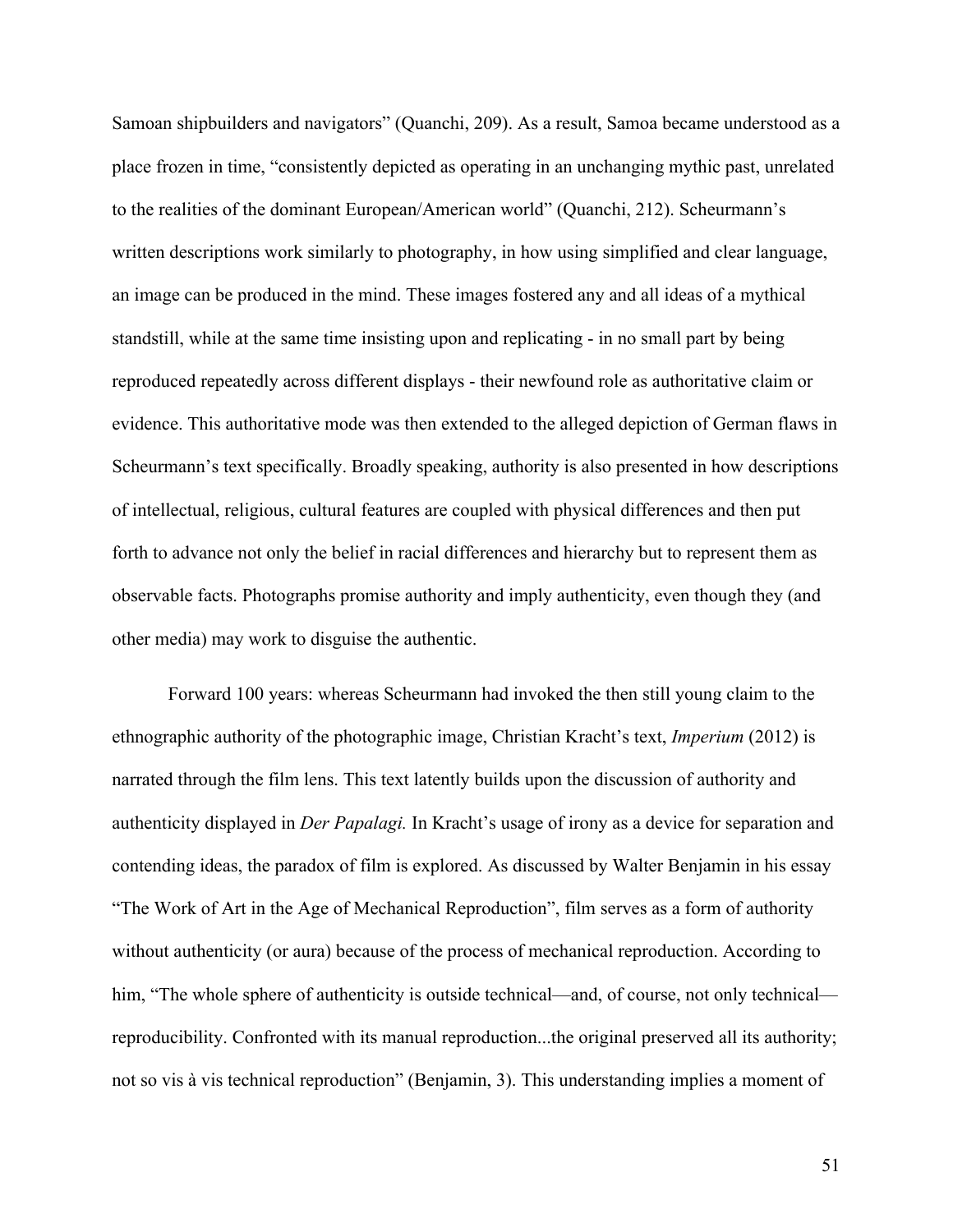genuine perception and representation that can never be resurrected or replicated and that is bare of manipulative intention as well as of complex intentional constructions that suggest neat interpretations. I am thinking of authenticity in yet another, more mundane way. All three of my chapters grapple with authors or characters attempting to utilize a mix of lies, truths, and falsely constructed authentic origins to create a sense of authority. They rely on this authority to simultaneously disguise colonial undertones and effects in texts, while allowing us to recognize the same. In my final chapter, I confront the question of how something, such as documentary film, can be authoritative without authenticity in Christian Kracht's *Imperium.*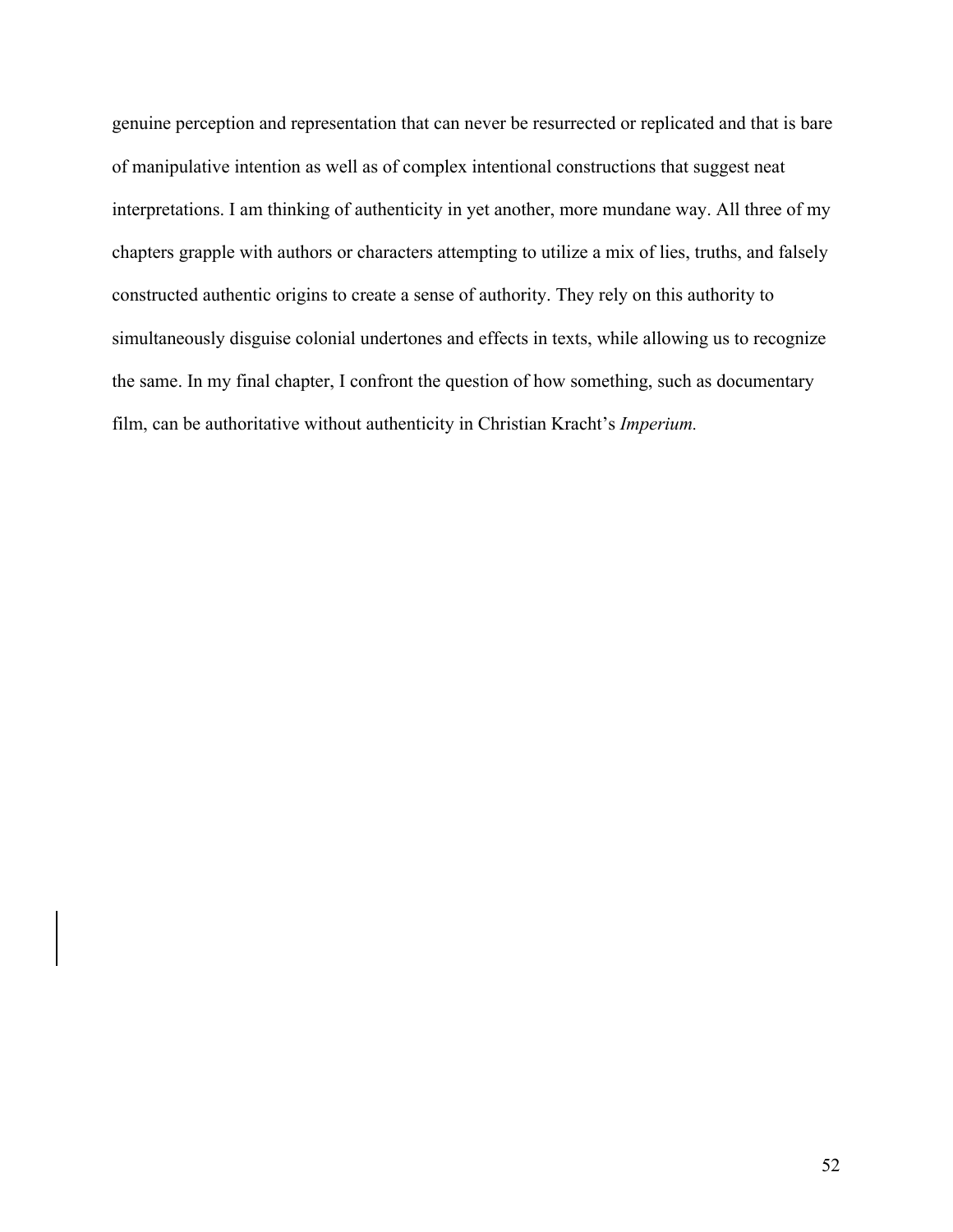## **CHAPTER 3**

The politics of the image in literature are upheld in Kracht's 2012 novel, *Imperium.* The novel consists of a fictionalized retelling of the life of August Engelhardt, a German man who in the early  $20<sup>th</sup>$  century ventures to German New Guinea to embrace a life of nudity and religious worship of God by only eating coconuts, which he believed to symbolize God's flesh. *Imperium*  is both referential to E.T.A Hoffmann and appears to be heavily inspired by Erich Scheurmann's *Der Papalagi*; like those texts it maintains an element of masking and disguise. This is done through Kracht's stylistic utilization of irony as a means for him to distance himself from the veracity of the text and Engelhardt's character. In creating this divide between author's representation and identification, Kracht is enabled to negate responsibility for the racist stereotypes presented in the text. The irony of the text, while at times bringing forth an aspect of self-awareness and critique, still aids the furthering of problematic tropes, among them the theme of "disguising the Pacific Islands" that threads my three primary texts together.

*Imperium* is set in German New Guinea. German New Guinea was created out of the interest of Germany to increase "commercial interests in the Pacific, fortuitous colonial conflicts, and negotiations with other imperial powers" (Buschman, 8). The attempt to take over German New Guinea began in 1884, but it did not formally become a German territory, also including northern Solomon Islands, the northeastern corner of New Guinea, the Bismarck Archipelago, Marshall, Caroline, and Northern Mariana Islands, until 1906. Germany's reign in this Pacific territory ended after World War One when enemy forces took over occupation of German territories (Buschman, 8).

The original roots of the ethnographic differences and the hierarchy of race at play in the Pacific world originates from now Papua New Guinea, simultaneous to the German occupation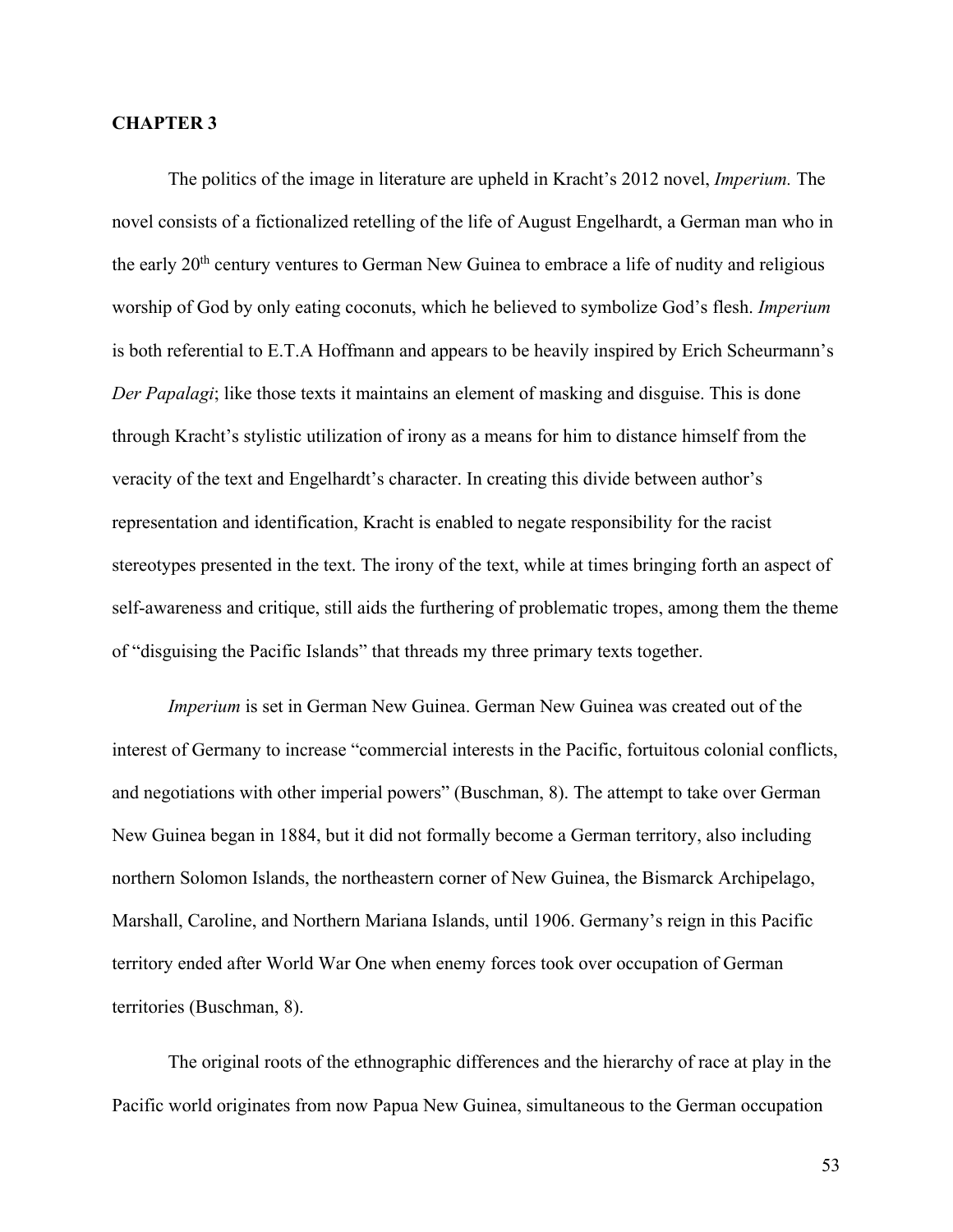in Samoa that was happening parallel to that of German New Guinea. According to *Anthropology's Global Histories: The Ethnographic Frontier in German New Guinea, 1870- 1935 (Perspectives on the Global Past),* the root of the belief in ethnic differences between Germany, its African Colonies, and its endeavors in the Pacific was the Berlin Ethnological Museum which was opened in 1886 (Buschmann, 12). The museum housed what Hoffmann's "mad scientists" tried to project, namely, to bring back to Europe material objects, and what Scheurmann would sell in his pseudo-ethnography some thirty years later. Headed by the museum director Adolf Bastian, the museum affirmed James Cook's conception that there was an intellectual division between Melanesia and Polynesia. This belief was founded in Cook's own interpretation of his interactions with Pacific communities, concluding that Polynesia was more hospitable to Europeans and had a more intelligible language, while Melanesians were deemed xenophobic to outsiders and had less intelligible language (Buschmann, 20). Bastian became interested in Melanesia, because for him it was a place that posed great importance to understanding "less developed" and "elementary" peoples (Buschmann, 20). For Melanesia, including the four countries of Fiji, Vanuatu, the Solomon Islands, and Papua New Guinea, ethnic differences between them and Polynesia were at this time based upon false beliefs about innate racial differences and their visual expression. As Melanesians had darker complexions, they were perceived as inferior. Inherently, the establishment of "ethnic differences" was rooted in colorism. This colorism is further shown by how Adolf Bastian's own visit to Hawaii led to an emotional attachment and supposed concern for the decline in the Indigenous population. His conviction in the belief that Europe and Polynesia were tied to one another was based upon his understanding that there were similarities between the Indigenous stories of the creation of the Hawaiin Islands and ancient Greek mythology (Buschmann, 21). However, feeling it was too late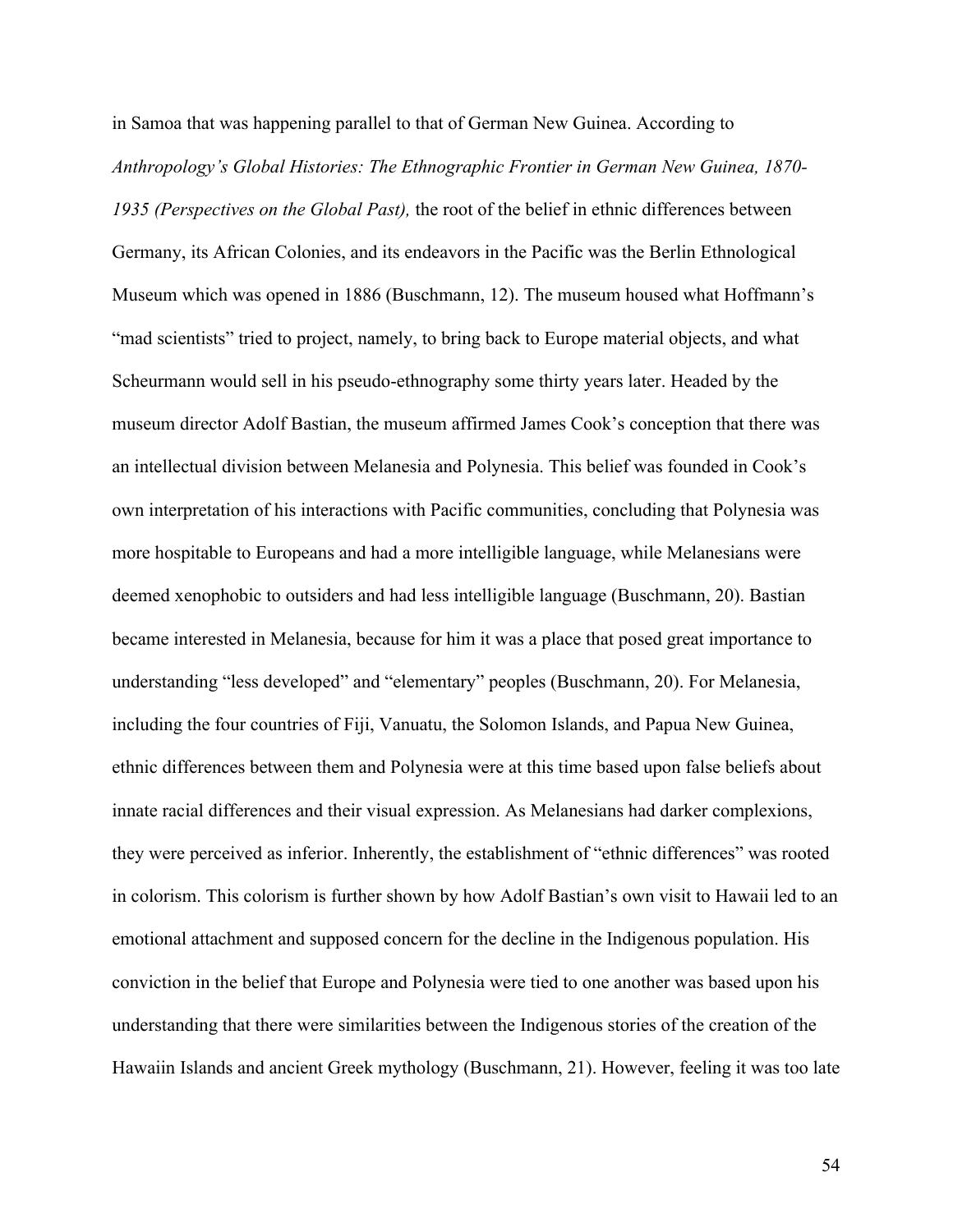to make efforts in Hawaii, Bastian begrudgingly supported Germany focusing upon the colonial conquest of Melanesia.

Paralleling Germany's racist approach to Papua New Guinea, *Imperium* is no stranger to racist characters enacting racist storylines. An example of this being when the protagonist, Englehardt, arrives at the island to start a coconut colony where his workers are mistreated as he forces them to build his house on their native lands without pay. While the irony in *Imperium* at times appears as an attempt to malign German colonialism, referencing E.T.A. Hoffmann, Samoa, and presenting itself as a commentary of *Der Papalagi*, the text also contributes to the ongoing othering of the Pacific Islands. In Gabriele Dürbeck's article "Ozeanismus im postkolonialen Roman: Christian Krachts Imperium," the author writes that "Der Begriff 'Ozeanismus' bezeichnet, dass sich in der deutschen Kultur und Literatur ein dauerhaftes System von Aussagen über Ozeanien rekonstruieren lässt, das in hohem Maße durch Stereotype geprägt ist, die über lange Zeiträume hin reproduziert und im Lichte neuer, dissonanter Erfahrungen allenfalls re-organisiert und re-arrangiert, aber nicht revidiert wurden" (Dürbeck, 116). In this quote Dürbeck discusses the complexity of "Oceanism" that is created and reproduced in German culture and literature. Oceanism deprives the Pacific world of internal diversity, despite it being home to many peoples. Furthermore, it is not just the reproduction of stereotypes about the South Pacific as a way to affirm Western domination, but it is also a form of discourse that allows the West to engage with a foreign world that is both seductive and scary (Dübeck, 116). Oceanism contributes to the othering of the Pacific Islands and affirming the West as the cultural "norm." In doing so, those who desire an escape from the norm become fascinated with the strange, exotic, and "other" island that hibernates outside of time and space. Following the legacy of *Der Papalagi, Imperium* contributes to the reproduction of stereotypical viewpoints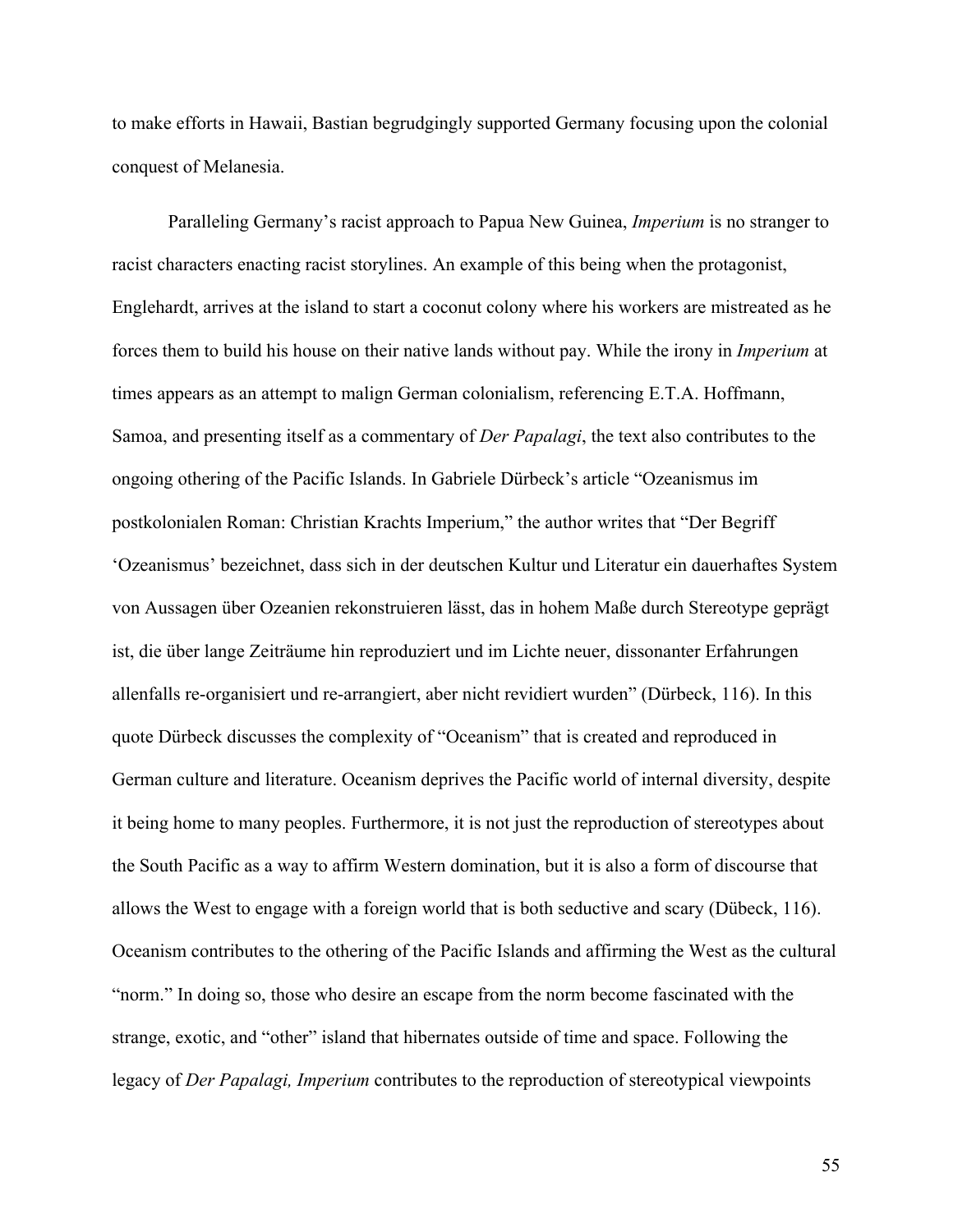about the Pacific, and the book proliferates tropes such as the White man seeking marginalization to elevate himself; together they ultimately serve to remove the authority of the Pacific Islanders in order to self-fashion themselves.

*Imperium* is mainly known for the controversy it caused. After its publication, Georg Diez wrote an article in *Der Spiegel* denouncing Kracht as a racist because of the messages presented in *Imperium* (Finlay, 214)*.* Undoubtedly there are confusing aspects of Kracht's novel, as he clearly lays traps in the text for people to mistakenly assume meaning or assign Kracht an opinion. These traps are methodically carried out through the text's engagement with Romantic irony and narration. Romantic irony is highly referential to other works' styles as well as literary traditions. This type of irony cannot be read at face value, but it also cannot be interpreted as the opposite of what it appears to be, meaning the author intended for both ideas to strike at once (Immerwahr, 666). Kracht's utilization of narrators further complicates how the reader interprets authority. *Imperium* has two types of narratorial subject, the *erlebendes Subjekt* (experiencing subject) and the *erzählendes Subjekt* (narrating subject), furthering the idea of disguise or the performance of authenticity as the *erzählendes Subjekt's* omniscient perspective appears as all knowing, explaining real historical events as well as providing background and insight into the characters (Patron, 111). The narratorial subjects are just further evidence of disguise which becomes evident through how they intercept reader interpretation and/or the self-fashioning of the Indigenous characters and/or the Pacific Island setting. At a minimum, through both their interrelatedness and tension between them, they underscore that the text can only be read as fiction.

Despite the speculation surrounding Kracht's intention or purpose behind *Imperium,*  when analyzing this text, it is both more important and interesting to place *Imperium* within the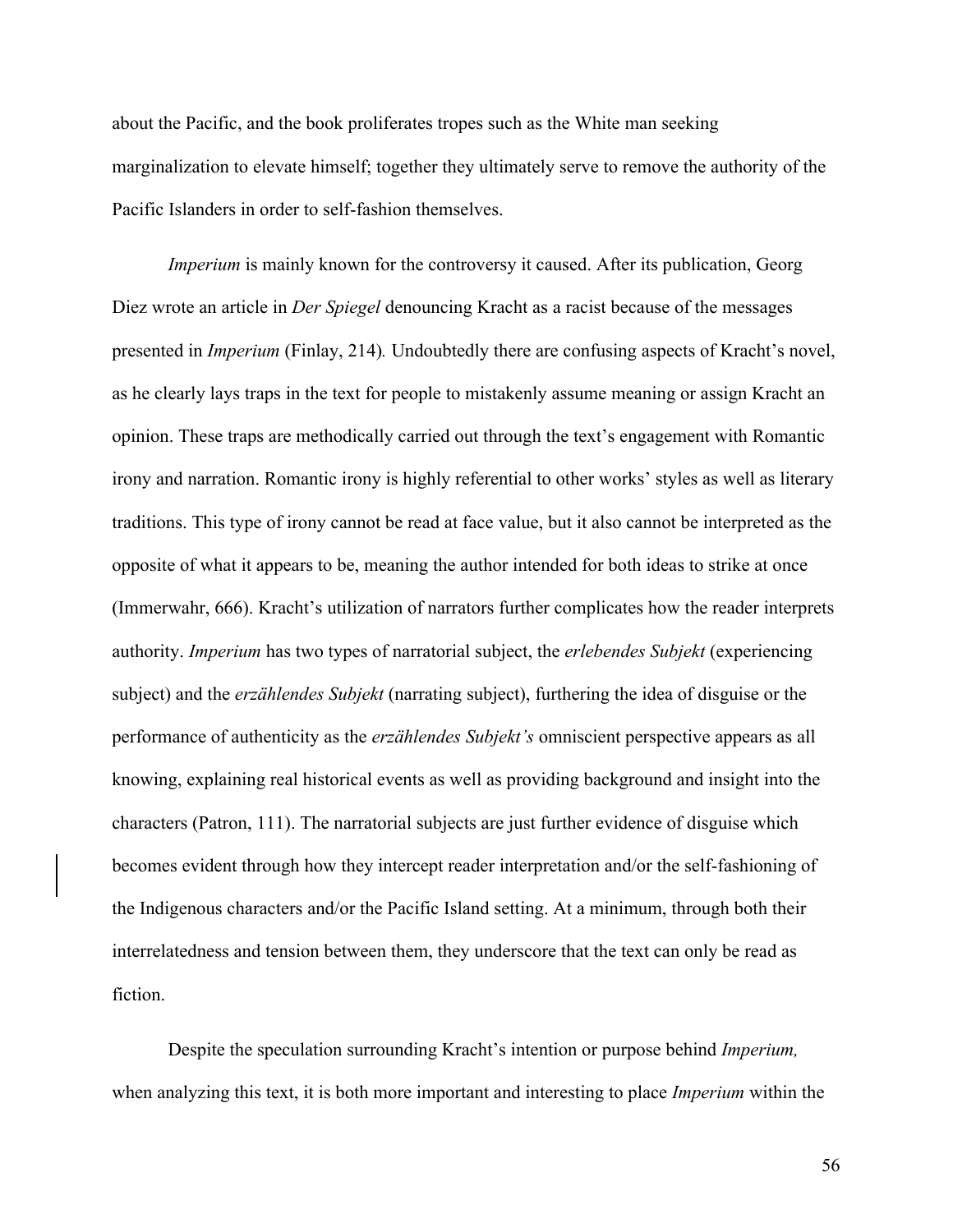context of German language literature that centers on the Pacific Islands. When carefully examined, the text reveals its ties to the reproduction of colonial tropes. Irony can only act as a buffer and must remain an attempt at complete separation or distance. For, despite its very real originality and fiction, *Imperium* cannot be seen entirely separate from the realm of history and culture in literary interpretations of the Pacific. This holds despite the ironic overtones of the book. We as readers must not be too trusting, just because the author and the text appear to be truthful and open. While reading, the true focus of the book should be that of the unraveling of the colonial mindset.

The strongest example of the colonial mindset exists through August Engelhardt's characterization. Lacking any self-awareness, Engelhardt becomes obsessed with fantasies of liberation, which he believes can only be done outside of German society, where he was ostracized and from which he exiled himself. The island becomes the breeding ground for his fantasies, where he envisions his embrace of God through surviving only off coconuts. Such an intellectual conquest is possible only because he considers the island like a blank canvas on the one hand, to be overwritten by his story, and as a place that is naturally close to the divine, just like paradise in the Christian tradition. He wrongly claims that this behavior is common in the Pacific Islands, thus maintaining an authority of knowledge. This gives him in turn a false sense of superiority, as if he is naturally more enlightened than the repressed Germans he left behind. Unlike them, he has on his own found his way back to nature and by extension back to God, purity, and freedom. Concurrently to his recovery of Self through the coconut colony experiment, Engelhardt enacts dominance in Papua New Guinea in several ways: first, through his still deep ties to German power structures, including his Whiteness, which he exhibits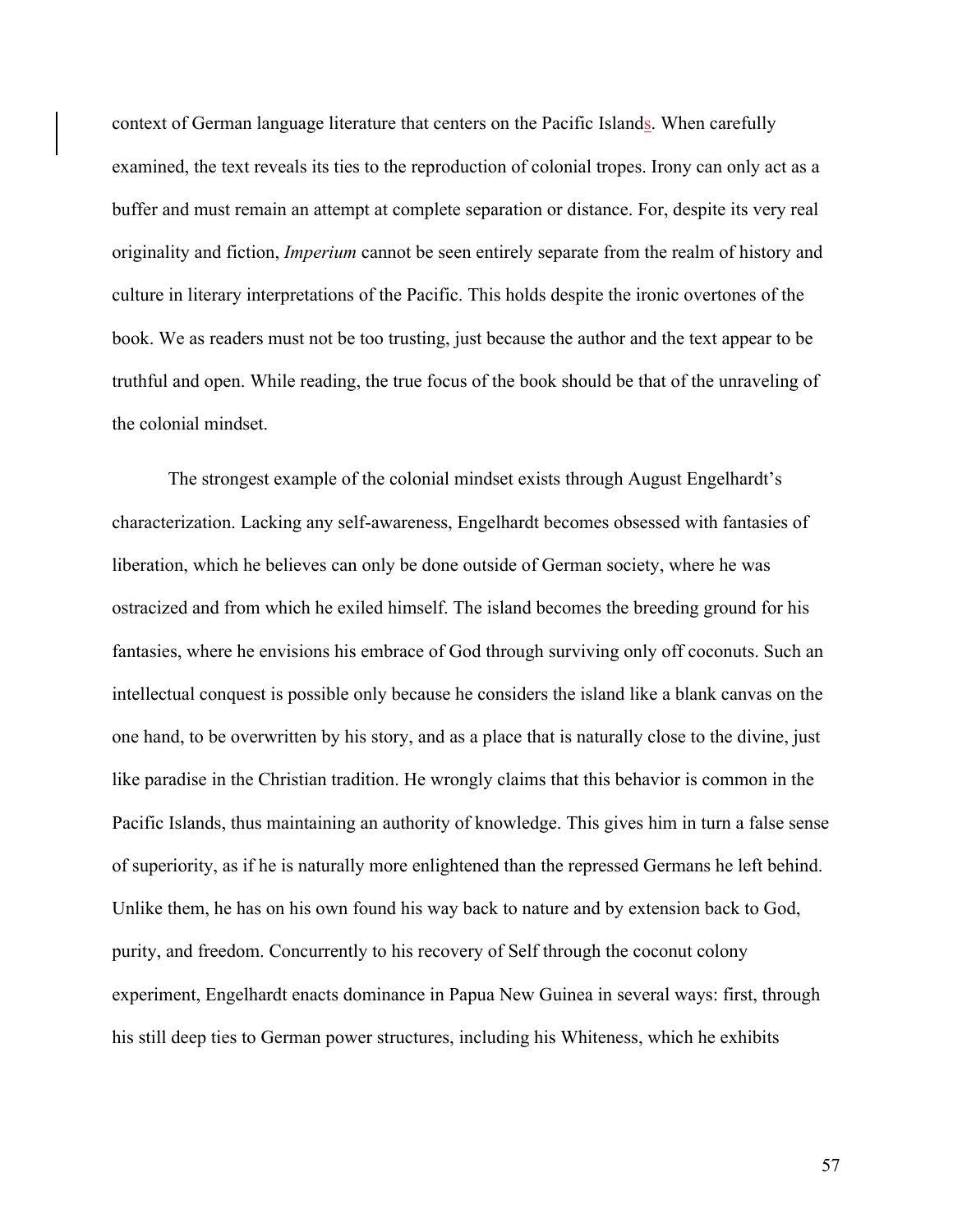through his capitalistic tendencies akin to colonial trade (albeit on smaller scale) and, finally, through his blatant embrace of racism and antisemitism.

We see Engelhardt's oppressive embrace of the Pacific Island fantasy play out in one of the first scenes of the book, as he travels to Papua New Guinea:

So oder so ähnlich dachte der junge August Engelhardt, während er die dünnen Beine übereinanderschlug, einige imaginäre Krümel mit dem Handrücken von seinem Gewand wischte und grimmig über die Reling auf das ölige, glatte Meer hinaussah. Fregattvögel begleiteten links und rechts das Schiff, nie war es weiter weg von Land als hundert Seemeilen. Auf und ab tauchten sie, diese großen, schwalbenschwanzähnlichen Jäger, deren vollendetes Flugspiel und kuriose Beutemanöver jeder Südseefahrer liebte. Auch Engelhardt begeisterte sich für die Vögel des Pazifischen Ozeans, insbesondere für den Glockenhonigfresser anthornis melanura, früher, als Bub, hatte er sie und ihr herrliches, ausladendes, in der Glutsonne seiner kindlichen Imagination schimmerndes Gefieder stundenlang in den Folianten untersucht, mit den kleinen Fingern über ihre Schnäbel fahrend, über ihre bunten Federn. Nun aber, da Engelhardt tatsächlich unter ihrem Flügelschlag fuhr, hatte er keine Augen mehr für sie, nur für die dickleibigen Pflanzer, die – lange schon unbehandelte, tertiäre Syphilis in sich tragend – jetzt zurückkehrten auf ihre Plantagen und über den trocken und ermüdend geschriebenen Artikeln in *Der Tropenpflanzer* oder der *Deutschen Kolonialzeitung* eingeschlafen waren und nun schmatzend träumten von barbusigen dunkelbraunen Negermädchen (Kracht, 11).

Here Engelhardt contemplates the dichotomy between his fantasy of the Pacific and an interruption of this fantasy shown through the other German men making their journey to establish colonies. Engelhardt, as described in the opening of chapter one, was deeply fascinated by birds as a boy. The birds, like in *Haimatochare*, are symbolic of two things: 1) the exotic or, more generally, the other, and 2) freedom and liberation. The birds connect to the exotic because Engelhardt creates a degree of separation between himself and the birds. Until this journey they stood for something he had only read about, that is experienced second-hand through books. These scientific books refer to the roots of anthropology as well as common patterns of engaging with so-called exotic locales, plants, and animals in libraries, zoos, and museums, and always with the exotic other to be inspected and studied. Therefore, as they are now alive, Engelhardt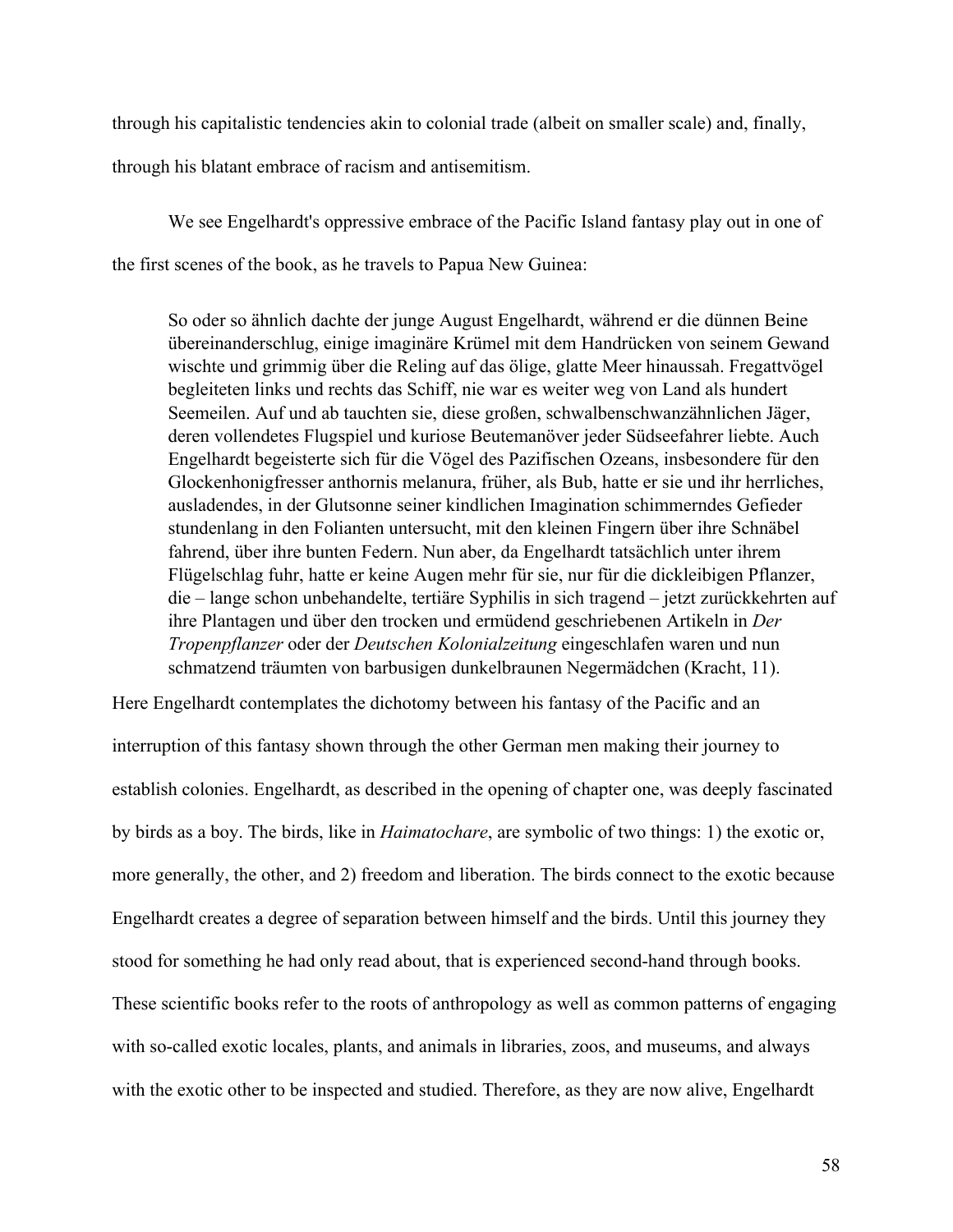views the birds as an escape from his existence in Germany. The fantasy of communing with birds liberates him from his German life, and now marks his entrance into a new and "other" environment. But once he experiences this environment, his image of paradise and its inhabitants changes. As written, he is not satisfied at all; the fantasy of him seeing the birds does not reach his expectations of paradise. He becomes distracted; his deep disdain for the German men aboard the ship takes over. They ruin his fantasy of solitude and living in an environment that is pure and untouched by other people (Note that the people mean White colonizers, erasing the existence of Indigenous communities from the outset). These men are described as carrying untreated syphilis, referencing the sexually transmitted infections Europeans brought to colonies and thus inscribing factual micro-histories. (Incidentally, this episode also reverses the image of a native louse carrying disease that co-created Hoffmann's image of tainted paradise.) Engelhardt separates himself from these men, who are shown to still be firmly attached to Germany, exhibited through their reading of *Deutsche Kolonialzeitung* and their eroticizing of Black women in their dreams, diluting the female bodies into a graphic sexual fantasy.

This passage is also highly referential to images and tropes developed in *Der Papalagi.*  Erich Scheurmann's text was created under the guise of being a critique of German society through the eyes of a Samoan chief. As we now know, Scheurmann is the true author; therefore, when accounting for this fact, it becomes apparent that while criticism is one piece of the work, another main aspect is the creation of hierarchy between Samoa and Germany. Where Germany is imagined as the corrupt, yet technologically advanced and culturally sophisticated society, Samoa is the pure yet primitive, oversimplified, and othered natural location. Similarly, German Papua Guinea is portrayed as the primitive yet liberating escape land for the exiled August Engelhardt.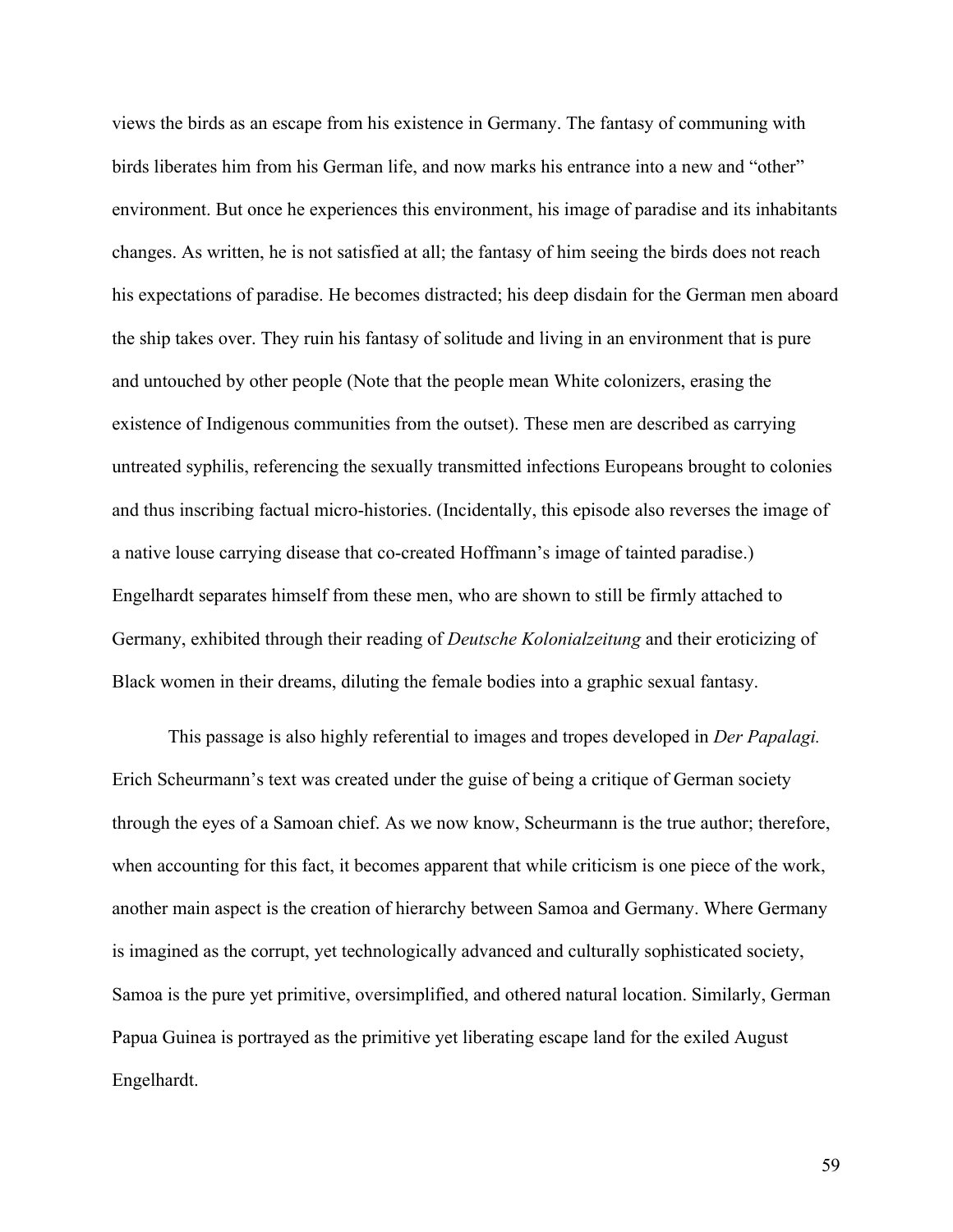Furthermore, this paragraph of the text engages with the process of understanding the world filtered through media, and the authority of certain media, especially in relation to imperialism and colonialism, to determine the lens through which history is viewed. In *Haimatochare* we see this historical filtering exhibited through claims of how the text was based on the accounts of A.v. Chamisso, and the story is told through a series of fictionalized letters. In *Imperium*, the transformation of media (e.g., letters, newspapers, travel books) into a filter or distancing medium allows for the narrator to be presented as being a historically accurate educator tasked with guiding readers. This scene of Englehardt on the boat criticizing the men reading newspapers, transforms the central idea of the text away from Englehardt's attempt to simply separate himself from his peers to a broader question, namely about the status of the subject in literature and, here specifically, about what is a critical, even ironic perspective, or what is represented as historical if subjective truth (that is, as Engelhardt's "truth"). Nothing in the book can be accepted as total reality, but people often do so because of an inherent trust in ideas from the West and the belief that it is the norm for contemporary writers like Kracht to simply reproduce colonial tropes which until recently have not been widely challenged.

We see another attempt at the separation between Engelhardt and his peers in this passage:

Das Wort Pflanzer traf es nicht richtig, denn dieser Begriff setzte Würde voraus, eine kundige Beschäftigung mit der Natur und dem hehren Wunder des Wachstums, nein, man mußte im eigentlichen Sinne von Verwaltern sprechen, denn exakt das waren sie, Verwalter des vermeintlichen Fortschritts, diese Philister mit ihren gestutzten, in der Berliner oder Münchener Mode von vor drei Jahren gehaltenen Schnurrbärten unter rotgeäderten Nasenflügeln, die ihrerseits bei jedem Ausatmen heftig zitterten, und mit den darunter gelegenen, flatternden, schwammigen Lippen, an denen Speichelbläschen hingen, als würden diese, könnten sie sich nur von ihrem labialen Klebezustand befreien, sich von selbst in die Lüfte begeben, wie die schwebenden Seifenblasen eines Kinderspieles (Kracht, 11).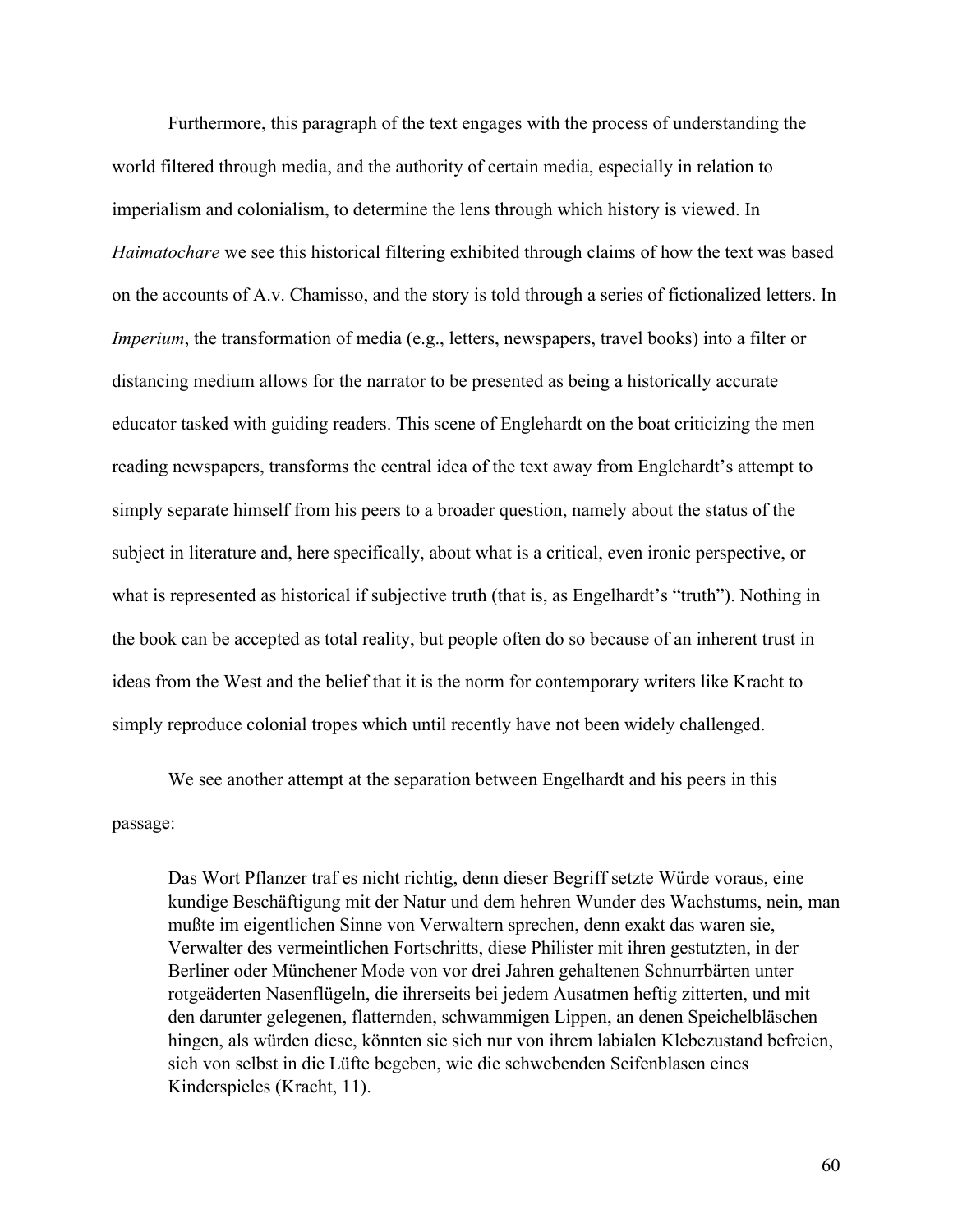As Engelhardt separates himself from the other men aboard the ship, he critiques their use of the title of "*Pflanzer,*" noting how disconnected the men are from the land, culture, and communities of the Pacific (in the eyes of Engelhardt). Engelhardt claims the authority of interpretation over the word "*Pflanzer*," deciding what it is to mean and how it should be used and interpreted. He gives this German word an "Indigenous" definition, while Kracht the author – via the narrating subject – signals a discrepancy to the reader's knowledge who may or may not know about the colonial connotation of the title: *Pflanzer* was the historical term for settlers who, while not owning the land or not having taken it violently and personally from the Indigenous, farmed it on behalf of the colonialists. Just to be sure that the readers will know, the narrator translates the term into a functional synonym, *Verwalter*, hinting at the internal hierarchies that existed among colonizers and thus elevating the men, while their responsibility and culpability in the colonial project goes unchecked. But while Engelhardt himself is ignorant of this linguistic differentiation, he nevertheless delivers another example of the obscuring of the Indigenous perspective, this time through dominating language. Engelhardt, believing himself to be a liberator, places authority over both the term "*Pflanzer*" and how the term should apply to certain people. Through this act, Engelhardt removes the autonomy of the communities he believes he has the right to speak for.

Engelhardt further critiques the German men on the boat in how they are still deeply attached to Germany in their appearance, dressing themselves in clothes from Germany that went out of style there years prior. Here, irony comes full circle, presenting itself in that the men are criticized for being attached to a past reality that no longer exists, while Engelhardt himself is attached to a future and place that likewise will never exist. Engelhardt is therefore similarly misguided, if not more so, as the men he places himself above. Whereas they are nostalgic for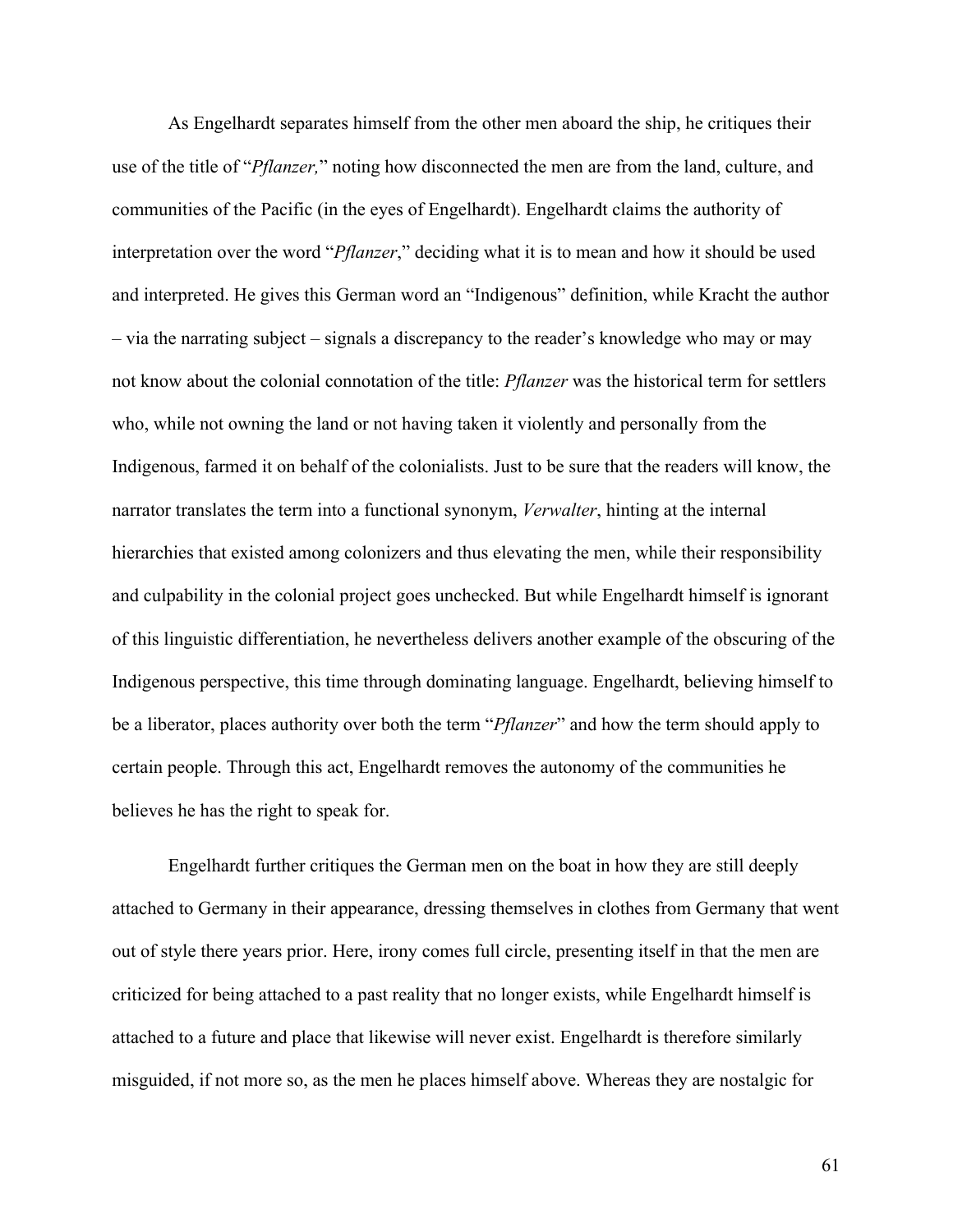home in the colony, he is delusional about the colony's ability to remove him from home and hold him in a paradise-like space.

We are shown the extent to which Engelhardt is not self-aware as the narrator points to the tension that exists between Engelhardt's self-perception and the reality of who he really is:

Ein Herr mit Zwicker im weißen Tropenanzug näherte sich ihm, einer, der, obgleich leibesvoll, nicht ganz so stumpf zu sein schien wie seine Kollegen, und Engelhardt war augenblicklich von jener fast krankhaften Schüchternheit ergriffen, die stets von ihm Besitz nahm, wenn er auf Menschen traf, die von sich und der Richtigkeit ihres Tuns und Seins vollkommen überzeugt waren (Kracht, 17).

In this passage, Engelhardt is described as deeply shy when interacting with self-assured people "die von sich und der Richtigkeit ihres Tuns und Seins vollkommen überzeugt waren" (Kracht, 17). While initially this could be read as Engelhardt lacking confidence (which in some complex, contradictory way he actually might be) and criticizing the colonial overreach of his compatriots, he himself is also displaying entitlement and feelings of righteousness about his plan to start the coconut colony. He makes himself the exception to colonization, because he is not engaging with colonial behaviors in the "traditional" sense. The coconut colony is not for capitalistic gain to the benefit of a state power or a big importer, but instead for his individual profit that Engelhardt disguises as spiritual desire. He disguises his desire for power and success behind his claim that consuming a sole diet of coconut flesh will bring oneself closer to God, the coconut symbolizing the body of Christ. By extension, Englehardt views himself as holy, pure, and enlightened in his methods that only he, through his intelligence and contemplative work, was able to discover. Englehardt then sells spirituality and the idea of paradise through the coconut oil from the colony, promising worshippers a form of purification in both the spiritual and physical sense. Englehardt falsely constructs the idea that only eating coconut flesh could be in some ways tied to the behaviors of Indigenous communities, going as far as extending the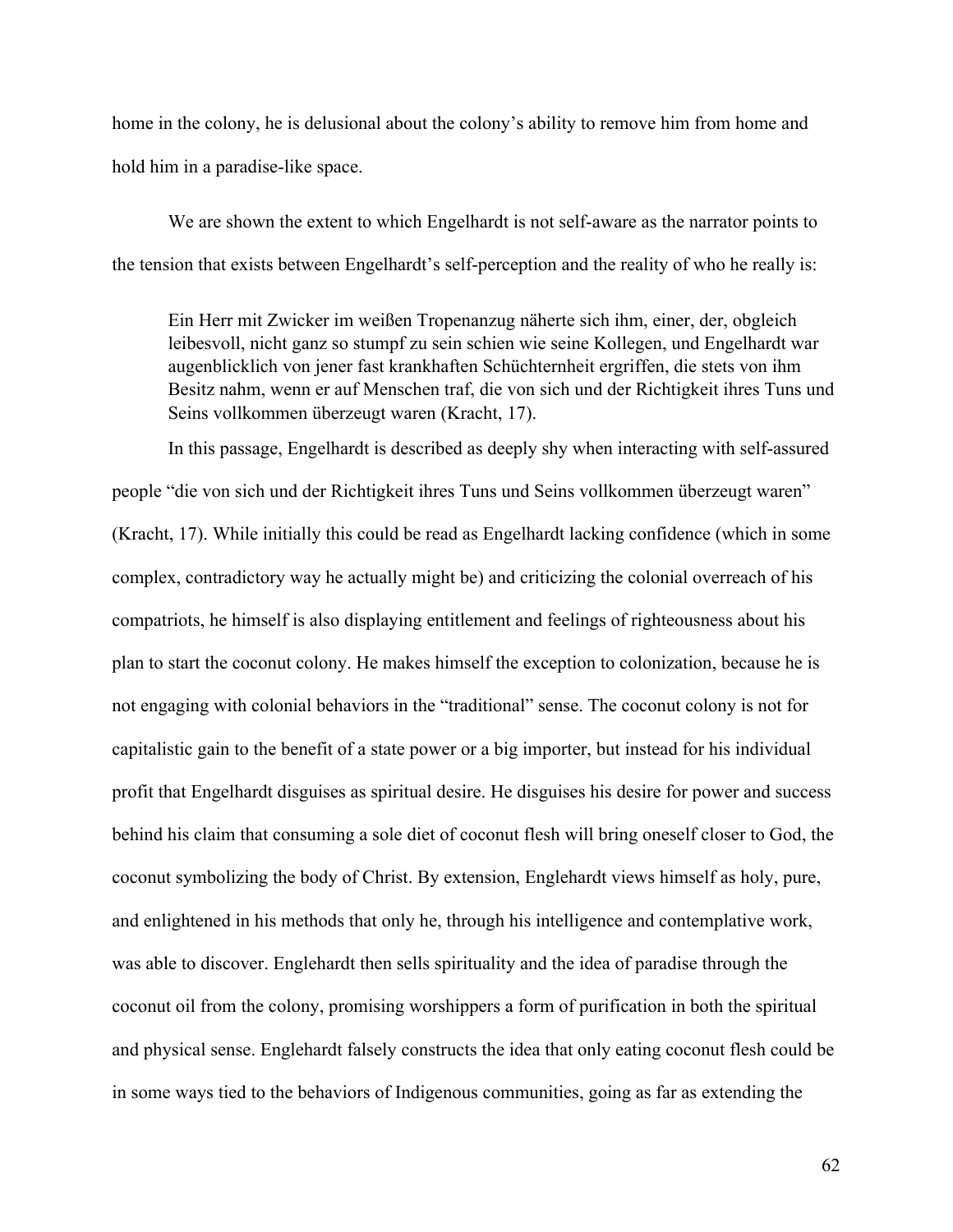appropriating attribution of his diet experiment and claiming that his project is based on Indigenous religion. His distorted reality between what he believes himself to be doing and what he really is doing further connects to the concept of the "benevolent colonizer," who claims to act on behalf of the Indigenous but furthers his goals.

The following passage reminds us of the competing notions of sexuality circulating in *Der Papalagi*, while also showing the appropriation of ideas and false usage of these ideas for personal gain. "Engelhardt verstand nicht ganz, auch waren ihm Kalauer geschlechtlicher Natur suspekt, hielt er doch den Sexualakt für etwas völlig Natürliches, ganz und gar Gottgegebenes und nicht für einen Teil einer verklemmten, falsch verstandenen Manneszucht" (Kracht, 21). Clearly, Engelhardt denies viewing sexuality as taboo and believes himself to not be engaging with German conceptions of masculinity and its ties to repression. But this professing does not absolve him of also functioning within the colonial institution and proliferating ideas that reveal an idiosyncratic, self-serving spiritual rendering of Indigenous views about sexuality. Engelhardt appoints German New Guinea as a place that does not view sex sexually, but instead as a way to grow closer to God. This appointment is not necessarily true, but is an idea created by Engelhardt in order to cope with his own deep sexual insecurities and repression. His ironic discomfort with sexuality reveals itself in the following passage where the narrator mediates between the speech of an *erlebendes Subjekt* and the repressed Engelhardt "Dieser Fremdling habe ihn rasend vor Lust gemacht, berichtete der Helgoländer seinem Mentor Engelhardt, der seinerseits verständnisvoll nickte, dabei aber mit einiger Mühe versuchte, seine Abneigung gegenüber so offen vorgetragener Homosexualität vor Aueckens zu verbergen" (Kracht, 124). Here the text reproduces the indirect speech of "der Helgoländer" but only tells us from the narrator's perspective about Engelhardt's reaction, suggesting perhaps that Engelhardt's conversation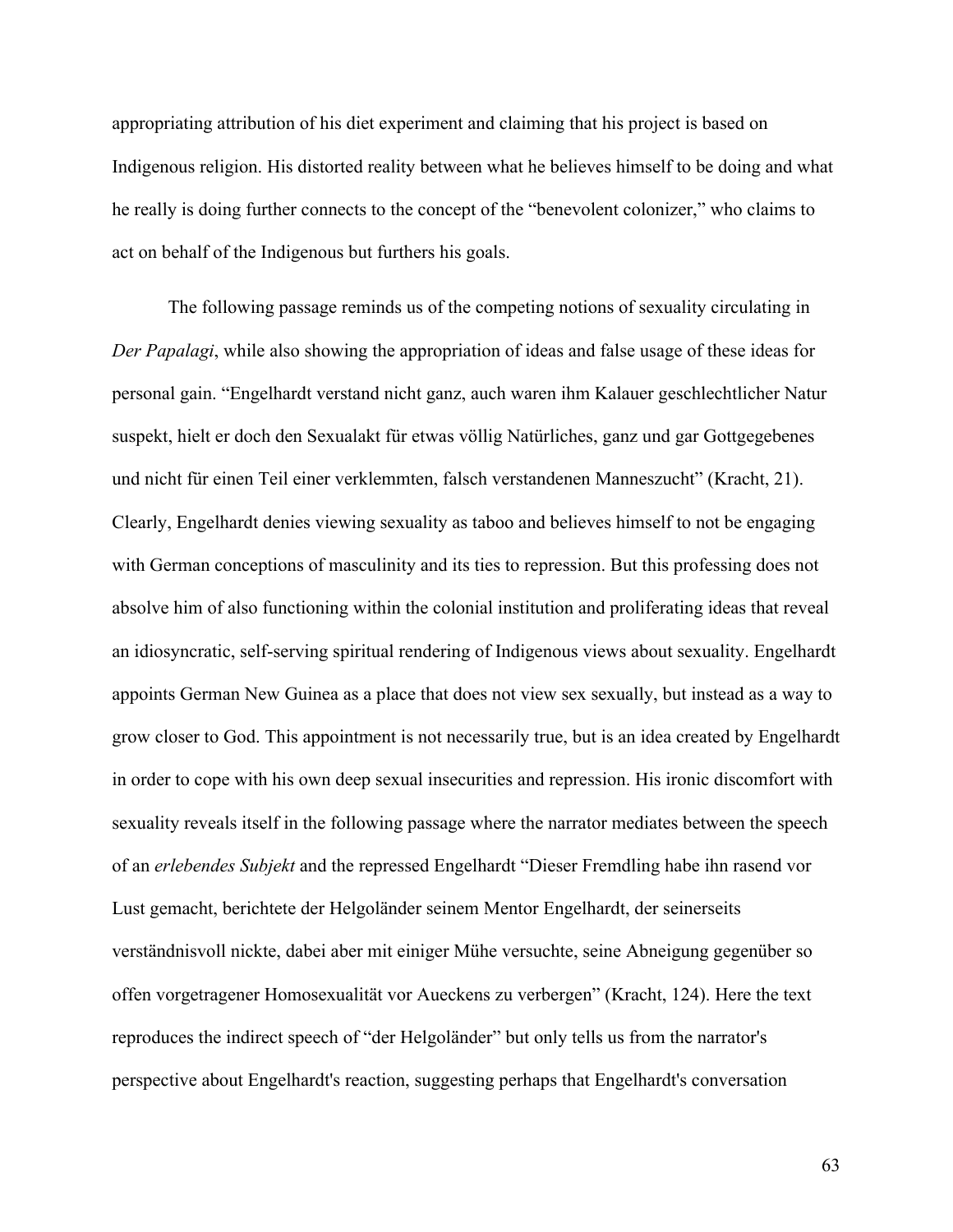partner is more trustworthy than Engelhardt's words would be. But he does not speak. Instead, we are to trust what the narrator tells us about Engelhardt's reaction.

Engelhardt's actions and existence are contradictory to his self-understanding. Despite Engelhardt's insistence that he is liberated, free, and nonjudgmental and thus unlike the sexually repressed Germans, he is described in this moment as deeply uncomfortable with homosexuality. He remains unaware of this ignorance of his own limitations, when he feels later justified in his homophobia because Aueckens, an acquaintance that comes to stay with Engelhardt, is revealed to be antisemitic after he claims religion as the reason for a boy denying his sexual advances. Irony presents itself in how Engelhardt's dismissal of his homophobia due to his objection to antisemitism mirrors Aueckens dismissal of his antisemitism due to his homosexuality.

Although these traces of Engelhardt's German identity are everywhere in the text, I am more interested in the text's engagement with its location or setting in the Pacific world, for example here in what I think is one of the most important moments of irony in the text:

Er beugte sich herunter, um das Männchen an der Schulter zu berühren und ihm mitzuteilen, er brauche sich doch bitte seinetwegen nicht so zu beeilen, aber dieser verstand ihn nicht und beschleunigte noch seinen Lauf, weswegen er, schlußendlich an der Vorfahrt des Grand Hotels angekommen, schweißüberströmt und japsend neben der Rikscha zusammenbrach (Kracht, 34)

Although Engelhardt wants to release the man from the stress and pressure he feels when he transports the Western man to the hotel, the man speeds up and is even more exhausted. What looks like a misunderstanding is more complex. Engelhardt believes that his tapping on the shoulder of the man will remove the man's burden, but it has the opposite effect. This is very symbolic of the idea I wrote about in the introduction, that colonialism in the Pacific by the Germans was done under the guise of wanting to "protect" Indigenous communities from the dangers of modernization, progress, and other colonies. However, this "help" was more harmful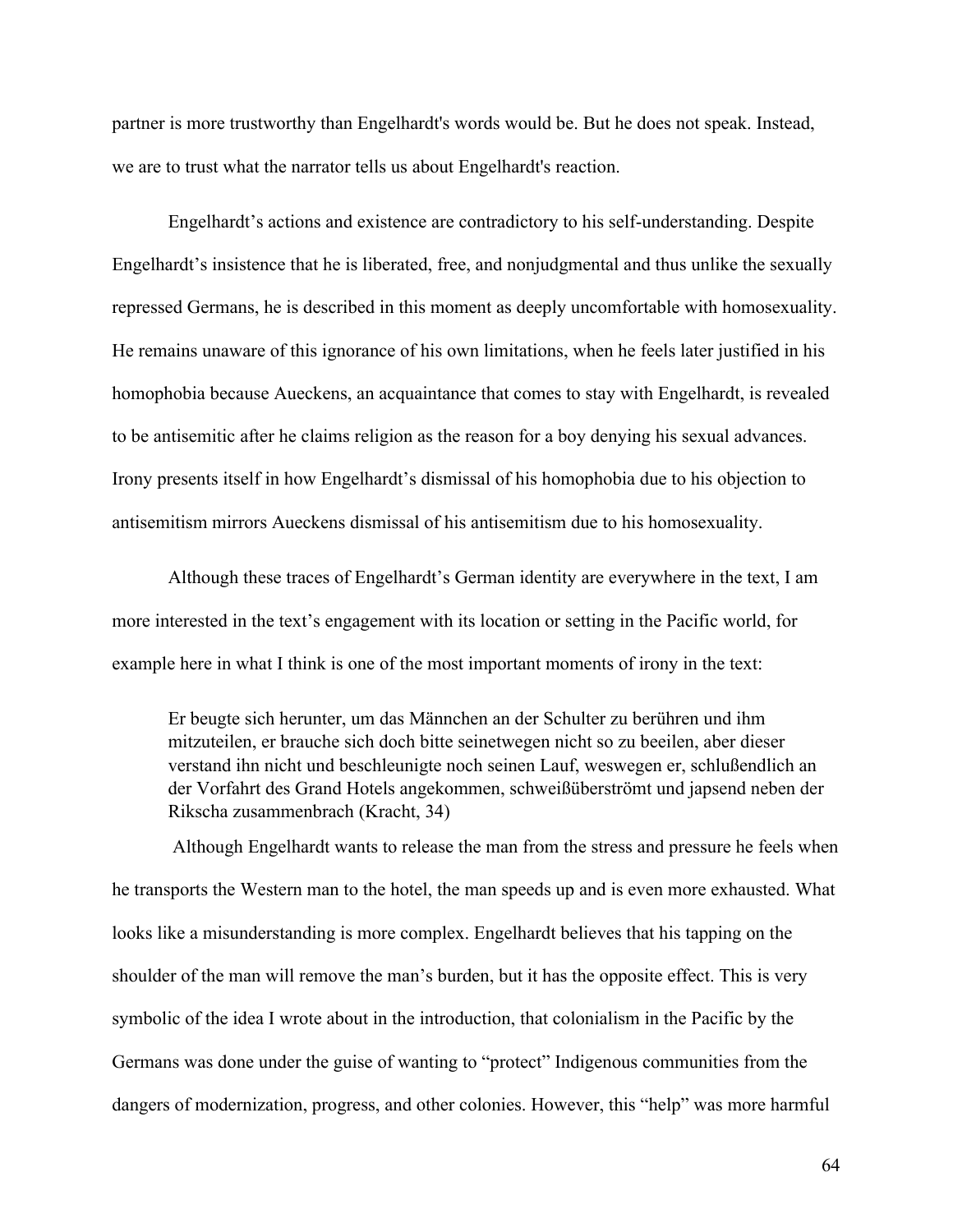than beneficial, recalling past histories of encounter with Europeans and overall bringing oppressive regimes, violence, death, and forever altering the sovereignty and independent trajectory of the islands colonized. Engelhardt's touch recalls the history of Germany's or rather Europe's engagement as well as the lingering effects of the history.

Attempts to help were deeply tied to Western preconceived ideas about what the Pacific Islands were like and assumptions of what they needed. The reason that Engelhardt becomes so obsessed with the Pacific Islands is because of what he thinks he believes to be inherent truths, but are instead ideas that are tied to racism, misogyny, and colonial power. One such example is how Engelhardt envisions sexuality on the island. Another is how Englehardt appropriates the place through the idealization of his own body, which the narrator relates as follows:

Engelhardt hatte während des Aufenthalts auf seiner Insel nicht nur etliche Pfund abgenommen, sondern war durch die gesunde Lebensweise drahtig und muskulös, seine Haut nun von einem satten Dunkelbraun, und sein Haupthaar und Bart, die er allmorgendlich mit Kokos-Öl einrieb, waren durch Sonne und Salz hellblond und golden geworden. Das Öl, das seine Arbeiter auf Kabakon preßten, wurde entsprechend seinen Anweisungen auf dem Festland in Halbliter-Flaschen abgefüllt und mit einem ansprechenden, vom Herbertshöher Postbeamten entworfenen Etikett versehen, das Engelhardts etwas geschöntes, bärtiges Profil zeigte. (Die Alternative, aus dem gestockten Öl den Grundstoff für die in Deutschland sehr gefragte Margarine und das Palmin-Kochfett zu liefern, wie es der Großteil der Kokospflanzer im Schutzgebiet bevorzugt tat, kam für ihn aus ethischen Gründen überhaupt nicht in Frage – er würde mit Sicherheit seinen Landsleuten kein Pflanzenfett liefern, damit sie darin ihr sonntägliches Beefsteak brutzelten) (Kracht, 98).

Experiencing a drastic physical change from being on an island, Engelhard is described to have dark brown skin, with the build of a runner. But most shocking is his hair which is described to have turned golden blond through the daily application of coconut oil and exposure to sun and salt. It is as if Kracht is affirming modern-day Western beauty standards as if they were invented or at least "naturally" displayed by Engelhardt. Aligning with, and perhaps benefiting from, the islands through physical beauty and strength, Engelhardt's blond hair still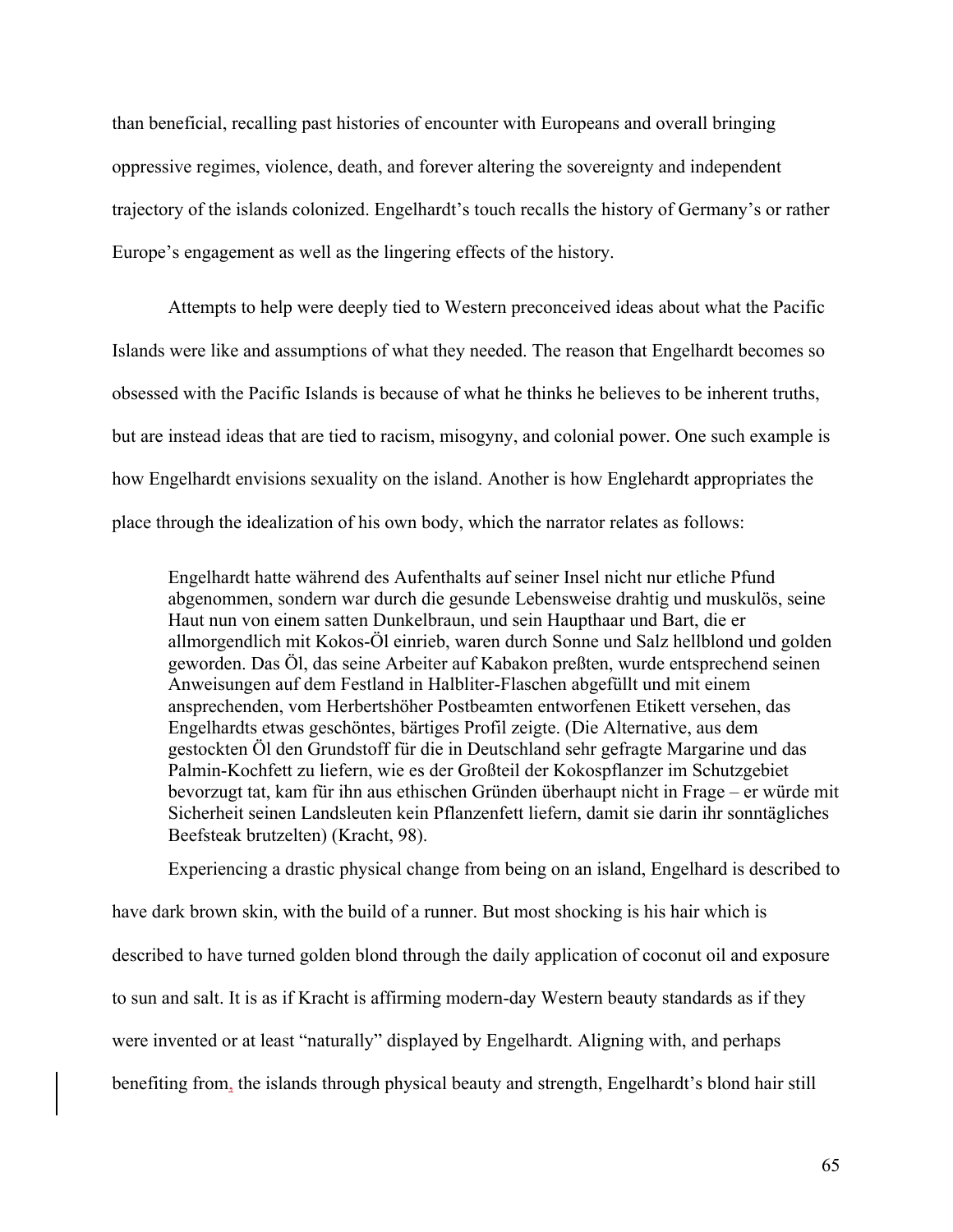ensures that he remains closely aligned to Whiteness. Perhaps, the text seems to suggest, his misconstruing of his one-sided, extremely rigid diet as Indigenous diet promotes his healthy appearance and physique. But it comes full circle through Engelhardt's product "advertisement" and aligning with his self-image. Clearly, while this scene is very ironic it is also full of colonial undertones.

The understanding of beauty standards and Engelhardt's embrace of nudity is reference to the early 20th century *Nacktkultur.* In Karl Eric Toepfer's *Empire of Ecstasy: Nudity and Movement in German Body Culture, 1910-1935,* the author claims that the intention of the *Nacktkultur* movement was the furthering of "vegetarianism, social reform, and racial hygiene" (Toepfer, 30). Derived from *Freikörperkultur* that originated before World War I, *Nacktkultur*  became a signifier of anti-intellectual and conservative attitudes in response to "urbanization and rationalization" (Toepfer, 31). Furthermore, the movement was central to two ideas: "the use of racial and eugenics theory to justify nudism; and the idea that 'natural' nudism was antierotic and did not disturb conventional sexual morality" (Toepfer, 31). *Nacktkultur* also played an important hand in determining modern aesthetics, one that embraced the open, physically fit, strong, yet desexualized male body. In creating this aesthetic by placing himself on the bottle, Engelhardt banishes bodies that do not fit into these categories. Englehardt employs his body as the aesthetic standard in order to sexualize, other, and objectify Indigenous peoples similar to how they are likened to objects in the previous two chapters. I assert that by determining the physical aesthetic through his own body, Engelhardt is humanized. Consequently, the Indigenous body is dehumanized because it is excluded from being understood as the human body.

In this scene we also see how Whiteness remains the reason for why Engelhardt is on the cover of the coconut oil bottle, and therefore how he is able to appropriate its consumption and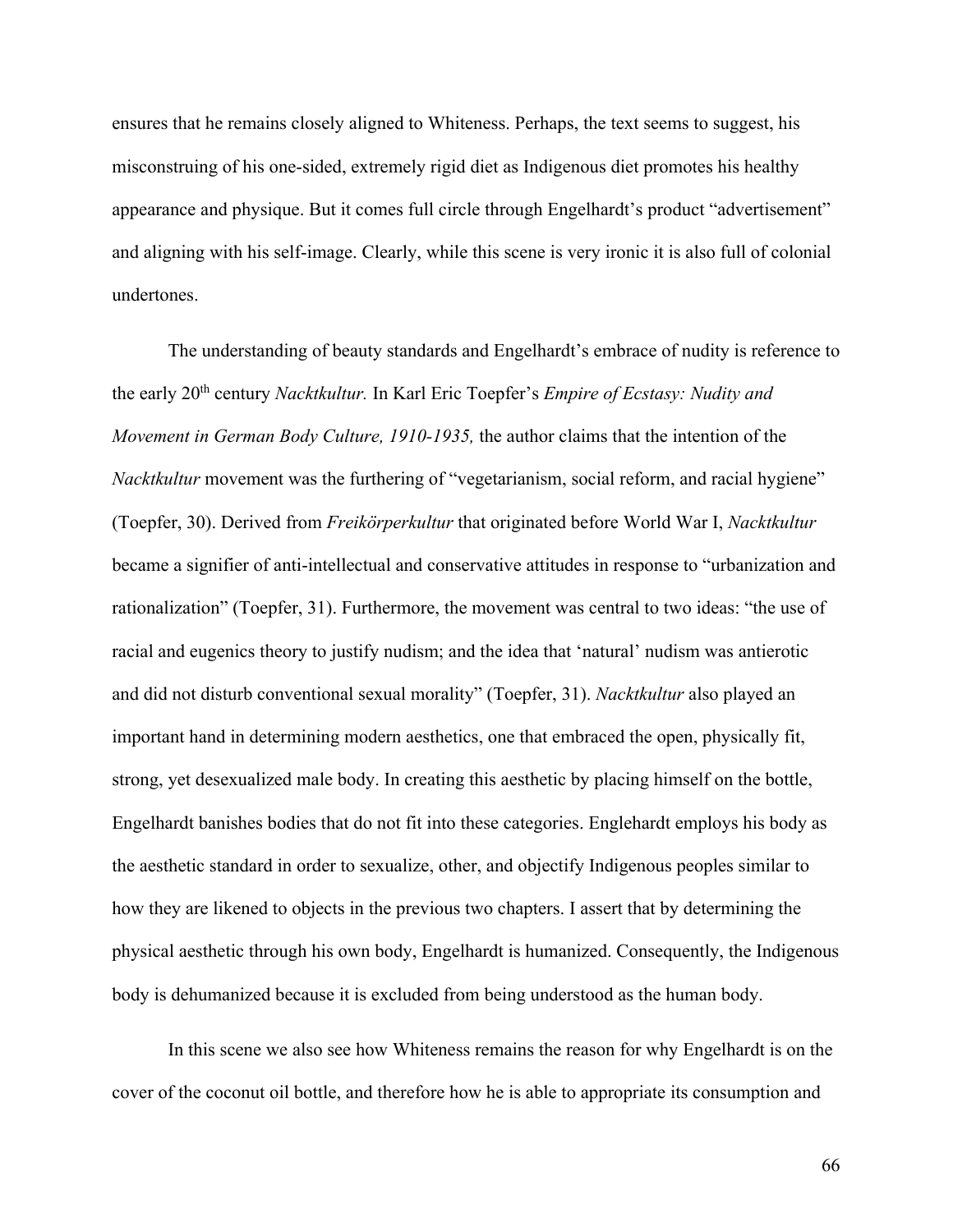through it amass capital gain. Although the narrator describes Engelhardt as more ethical than locals and the companies involved in the trade of raw materials, he still makes a profit and finances his esoteric lifestyle by selling paradise in a small bottle. This is, I suggest, Kracht – again via the narrator - ridiculing the self-proclaimed ethical standards of many Westerners today, while he exposes their hypocrisy. But historically, the physical relationship between Engelhardt and the Indigenous community he infiltrates in German New Guinea can be described by recalling contemporaneous, that is early 20<sup>th</sup> century beliefs, about race, namely that "the Polynesian proximity to whiteness seemed to carry a promise, or at least a possibility, of equality for Polynesians...[but] it was clear in practice that there were strict limits to the Polynesian– white comparison on the Polynesian side of the equation. The expression of the 'conditional Caucasian' in physical anthropological studies emphasized how much the logic of possession through whiteness was a relentlessly one-- way conduit, transferring what was expedient for white settlers to feel at home in Polynesia, while providing little to Polynesians besides the nominal attribution of almost whiteness" (Arvin, 95). While this quote uses Polynesia as an example, we can see how Engelhardt in Melanesia similarly contributes to Whiteness as a means of possession, allowing him mobility through German New Guinea and in his business venture at the cost of the liberation of the Indigenous community he made a part of his colony.

The mobility of Whiteness is also exhibited in how Whiteness allows Engelhardt to infiltrate an Indigenous community, while at the same time Makeli's, Engelhardt's young worker, alignment to Whiteness causes Makeli's identity to be erased. We see this in the following scene where "Slütter wundert sich über den jungen Makeli, der so sehr zum Deutschen geworden ist, daß er seine Rasse ähnlich beurteilt, wie es ein Kolonialbeamter täte....junger Mann?" (Kracht, 222). In this passage, Makeli's identity is brought into question, when Slütter,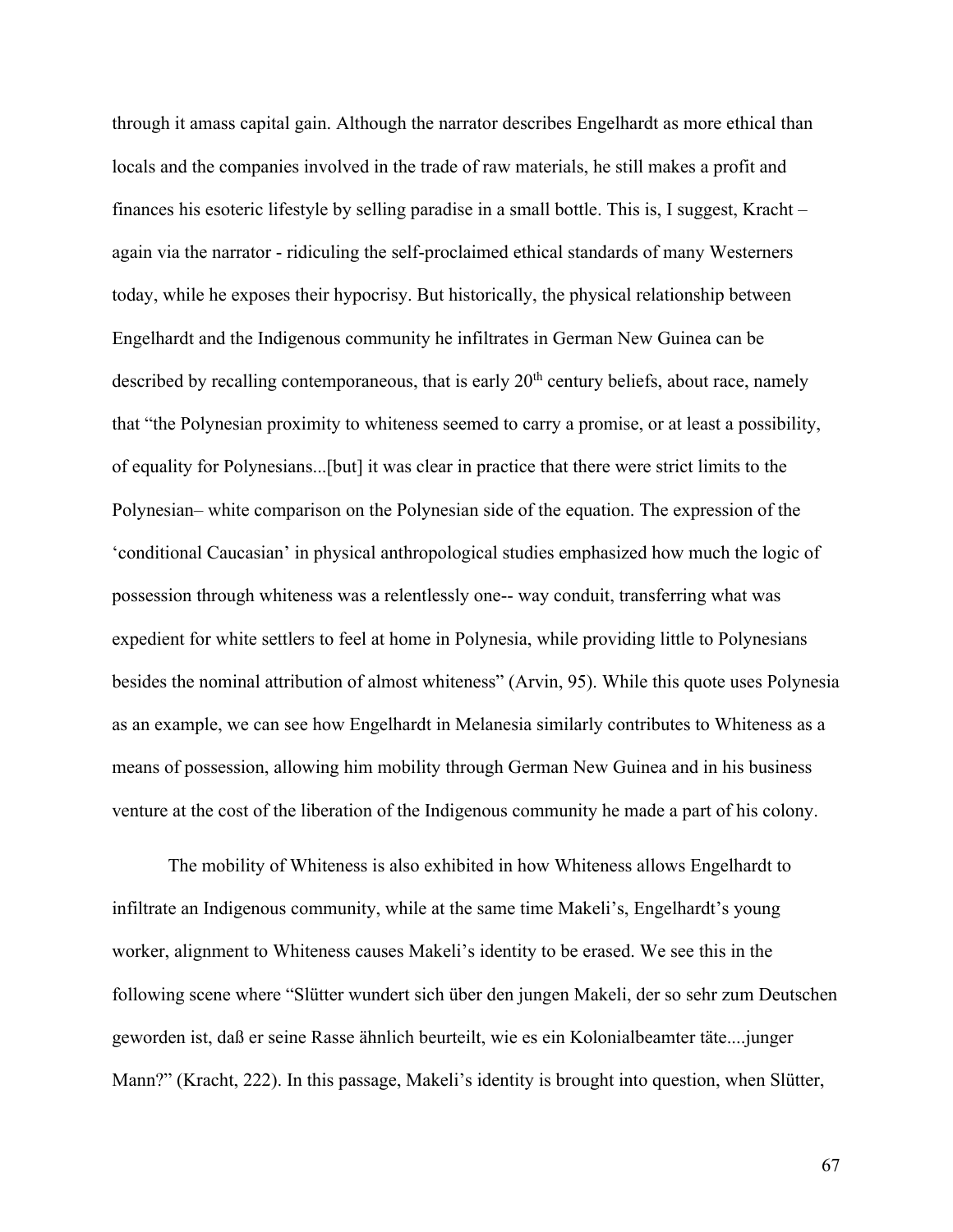one of the colonizing characters in the text, briefly questions if Makeli is even Indigenous anymore. Particularly, "Germanness" in this passage is marked by the judgement of race. Again, Makeli is a character within the text symbolic of Papua New Guinea whose portrayal is filtered by a White writer who through his narrator alludes to official German classifications of race and citizenship that were applied in the Federal Republic of Germany until 2000 (El-Tayeb, 149). But Makeli's characterization also comes to represent how Indigenous communities were pitted against one another. The main non-white characters, Makeli and Queen Emma, are placed in forced alignment with Whiteness. Their placement in *Imperium* becomes not about showing them as individuals, but to aid the colonial power structure in the text. Essentially, Makeli and Queen Emma are only written to later be erased.

In terms of the flexibility Whiteness offers Engelhardt, we see the eventual transformation of a White character existing outside mainstream societal conventions into a character with a distorted sense of otherness and marginalization.

Engelhardt wird ebenfalls zum Kind, zum Rex Solus. Vegetabil und einfach, ohne sich an etwas erinnern zu können, ohne Voraussicht, lebt er allein im Präsens, ab und zu Besuch erhaltend, redet er wirr, die Menschen fahren wieder ab und lachen über ihn, schließlich wird er zur Attraktion für Südseereisende, man besucht ihn, wie man ein wildes Tier im Zoo besucht (Kracht, 229).

Engelhardt's decline recalls on the one hand some of the characteristics that Scheurmann had praised about the simple life in Samoa and also the Enlightenment histories that depicted cultures outside Europe as children. On the other hand, this passage alludes to common displays of other cultures in Europe of the early 20<sup>th</sup> century. The description of him being visited like an "animal" in the zoo" is reference to the treatment of marginalized peoples around 1900 in Europe (Demski, 9). Towards the end of the book, as Engelhardt falls into insanity, he becomes a tourist attraction. Kracht, like Hoffmann in my first chapter, leaves space for the remembrance of Venus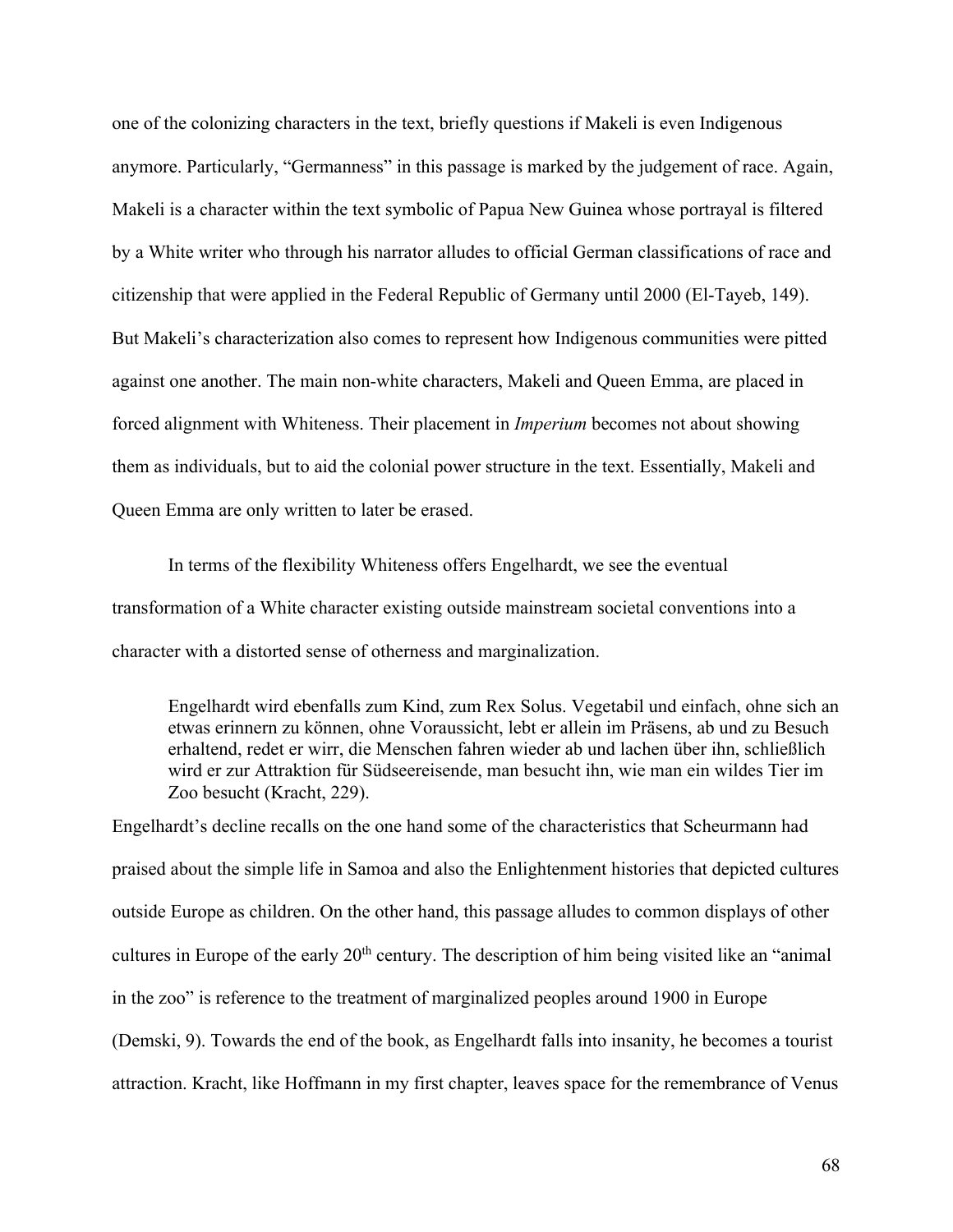Hottentot and the tradition of disguising the "other," as noted by Maria Isabel Romero Ruiz in her article "Chase Riboud's *Hottentot Venus* (2003) and the Neo-Victorian: The Problematization of South-Africa and the Vulnerability and Resistance of the Black Other" (Ruiz, 2). While Engelhardt becomes the other in this instance, but he connotes sympathy by being likened to a vulnerable child. Despite the attempt to mirror the positioning of Engelhardt to the tradition of displaying the bodies of Black, Indigenous, and People of Color, one cannot forget the major differences. Engelhardt chose the life that he did, deciding to remove himself from German society. The act of marginalization is for him a choice, and therefore an act of privilege. We see this obvious privilege again in how easy it is for Engelhardt to escape being viewed like a zoo animal.

Through referencing the power of film, the film made about Engelhardt allows him to reenter mainstream society, also done through his colonial conquest and later his antisemitism: "Die Kamera fährt nah heran, ein Tuten, die Schiffsglocke läutet zu Mittag, und ein dunkelhäutiger Statist (der im Film nicht wieder auftaucht) schreitet sanftfüßig und leise das Oberdeck ab, um jene Passagiere mit behutsamem Schulterdruck aufzuwecken, die gleich nach dem üppigen Frühstück wieder eingeschlafen waren." (Kracht, 244)

While camera, the ship's horn, and bell make the reader snap out from being roped into the island fantasy that was created around Engelhardt, the ending leaves us with two shifts in the text meant to comment upon broader changes that were happening at the time this text is set in: 1898. The power to represent the Pacific Islands originally rested in the ethnography of objects that wer sometimes attached to people (e.g., clothes, tools, fruit). The reliance on objects then shifted to the authority of textual interpretation, then to the film screen. We see this in *Imperium* in how the text begins with a pamphlet advertising Engelhardt's coconut colony, moves towards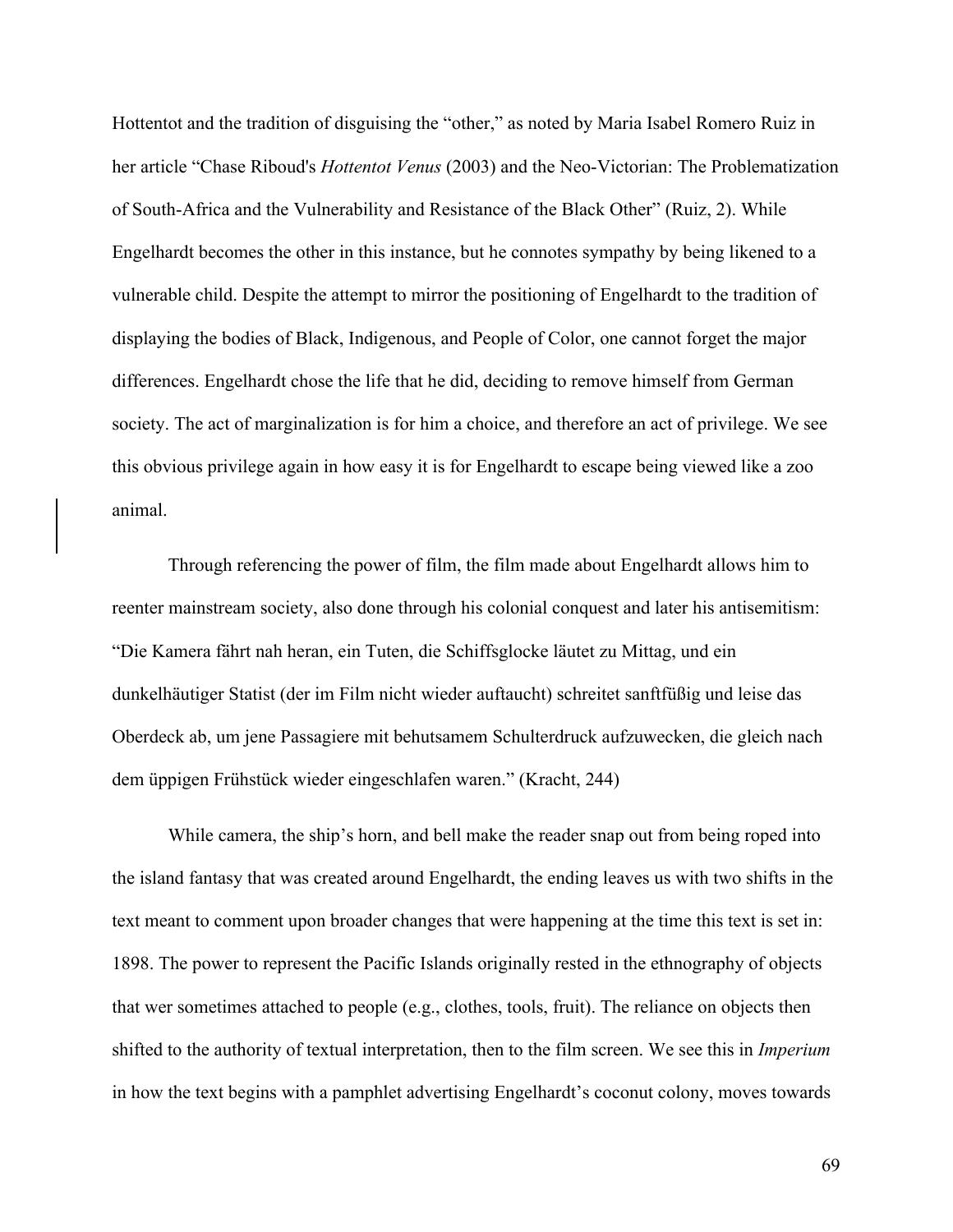the discussion of German newspapers, and ends with Engelhardt's story being shown in a movie theater in Hollywood. Like the discussion in my other texts, authority, power, and dominance are moving targets. Modes of oppression shift to best fit certain time periods, people in power, and ideas.

Concurrently, later on we see the text through a depicted film lens, shift to the discussion of antisemitism. Both discourses of racism and antisemitism become normalized through the false objectivity that is presented in the documentary films, such as those by Margaret Mead or Nazi propaganda films. Because of this, the reflection on the relationship between White people and Indigenous people in the Pacific Islands was overshadowed by the reflection of antisemitism. Antisemitism, as we know, is also a manifestation of White supremacy. A new hierarchy is then established through these documentaries:

Engelhardt teilte nicht jene aufkommende Mode der Verteufelung des Semitischen, die der fürchterliche Richard Wagner mit seinen Schriften und seiner schwülstig-komischen Musik wenn nicht initiiert, dann aber allerorten salonfähig gemacht hatte. Unser Freund liebte die Musik von Satie und Debussy und Mendelssohn-Bartholdy und Meyerbeer (Kracht, 126).

The conception of the benevolent colonizer through the latter part of the book becomes more deeply tied to the conception of antisemitism at the time. Engelhardt again separates himself from others, in this instance through the excuse of appreciating the music of Jewish composers. He confounds his appreciation or desire for something to be an absolving force. However, we later see how Engelhardt's fragile disguise as someone tolerant of Jewish people is not enough to separate himself from his more openly antisemitic peers. Once his fantasy crumbles and his colony fails without him being closer to God, he runs into money problems. Financially destitute and disenchanted with the island, Engelhardt behaves just like other violent members of the colonial machine. "Ja, so war Engelhardt unversehens zum Antisemiten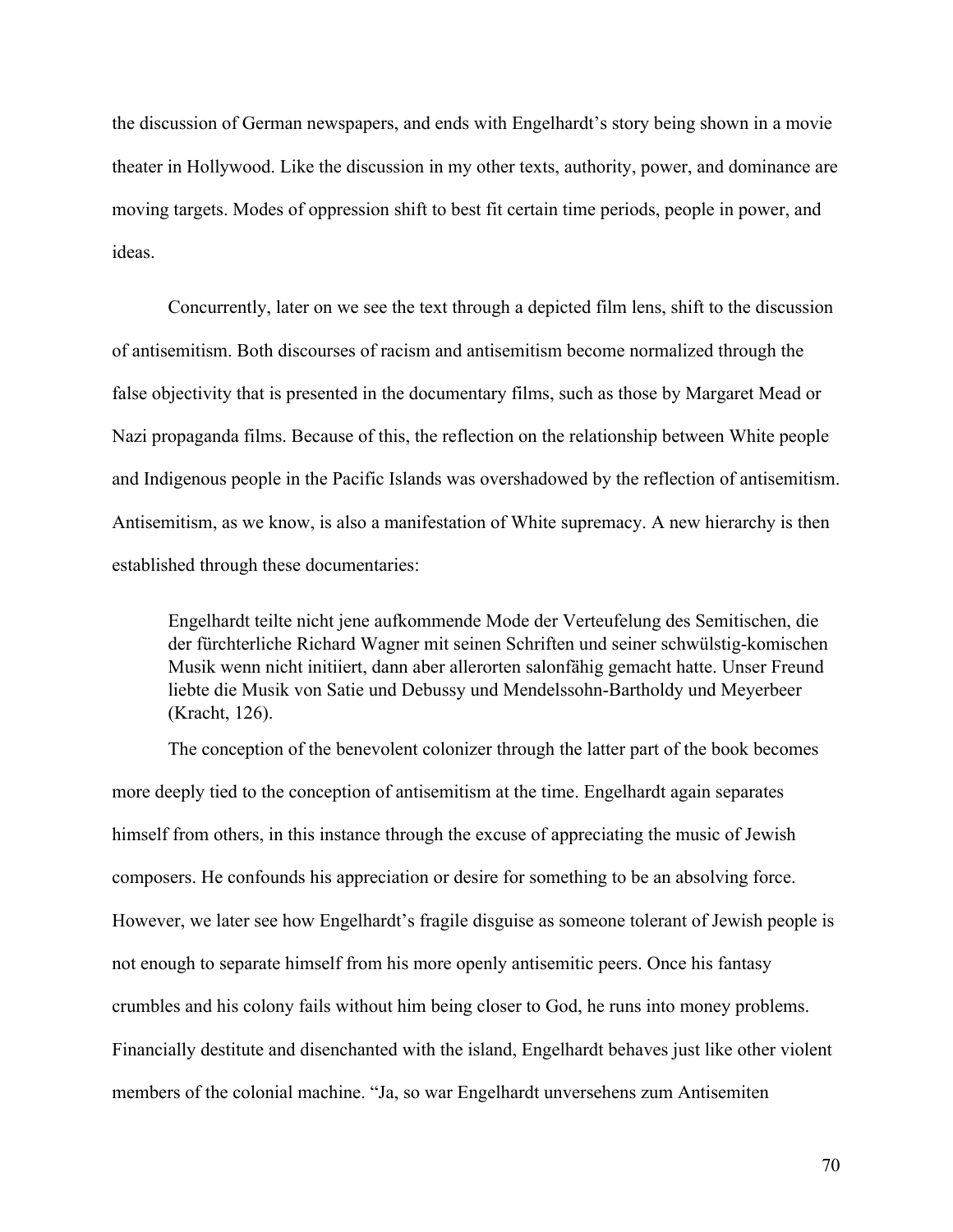geworden...und daß die ganze Misere des Scheiterns seiner begnadeten Utopie denjenigen anzukreiden sei" (Kracht, 224). Although his utopia was destroyed by his own actions, he blames others. A reference to both Germany at threshold of WWII and Scheurmann (who after the publication of *Der Papalagi* became a party member of Hitler's NSDAP and wrote poems to celebrate Hitler's birthday), the narrator reveals Engelhardt to be an antisemite who just like his compatriots back in Germany uses antisemitism as a scapegoat for his own accountability for the collapse of his colony (Senft, 62).

By collapsing the distance between narrated time and the historical reference to the workings of antisemitism, Kracht creates a link between colonialism and the antisemitism that led to the Holocaust. In doing so, the messaging of the text includes the argument that all totalizing forms of oppression and ideology are connected. This line of thought presents as troubling. Both are serious issues that require consideration, but the focus of the text quickly shifts away from Germany's violent colonial enterprise in the Pacific to then focus on Nazi atrocities. German colonial history becomes eclipsed by the Nazi past, isolated within what happened in or nearby Germany, and therefore the resolution of German history is also isolated to Germany in its singular focus on the Holocaust. While many aspects of World War II, Nazism, the Holocaust, and antisemitism remain unresolved, there is a feeling that history has been "worked through." Consequently, historical events that happened outside of Germany and Europe begin to exist outside of the imagined historical reality. Kracht mirrors these events through *Imperium,* in that little closure is given to the colonial impact of the text, and therefore Indigenous characters like Makeli fade into the background. No form of justice is offered, no global condemnation. Instead, what happened in German New Guinea, both in reality and in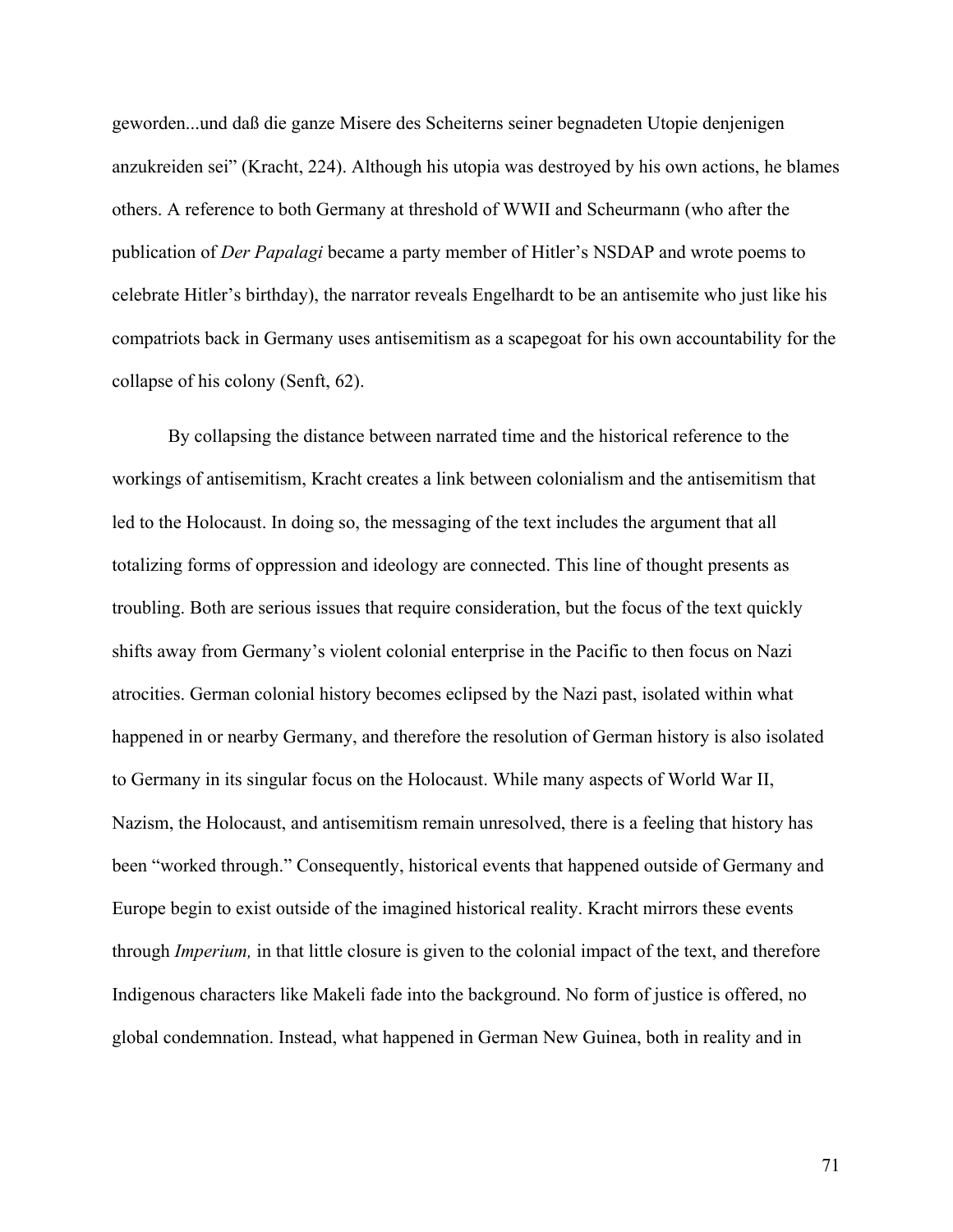fictional retellings, remains forgotten. Like a film, this same self-imaging of Germany from within plays on repeat.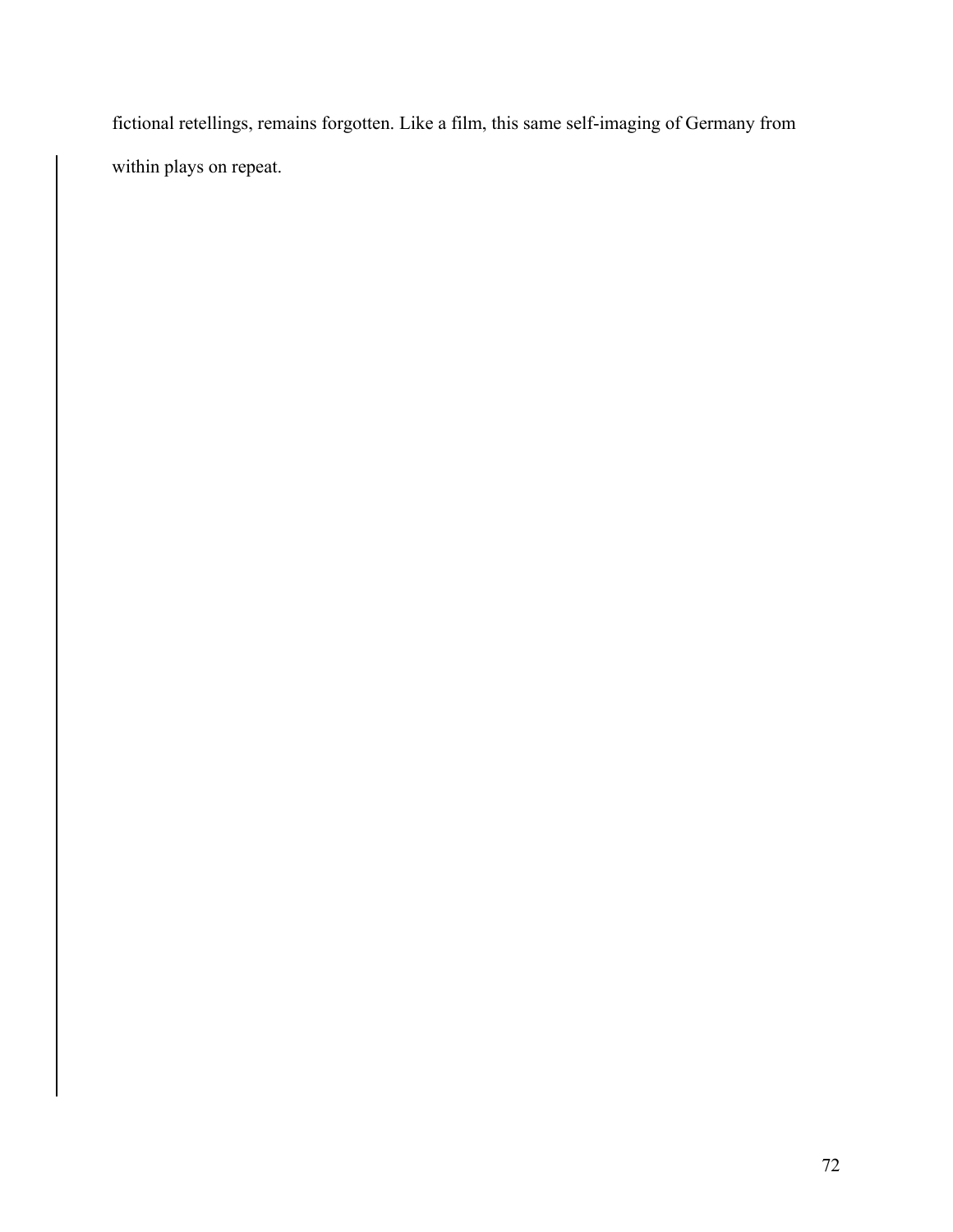## **Conclusion:**

Both Kracht and the character of Engelhardt become examples for White Power and dominance, and regardless of intention, Kracht's *Imperium* ends up aiding in the shrouding of Pacific Island identity and voice. This text was my final example of Oceanism in action. Beginning with Hoffmann, I have been able to trace a direct relationship from the first chapter to here in that even in as recently as 2012, Hoffmann and Scheurmann's work have contributed to the continual construction and reconstruction of the Western imagination of the Pacific Islands.

Throughout all three texts I have explored the dangers and long-lasting effects of colonial oppression and violence. I have unveiled these effects by focusing my analyses on the reproduction of colonial power structures in German language literature. In all three works- *Die Haimatochare* (1819), *Der Papalagi* (1920), and *Imperium* (2012)- the element of disguise has been employed by authors to convey an appearance of criticizing modernity and aspects of colonialism through texts and literary history, without truly critiquing colonial workings and effects. These critiques never result in accountability from Germany or come at the expense of Germany, as the harmful tropes and stereotypes presented in all three texts are solely based on the Indigenous peoples of the Pacific Islands. Ultimately, all the works I discuss utilize tropes as methods to degrade, erase, and isolate the South Pacific Indigenous communities that they represent. These tropes include the previously discussed "benevolent colonizer" and the "noble savage." What further ties all three texts together is the Western creation and obsession with projecting the "paradise" fantasy upon the islands. These ideas about the Pacific Islands are then reproduced, unfortunately empowering my three discussed texts (and those similar) to form a basis of authority.

73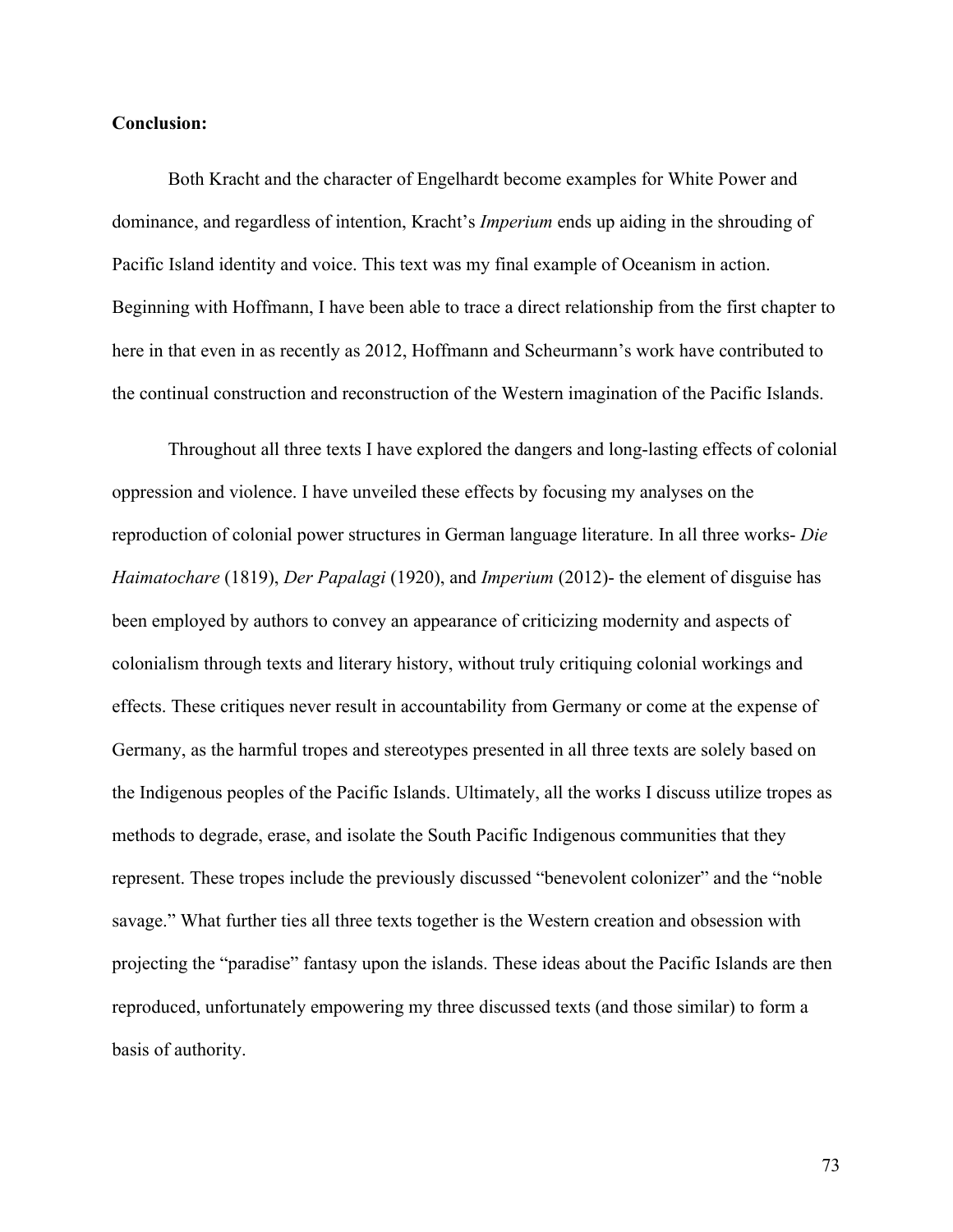Authority, as initially defined in my project, was rooted in the authority of written works and of the authors who wrote them, namely their identities as educated White men who claimed possession of portraying the Pacific Islands despite having very little first-hand experience. Now at the end of my project, authority can also be understood as the power for one author or critic (particularly those from the West aligned with colonial power) to decide how non-Western and non-White places or people are portrayed and perceived. Each text provides multiple layers of disguise, including but not limited to, the use of irony and authors and/or plots with fictionalized historical backgrounds.

In E.T.A. Hoffmann's *Die Haimatochare*, Hoffmann disguises his own voice, someone who had no firsthand experience in Hawaii, by writing a series of fictional letters. These letters, in combination with a fabricated backstory that the well-known naturalist Albert von Chamisso had born witness to the letters' account of events, gave authority to Hoffmann's voice. Hoffmann also utilized irony to critique modern scientific obsession and exhibition culture, but his critique falls short of a clear condemnation of colonialism. No one is victimless to his ironic humor, meaning both the colonizing explorers and the Indigenous peoples and the Hawaiin natural landscape are tools weaponized for his authoritative irony.

Erich Scheurmann's *Der Papalagi* is not an outright ironic text, but the one most heavily and clearly engaging with overt disguise. The short series of essays were written under the pretense of being a translation of oral speeches given by a Samoan chief while Scheurmann lived in Samoa. While the essays claim to be spirited critiques of German society, particularly modern capitalism, Scheurmann's "writing in disguise" aids in continuing the stereotype of the "noble savage," and proliferates the belief of Germany as a "benevolent colonizer," while simultaneously insisting on the intellectual inferiority of the Samoans and the importance of

74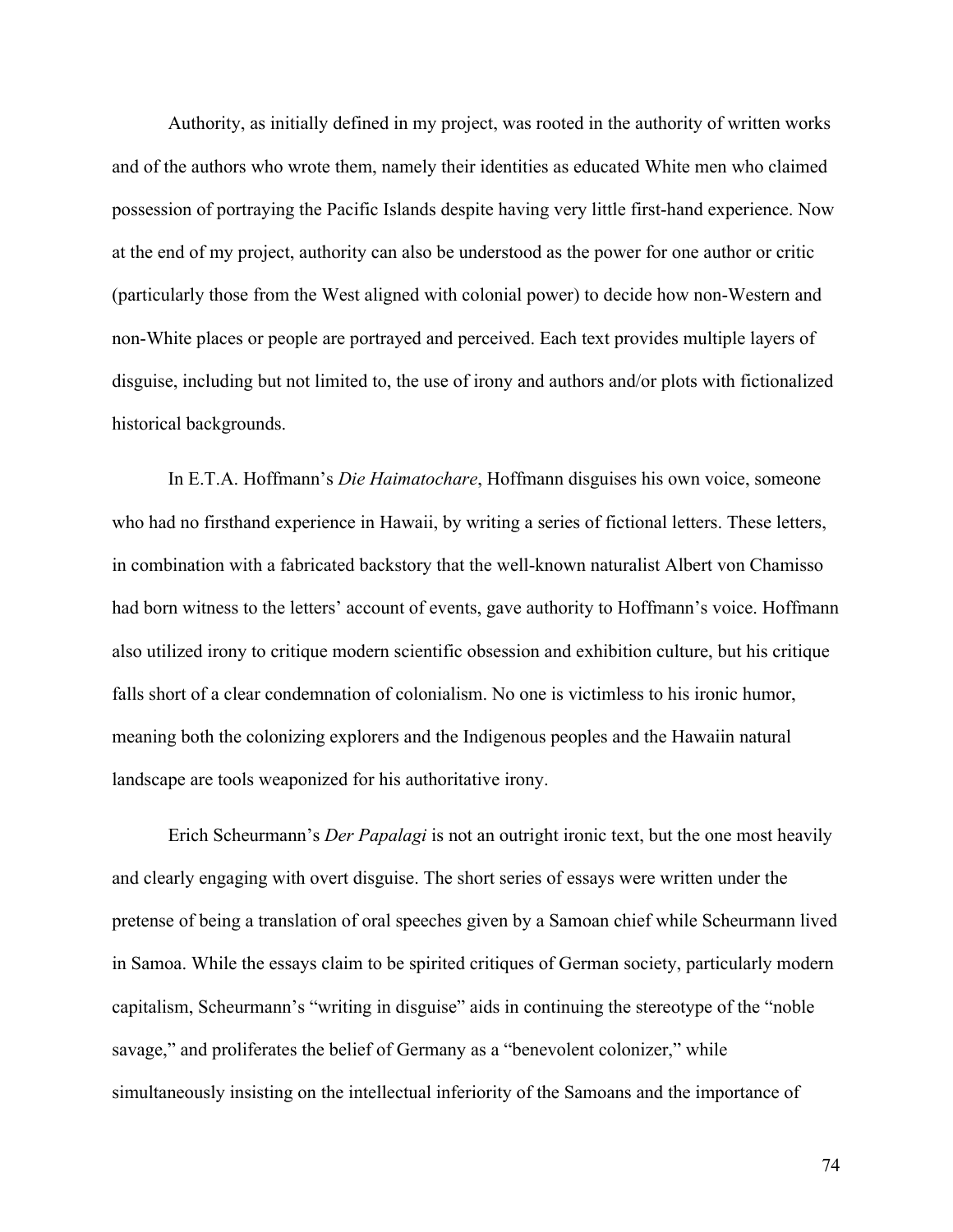"protecting" them from modernity, suspending the Indigenous community to a time outside of history's changing trajectory towards the present.

Directly tied to *Der Papalagi* is Christian Krachts novel, *Imperium*. Kracht's book is a fictional retelling of the life of August Engelhardt, a German man who went to German New Guinea in the late 1890s to start a coconut colony. Told through the perspective of ironic narrational voice, *Imperium* contains insertions of historical background and uses a narrator to create separation between author and the problematic characterization of Engelhardt, someone who adopts a growing racist, homophobic, misogynistic, and antisemitic perspective throughout the story.

Furthermore, what also binds my discussion of all three texts is the presence of the White male ego. My texts build upon one another to exhibit each author's desire to center the White male identity in history and setting of the Pacific Islands. In fact, all three of the authors I discuss actively adjust their texts to the changing histories and authorities, once again "tapping on the shoulder of history" as it moves from the authority of paper media culture in *Die Haimatochare,*  to photography in *Der Papalagi,* all the way to film and the moving image in *Imperium.* And even though the colonial presence is undeniably an aspect of negotiating Pacific Island past, neither Hoffmann, Scheurmann, nor Kracht attempt to offer space to the Indigenous communities most affected. Instead, they favor their own fictionalized White characters who portray the Pacific Islands as perfect, untouched, and unharmed colonies. Through using textual strategies like irony to mitigate the brutal reality of the time periods and situations discussed, those that participate in furthering the colonial enterprise in both the past and present, are absolved of guilt and the need for accountability. Islands being shown as places uninhabited and uncorrupted

75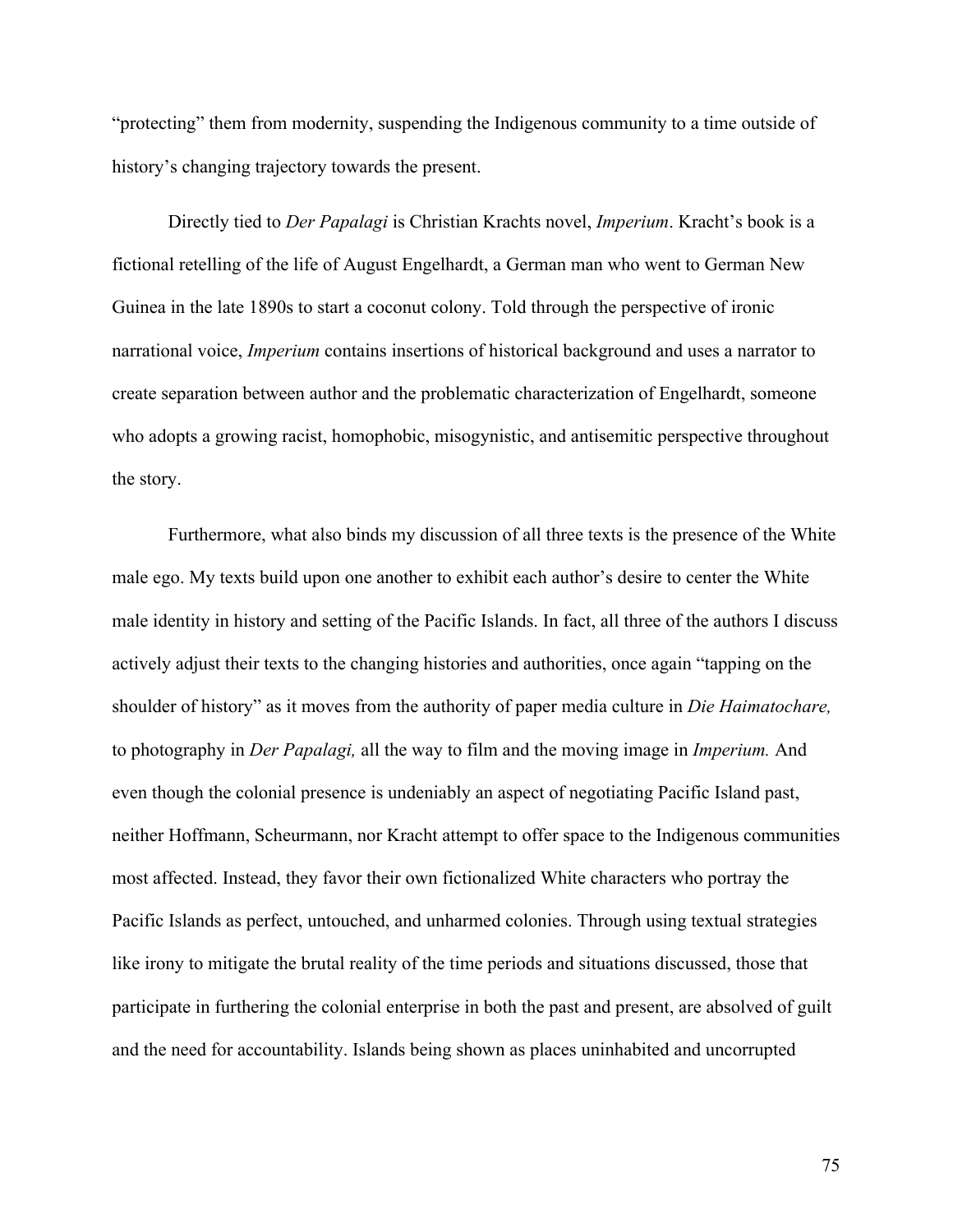conceals not only the lived experiences of the Indigenous communities that do live in these places, but further disguises the damages left by colonizers.

My project is an active exploration of the German perspective in German language literature on the Pacific Islands. Acknowledging that I am someone without knowledge of Indigenous Pacific Island languages, I am hopeful that as the authority of academia also begins to shift away from traditional perspectives, new waves of historical reclamation from marginalized and oppressed peoples will continue to grow. The call for accountability and the unveiling of the past from those previously (and still) excluded may be the only way for those in power to reckon with the damage of colonial history.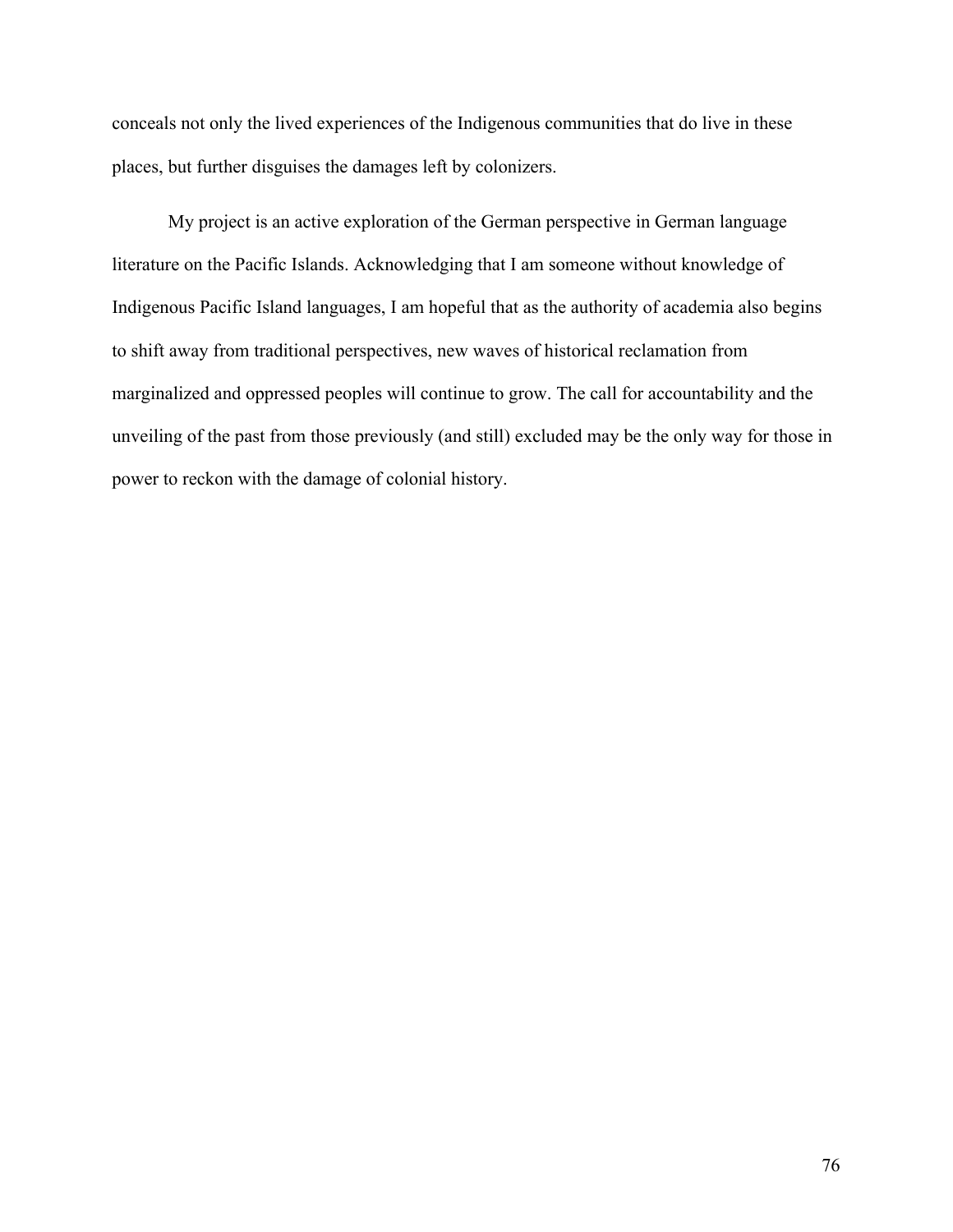## **Bibliography**

- Alexeyeff, Kalissa, and Yuki Kihara. *Polyface in Paradise: Exploring the Politics of Race, Gender, and Place*. 2018. *scholarspace.manoa.hawaii.edu*, http://scholarspace.manoa.hawaii.edu/handle/10125/64957.
- Alexeyeff, Kalissa and Siobhan McDonnell. "Whose Paradise? Encounter, Exchange, and Exploitation." *The Contemporary Pacific*, vol. 30 no. 2, 2018, p. 269-294. Project MUSE, doi:10.1353/cp.2018.0028.
- Arvin, Maile. *Possessing Polynesians The Science of Settler Colonial Whiteness in Hawai`i and Oceania*. Duke University Press, 2019, https://www.dukeupress.edu/possessing -polynesians.
- Benjamin, Walter. *Illuminations: Essays and Reflections*. Ed. Hannah Arendt. Trans. Harry Zohn. New York: Schocken Books, 1968.
- Buschmann, Rainer. "Anthropology's Global Histories: The Ethnographic Frontier in German New Guinea, 1870-1935." *Anthropology's Global Histories*, University of Hawaii Press, 2017. ResearchGate, https://doi.org/10.1515/9780824861476.
- Demski, Dagnosław, and Dominika Czarnecka, editors. *Staged Otherness: Ethnic Shows in Central and Eastern Europe, 1850–1939.* Central European University Press, 2021. DOI.org (Crossref), https://doi.org/10.7829/9789633864401.
- Dürbeck, Gabriele. "Ozeanismus im postkolonialen Roman: Christian Krachts Imperium." *Saeculum*, vol. 64, no. 1, Jan. 2014, pp. 109–24. DOI.org (Crossref), https://doi.org/10.7788/saeculum-2014-0110.
- Dynel, Marta. *Irony, Deception and Humour: Seeking the Truth about Overt and Covert Untruthfulness*, Berlin, Boston: De Gruyter Mouton,

2018. https://doi.org/10.1515/9781501507922

- El-Tayeb, Fatima. "'Blood Is a Very Special Juice': Racialized Bodies and Citizenship in Twentieth-Century Germany." *International Review of Social History*, vol. 44, 1999, pp. 149–69, http://www.jstor.org/stable/26405298. Accessed 13 May 2022.
- Mueller, Hans von and Friedrich Schnapp *E.T.A. Hoffmanns Briefwechsel.* 3 vols. Ed.. Muenchen: Winkler, 1968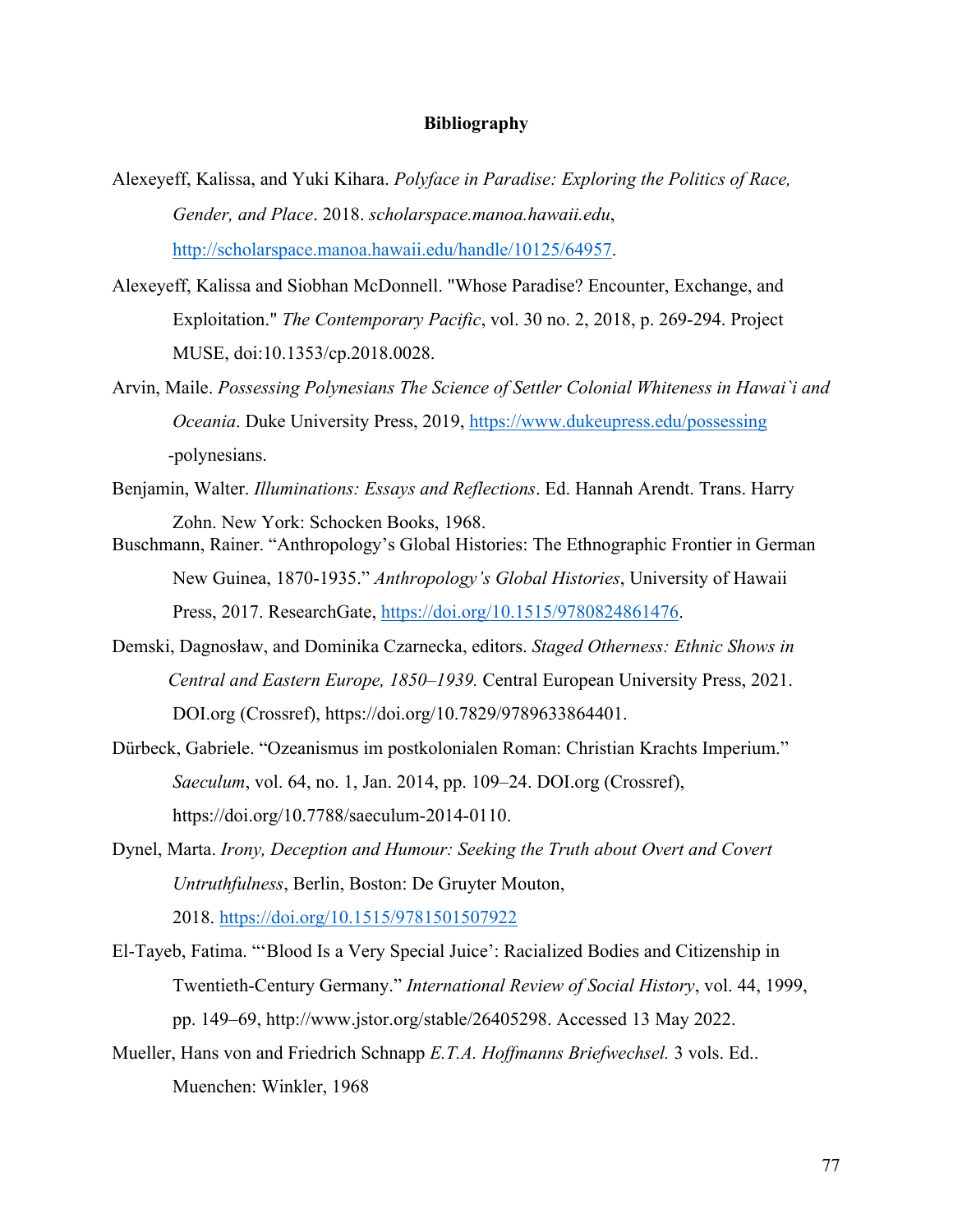- Fassnacht, Max (2021) "On the Ground of Nature: Sexuality and Respectability in Die Freundschaft's Wandervogel Stories," *Journal of Homosexuality*, 68:3, 434 -460, DOI: 10.1080/00918369.2019.1656030
- Finlay, Frank. "Surface is an Illusion but so is Depth': The Novels of Christian Kracht." *German Life and Letters*, vol. 66, no. 2, Apr. 2013, pp. 213–31. DOI.org (Crossref), https://doi.org/10.1111/glal.12013.
- Fuchs, Florian. "Novella*." New Literary History*, vol. 50 no. 3, 2019, p. 399-403. Project MUSE, doi:10.1353/nlh.2019.0032.
- Immerwahr, Raymond. "Romantic Irony and Romantic Arabesque Prior to Romanticism." *The German Quarterly*, vol. 42, no. 4, 1969, pp. 665–85, https://doi.org/10.2307/403174. Accessed 13 May 2022.
- Kracht, Christian. *Imperium: Roman*. 1st edition, Kiepenheuer & Witsch GmbH, 2012.
- Kučinskienė, Aistė, editor. *Reshaping the Boundaries of Epistolary Discourse*. Brill, 2019. brill.com, https://brill.com/view/title/38360.
- McGillivery, Angus R. "Convict Settlers, Seamen's Greens, and Imperial Designs at Port Jackson: A Maritime Perspective of British Settler Agriculture." *Agricultural History*, vol. 78, no. 3, 2004, pp. 261–88, http://www.jstor.org/stable/3744707. Accessed 13 May 2022.
- McGlathery, James M. *E.T.A. Hoffmann*. New York : Twayne Publishers ; London : Prentice Hall International, 1997. Internet Archive, http://archive.org/details/etahoffmann0000mcgl.
- Moore, Anneliese W. "Hawaii in a Nutshell E. T. A. Hoffmann's Haimatochare." *Hawaiian Historical Society*, vol. 12, 1978. evols.library.manoa.hawaii.edu, http://evols.library.manoa.hawaii.edu/handle/10524/304.
- Oksiloff, Assenka. *Picturing the Primitive: Visual Culture, Ethnography, and Early German Cinema.* Palgrave, 2001.
- Patron, Sylvie, editor. *Optional-Narrator Theory: Principles, Perspectives, Proposals*. University of Nebraska Press, 2021. *JSTOR*, https://doi.org/10.2307/j.ctv1bjc3pq. Accessed 19 May 2022.
- Quanchi, Max. "The Imaging of Samoa in Illustrated Magazines and Serial Encyclopaedias in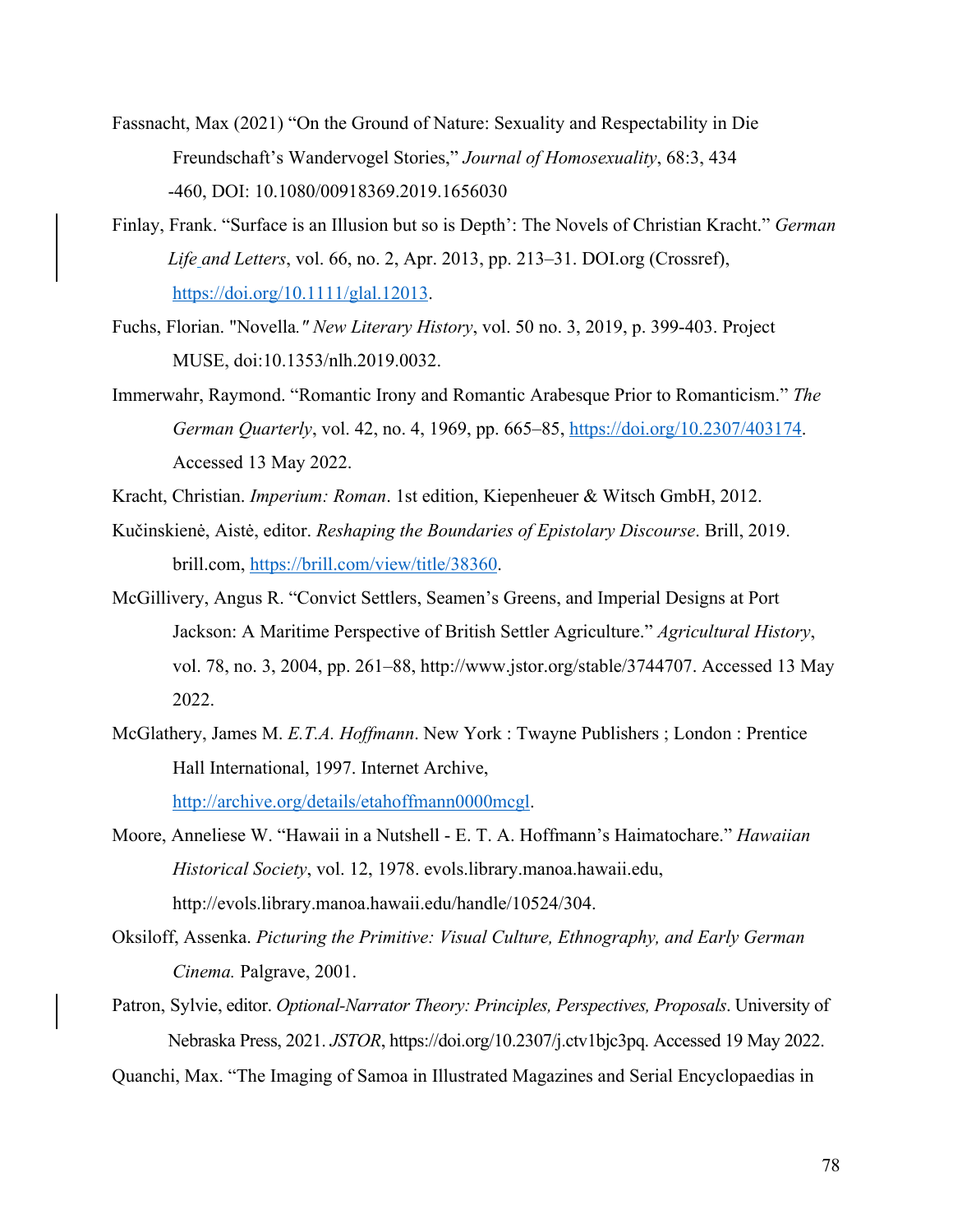the Early 20th-Century." *The Journal of Pacific History*, vol. 41, no. 2, 2006, p. 207.

- Ruiz, Maria Isabel Romero. "Chase Riboud's Hottentot Venus (2003) and the Neo-Victorian: The Problematization of South-Africa and the Vulnerability and Resistance of the Black Other." CLCWeb: *Comparative Literature and Culture*, vol. 21, no. 1, Mar. 2019, p. NA. Gale Literature Resource Center, link.gale.com/apps/doc/A583486404/LitRC ?u=brun62796&sid=summon&xid=3ccc570d. Accessed 13 May 2022.
- Scheurmann, Erich. *Der Papalagi: Die Reden des Südseehäuptlings Tuiavii aus Tiavea*. 4th edition, Oesch Verlag, 2012.
- Senft, G. (1999). "Weird Papalagi and a Fake Samoan Chief: A footnote to the noble savage myth." *Rongorongo Studies: A forum for Polynesian philology*, 9(1&2), 23-32-62-75.
- Solly, S., et al. "Courting the Hottentot Venus." Africa: *Rivista Trimestrale Di Studi e Documentazione Dell'Istituto Italiano per l'Africa e l'Oriente*, vol. 40, no. 1, 1985, pp. 133–48. JSTOR, http://www.jstor.org/stable/40759790. Accessed 19 May 2022.
- Starbuck, Nicole. "Colonial Vision: French Voyager-Artists, Aboriginal Subjects and the British Colony at Port Jackson." *Framing French Culture*, University of Adelaide Press, 2015,
- Steinmetz, George. *The Devil's Handwriting: Precoloniality and the German Colonial State in Qingdao, Samoa, and Southwest Africa*, University of Chicago Press, 2007. ProQuest Ebook Central, https://ebookcentral.proquest.com/lib/bowdoin-ebooks/detail.action ?docID=408510.
- Toepfer, Karl Eric, 1948. *Empire of ecstasy: nudity and movement in German body culture, 1910-1935*. Berkeley: University of California Press, c1997. http://hdl.handle.net/2027/heb.05956.0001.001.
- Tobin, Robert Deam. *Peripheral Desires: The German Discovery of Sex*. University of Pennsylvania Press, 2015.
- Van Dijk, Kees. *Pacific Strife*. Amsterdam University Press, 2015, http://www.jstor.org/stable/j.ctt15nmjw8. Accessed 13 May 2022.
- Weinstein, Valerie. "Capturing Hawai'i's Rare Beauty: Scientific Desire and Precolonial Ambivalence in E.T.A. Hoffmann's 'Haimatochare.'" *Women in German Yearbook,* vol. 18, 2002, pp. 158–78, http://www.jstor.org/stable/20688946. Accessed 6 May 2022.